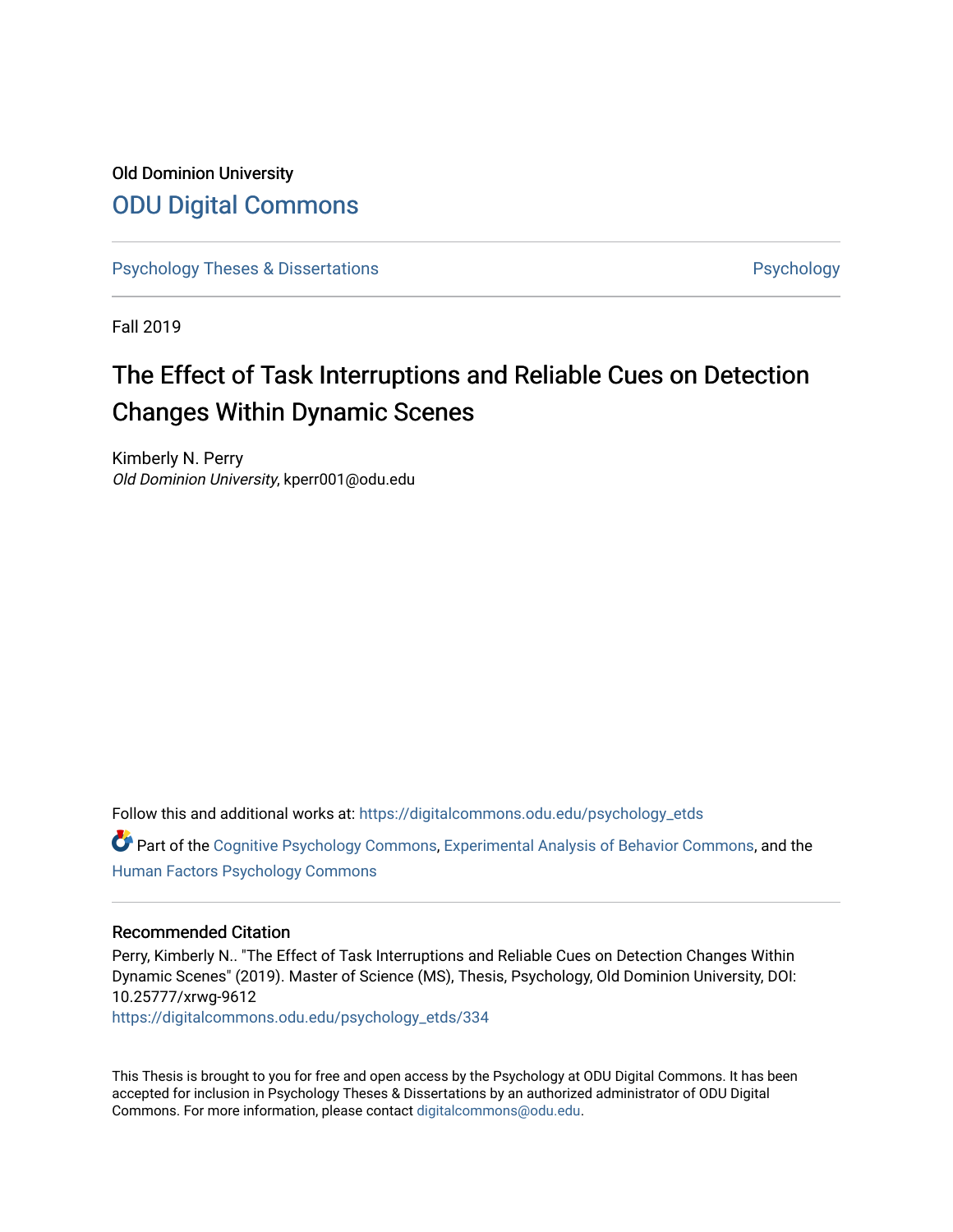### THE EFFECT OF TASK INTERRUPTIONS AND RELIABLE CUES

#### ON DETECTING CHANGES WITHIN DYNAMIC SCENES

by

Kimberly N. Perry B.S. May 2016, Louisiana State University

A Thesis Submitted to the Faculty of Old Dominion University in Partial Fulfilment of the Requirements for the Degree of

MASTER OF SCIENCE

### PSYCHOLOGY

## OLD DOMINION UNIVERSITY December 2019

Approved by:

Mark W. Scerbo (Director)

Jeremiah D. Still (Member)

Robin Lewis (Member)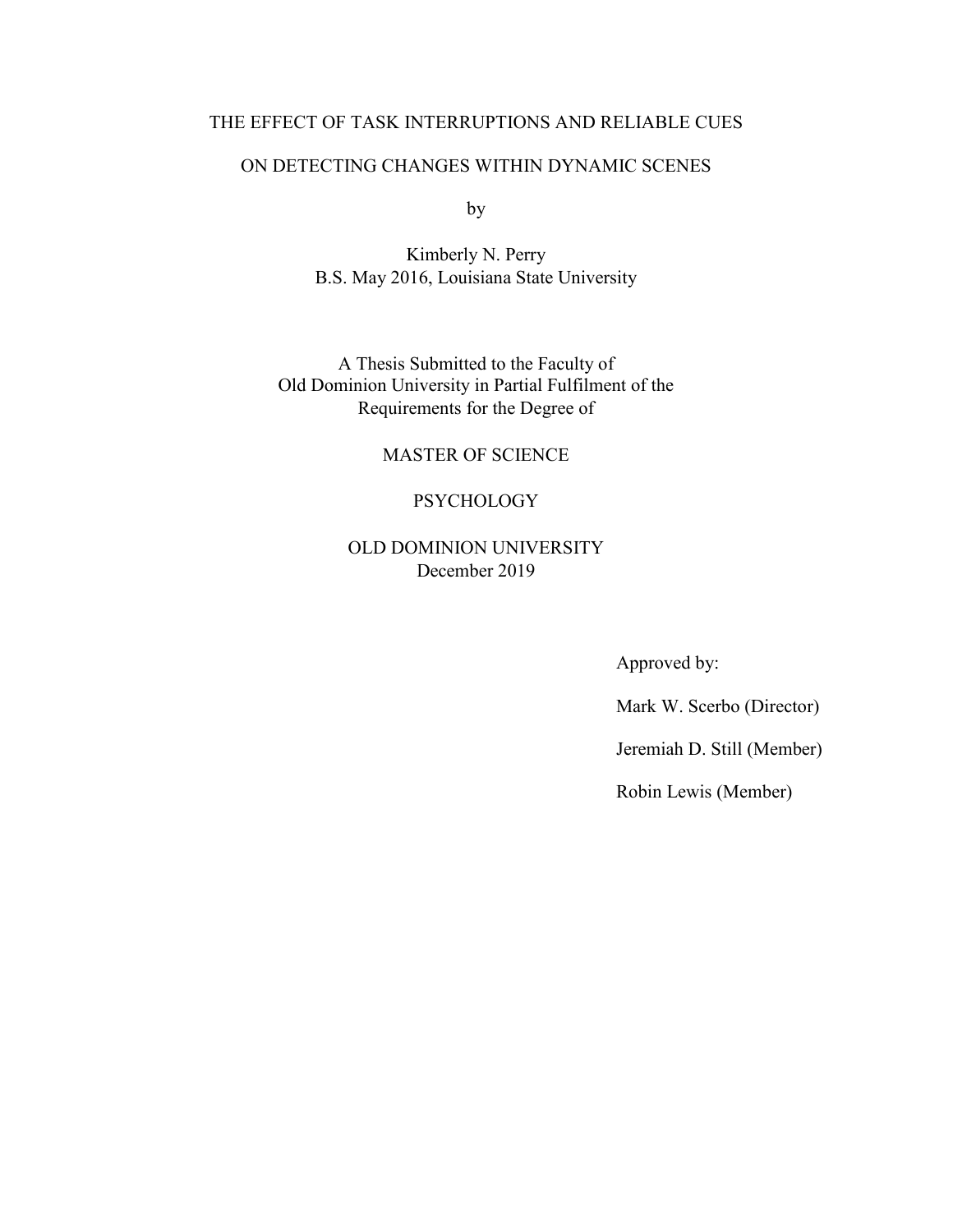#### ABSTRACT

#### THE EFFECT OF TASK INTERRUPTIONS AND RELIABLE CUES ON DETECTING CHANGES WITHIN DYNAMIC SCENES

Kimberly N. Perry Old Dominion University, 2019 Director: Dr. Mark W. Scerbo

Interruptions are a common problem for attention and pose a threat to visual task performance. The Memory for Goals (MFG) theory suggests that strongly and accurately encoded cues can assist the ability to resume a primary task after an interruption (Altmann & Trafton, 2002). Encoded cues can undergo an activation decay during an interruption and become forgotten. Currently, there has been limited research on how visual interruptions affect cued recall within a dynamic environment. Thus, the goal of the present study was to examine the effect of cuing and task interruptions on change detection within dynamic scenes. Undergraduate students watched 24 videos (12 with interruptions and 12 without) and answered general questions about the scene. Of the 24 videos, 8 contained a single object that underwent a perceptual feature change in color, brightness, appearance, or disappearance. Participants were assigned to one of three cueing conditions (reliable, unreliable, or no cue). It was predicted that the reliable cue group would report more changes than the unreliable and no cue groups. It was also predicted that more changes would be detected within uninterrupted than interrupted trials. Findings from the present study supported most of these predictions. Participants correctly detected more object changes during uninterrupted trials. Additionally, the reliable cue group correctly detected more object changes during uninterrupted trials. However, providing reliable cues had no effect when interruptions were present. Overall, these results support the MFG theory suggesting that visual interruptions may have allowed the encoded cues to decay resulting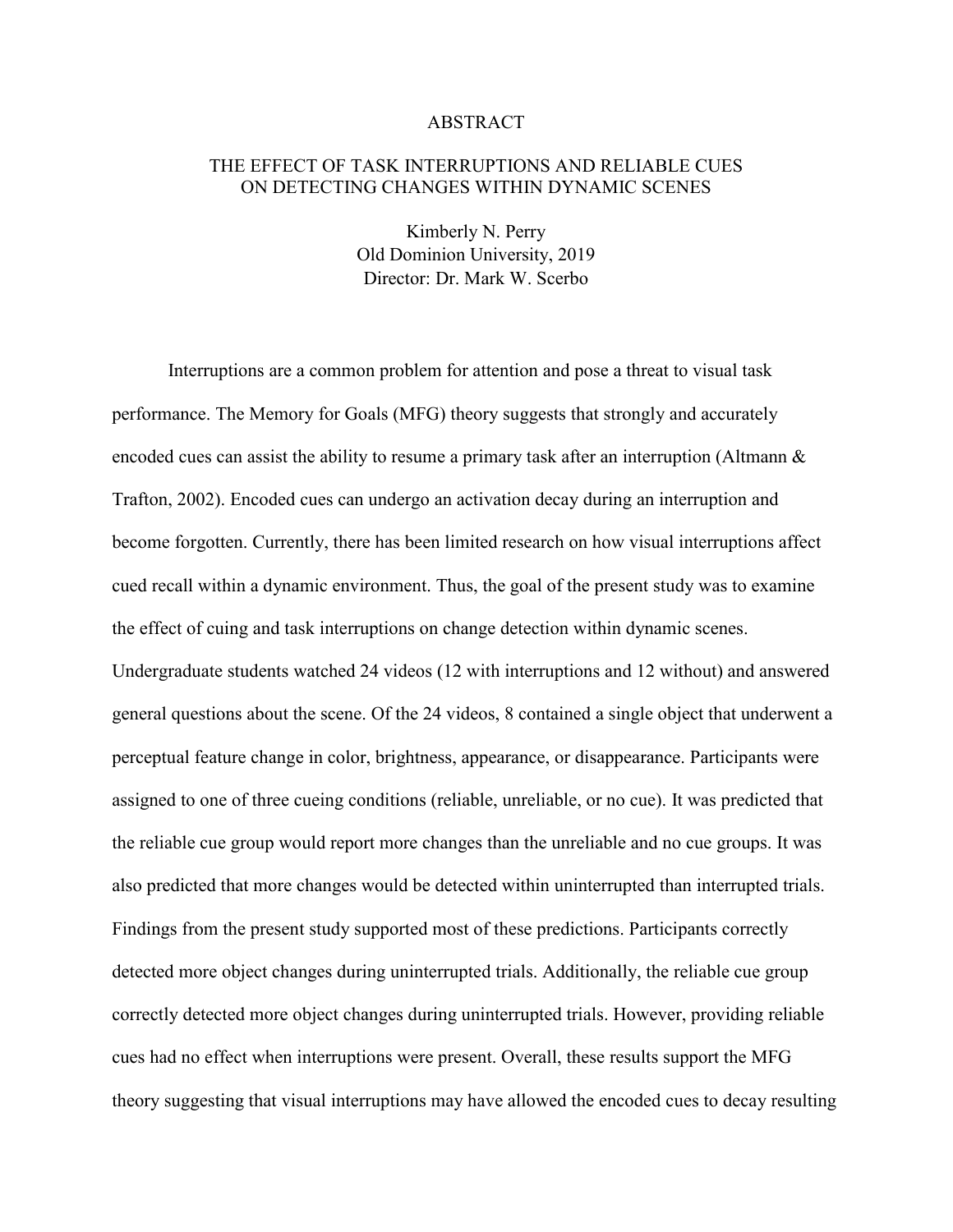in poorer change detection performance compared to uninterrupted viewing conditions.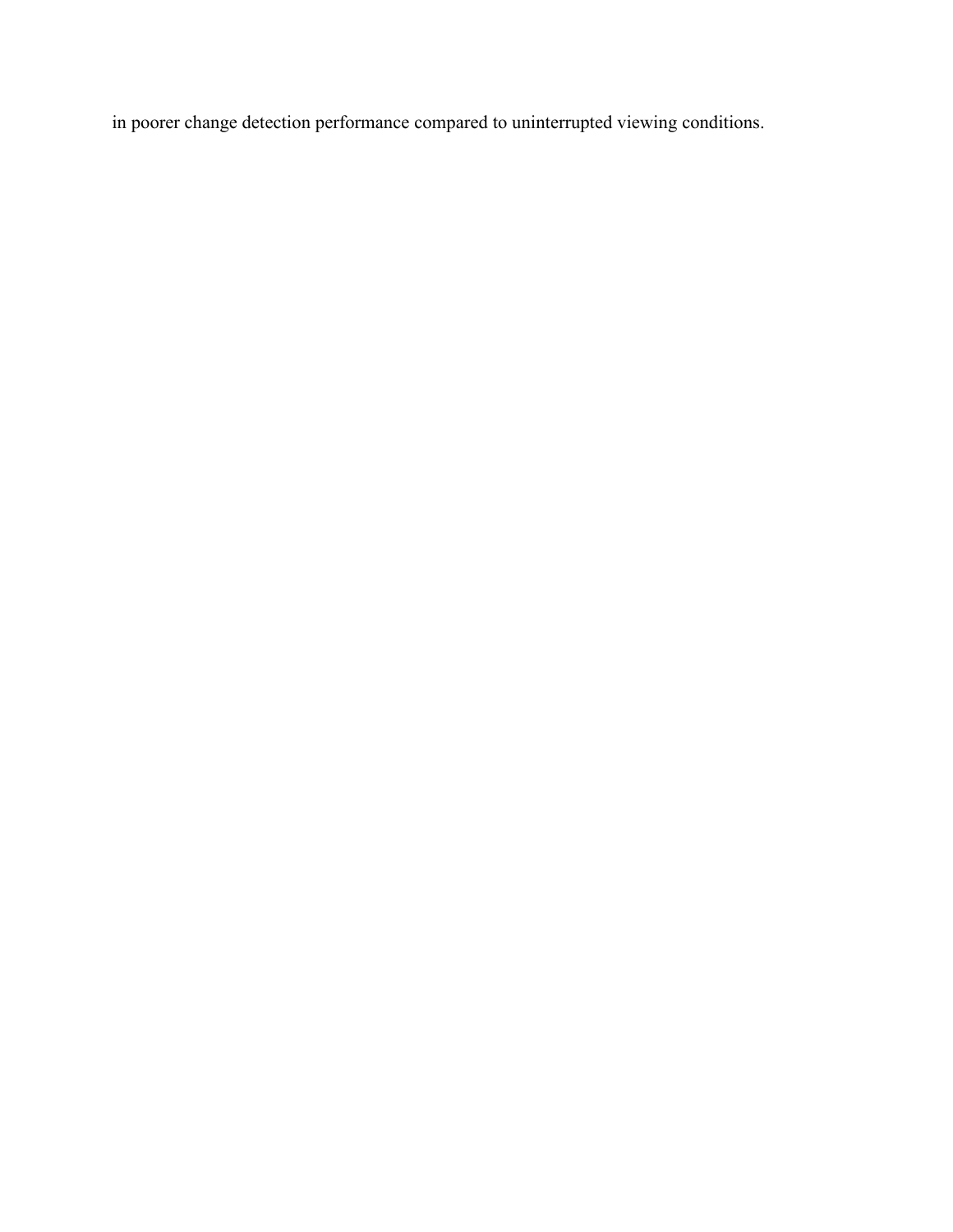Copyright, 2019, by Kimberly N. Perry, All Rights Reserved.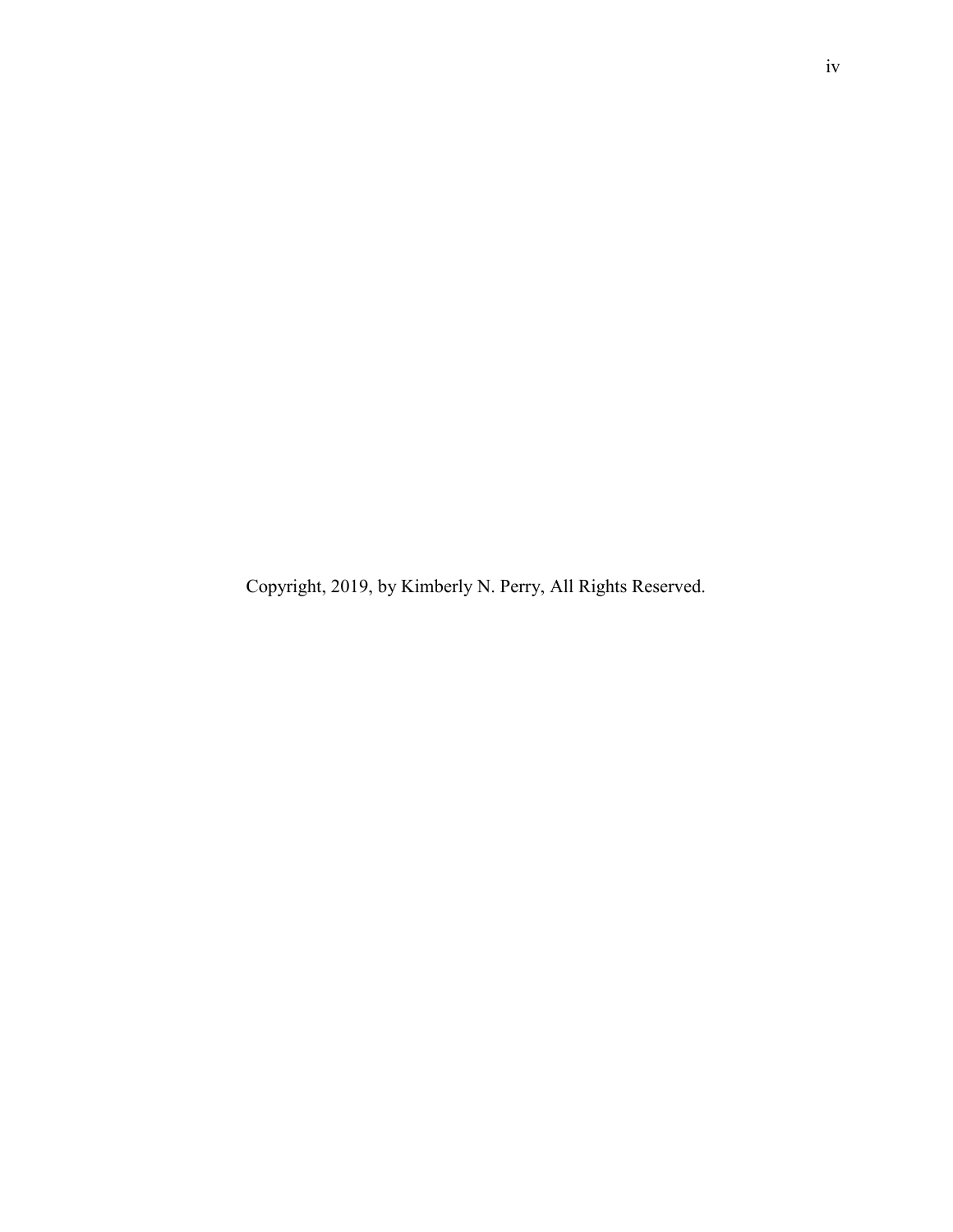#### ACKNOWLEDGEMENTS

Thank you to my advisor, Dr. Mark Scerbo, for the patience, support, and guidance during this process. Your mentorship over the last three years has meant more to me than words can express in a limited amount of space.

Thank you to my committee members Dr. Jeremiah Still and Dr. Robin Lewis. Your feedback and genuine interest in my thesis helped the project become a reality. I could not have asked for more thoughtful and kind members on my committee.

Thank you to my parents and friends for their unwavering support and love. Your continued reassurance and optimism helped keep me grounded and focused. This project could not have happened without you all and for that, I am forever thankful.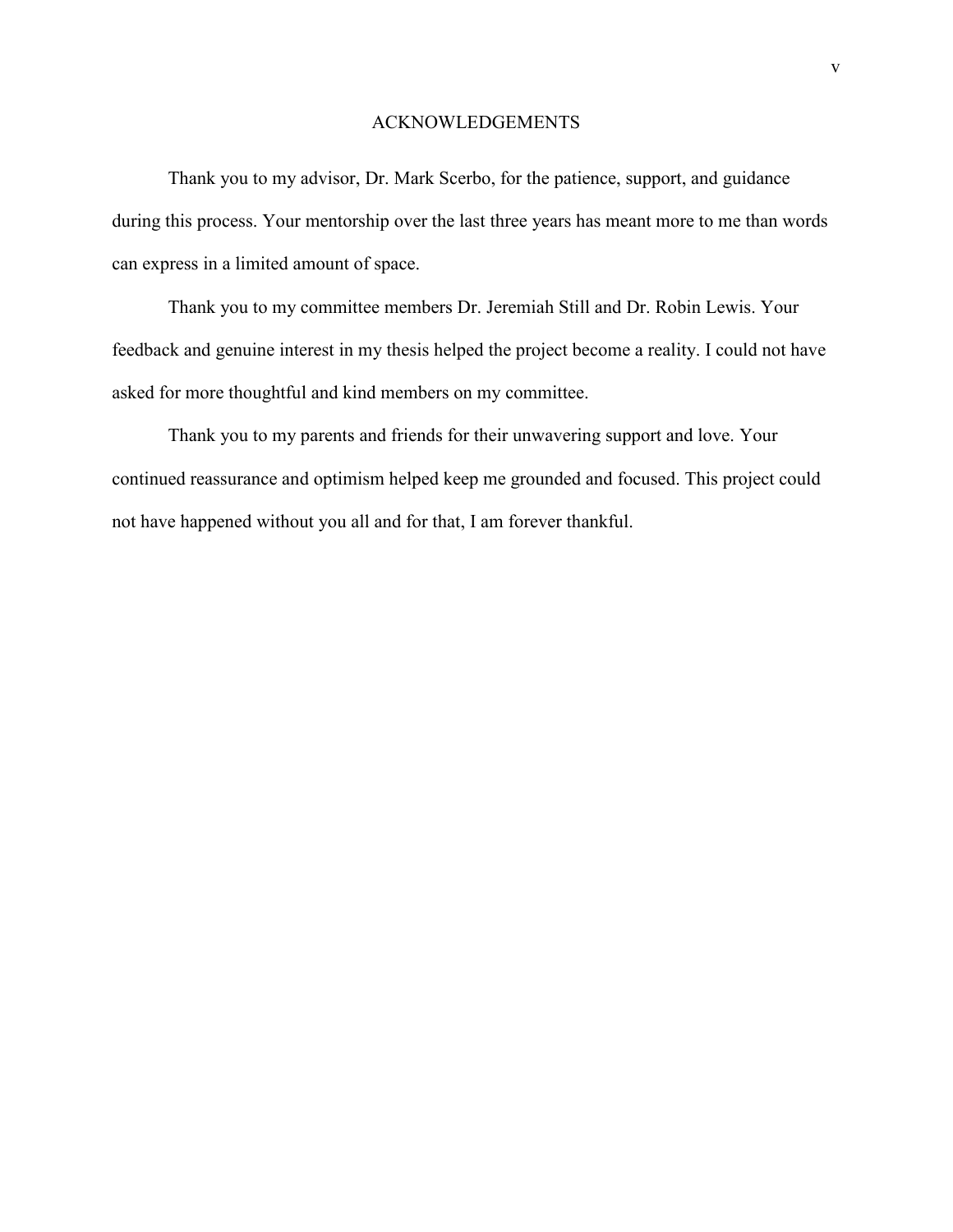## TABLE OF CONTENTS

| Chapter |    |
|---------|----|
|         |    |
|         |    |
|         |    |
|         |    |
|         |    |
|         |    |
|         |    |
|         |    |
|         |    |
|         |    |
|         |    |
|         |    |
|         |    |
|         |    |
|         |    |
|         |    |
|         |    |
|         |    |
|         |    |
|         |    |
|         |    |
|         |    |
|         |    |
|         |    |
|         |    |
|         | 54 |
|         |    |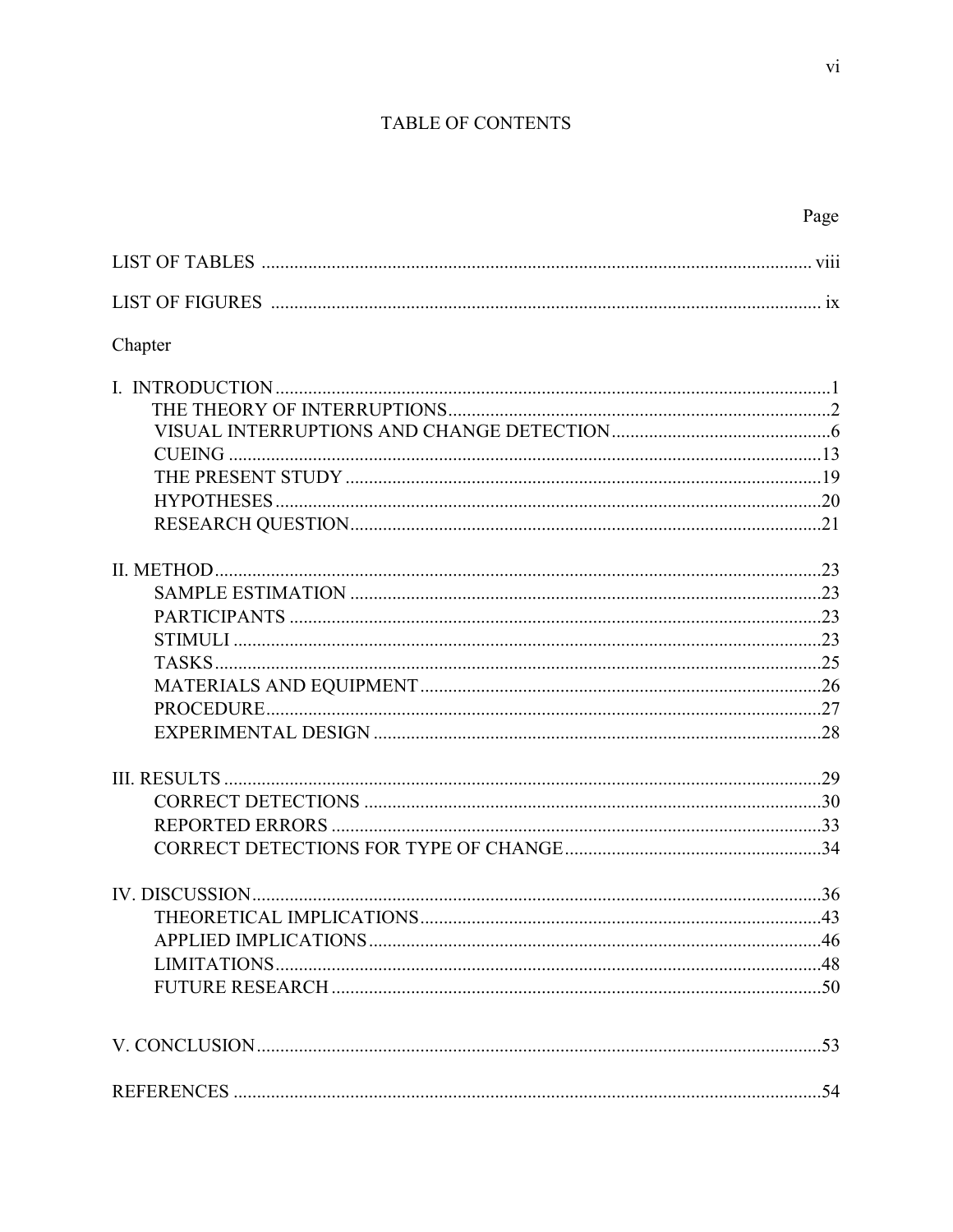## Page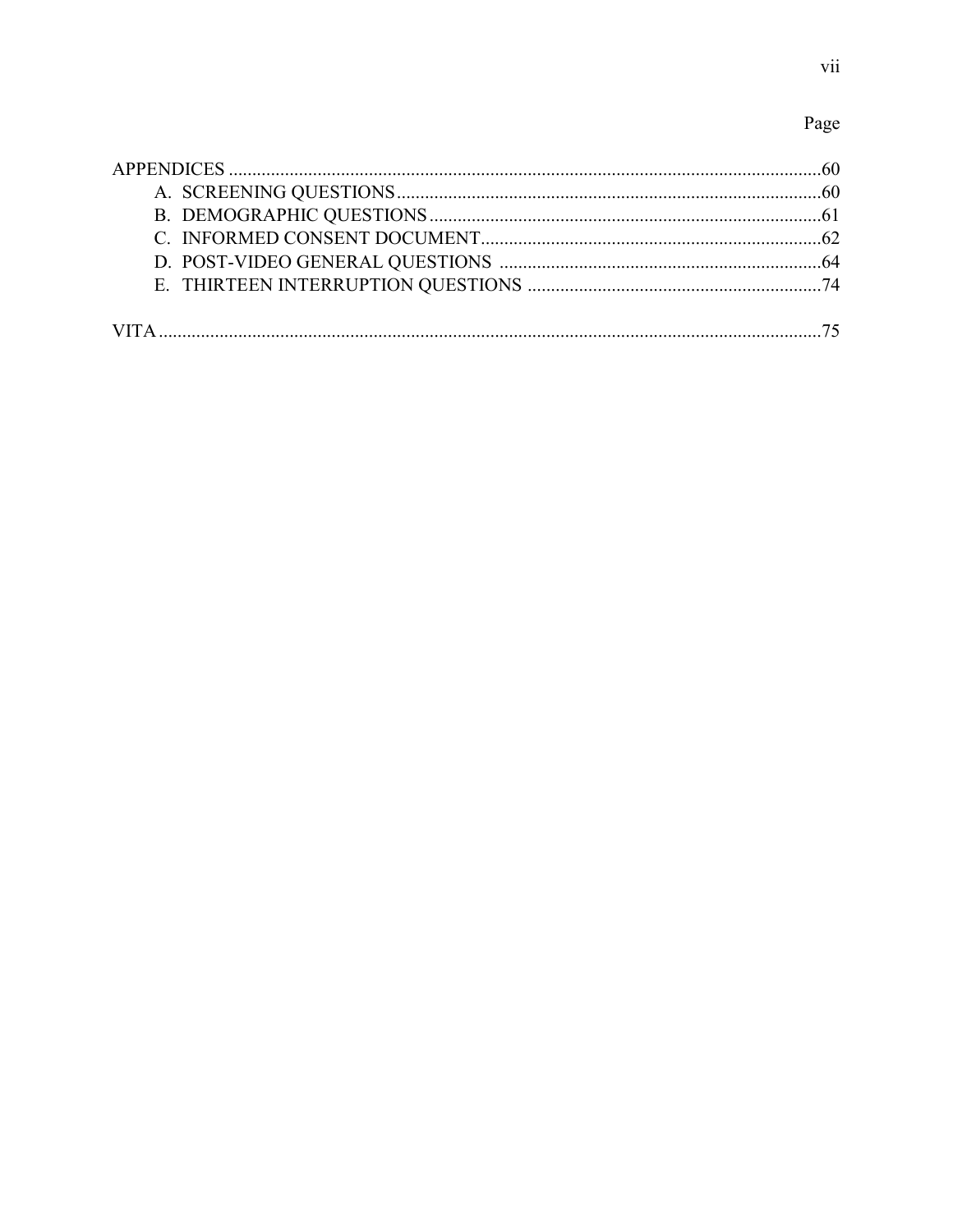## LIST OF TABLES

| Table |                                                                                 | Page |
|-------|---------------------------------------------------------------------------------|------|
|       | 1. Mean Number of Correctly Reported Changes within Interruption Trials among   |      |
|       |                                                                                 |      |
|       | 3. Pairwise Comparisons of Correct Detections Between Reliability Groups Within |      |
|       |                                                                                 |      |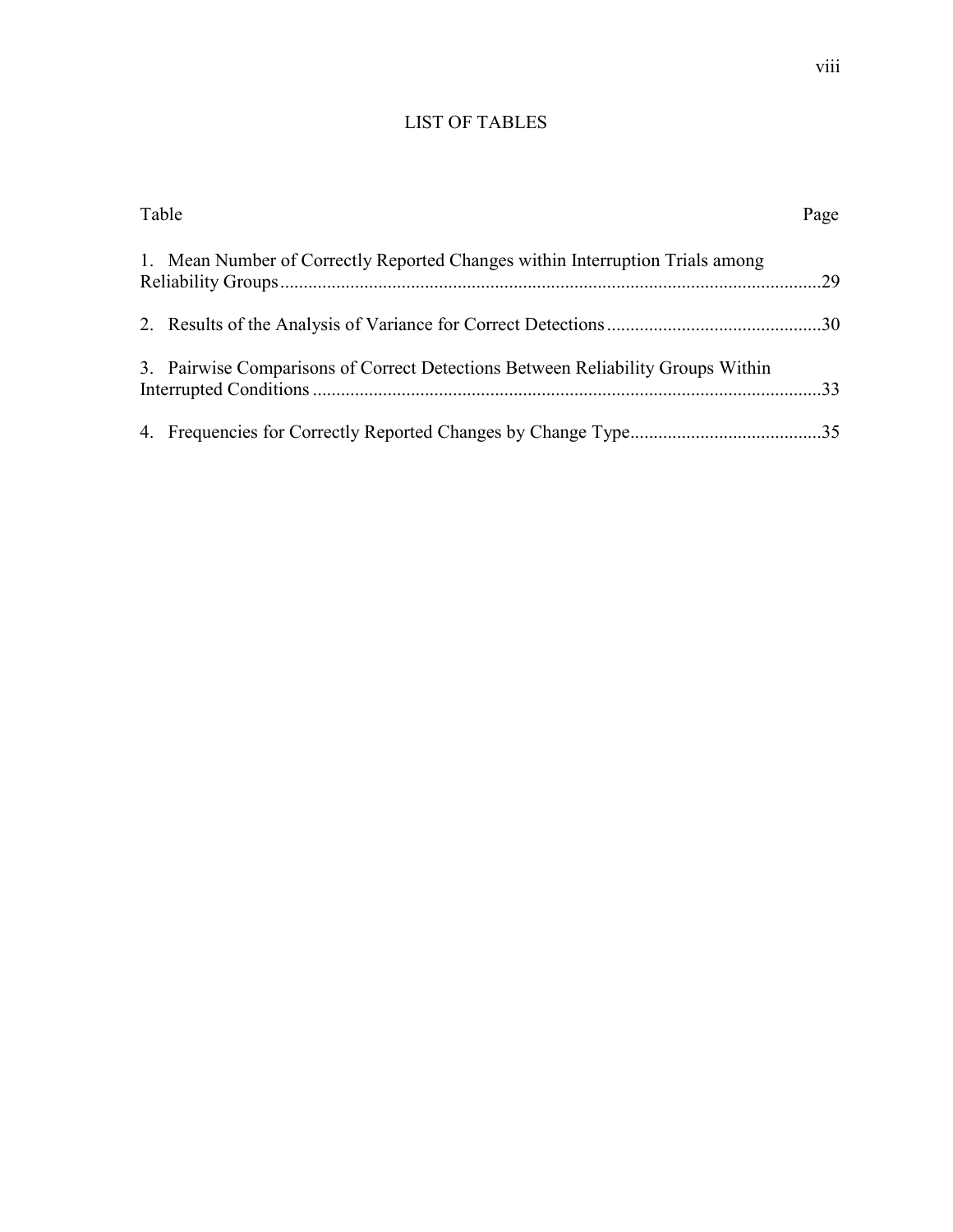## LIST OF FIGURES

| Figure<br>Page                                                                                                                                                                  |    |
|---------------------------------------------------------------------------------------------------------------------------------------------------------------------------------|----|
| 1. A graph depicting the decay of goal activation over time for a primary task (Goal 1)                                                                                         |    |
| 2. A screenshot of the video before the change (object disappearance) has occurred                                                                                              |    |
| 3. Mean number of correct detections on the left axis and the percentage of correct<br>detections on the right axis across reliability groups and interruption conditions. Each | 32 |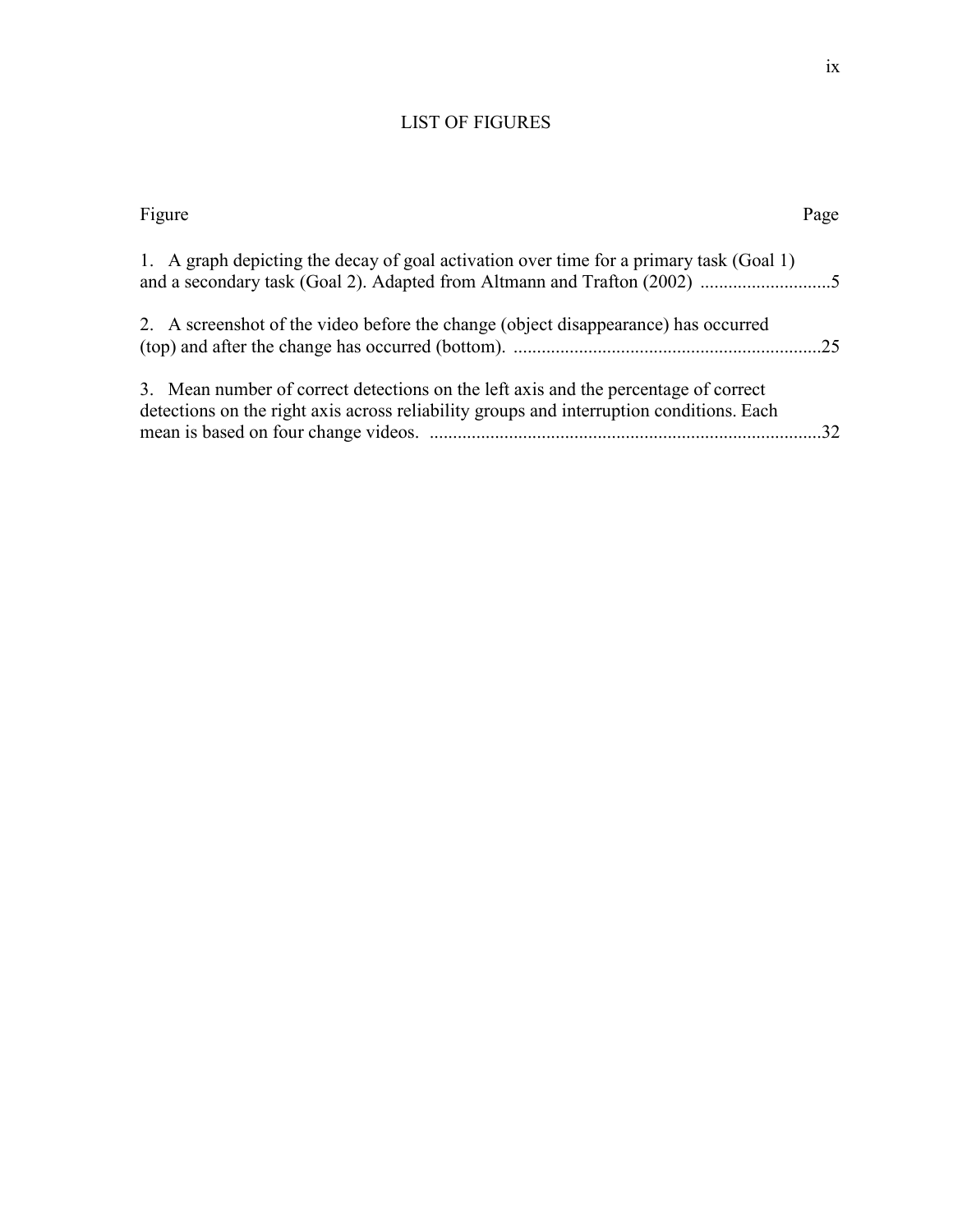#### CHAPTER 1

#### **INTRODUCTION**

Interruptions are an unavoidable part of daily life. Some interruptions can be a minor nuisance (i.e., text notifications), while others can negatively impact performance on a task (i.e., lengthy conversations with a coworker). In high-risk circumstances (e.g., aviation, healthcare, surveillance), interruptions can potentially lead to serious errors. For example, if a surveillance operator stops monitoring a screen to address a question from a colleague, he may miss a critical change within the environment. When the operator returns to the monitoring task, he may be unaware that anything changed. Research using a surveillance task has shown that visual interruptions decreased the number of threats detected by 20% compared to no interruption conditions (Miller, Boehm-Davis, & Stanard, 2014).

An interruption occurs when attentional resources shift from one (primary) task to attend to a separate (secondary) task (Trafton & Monk, 2007). After completing the secondary task, the primary task is resumed. During an interruption, attention is entirely directed to the secondary task. In contrast, a distraction is said to occur when attention is only partially diverted to the secondary task while completing a primary task (Clapp, Rubens, & Gazzaley, 2009). An example of a distraction would be a student talking on the phone while responding to an email. While the student is still writing the email, some of the attentional resources are being used to respond to the phone call. Although the effects of distractions and interruptions are each worthy of further research, this study focused on interruptions.

A particular class of interruptions are visual and pose a significant threat to performance because most people are unaware of how frequently they occur and their effects. In general, people overestimate their ability to remember detailed visual information when looking around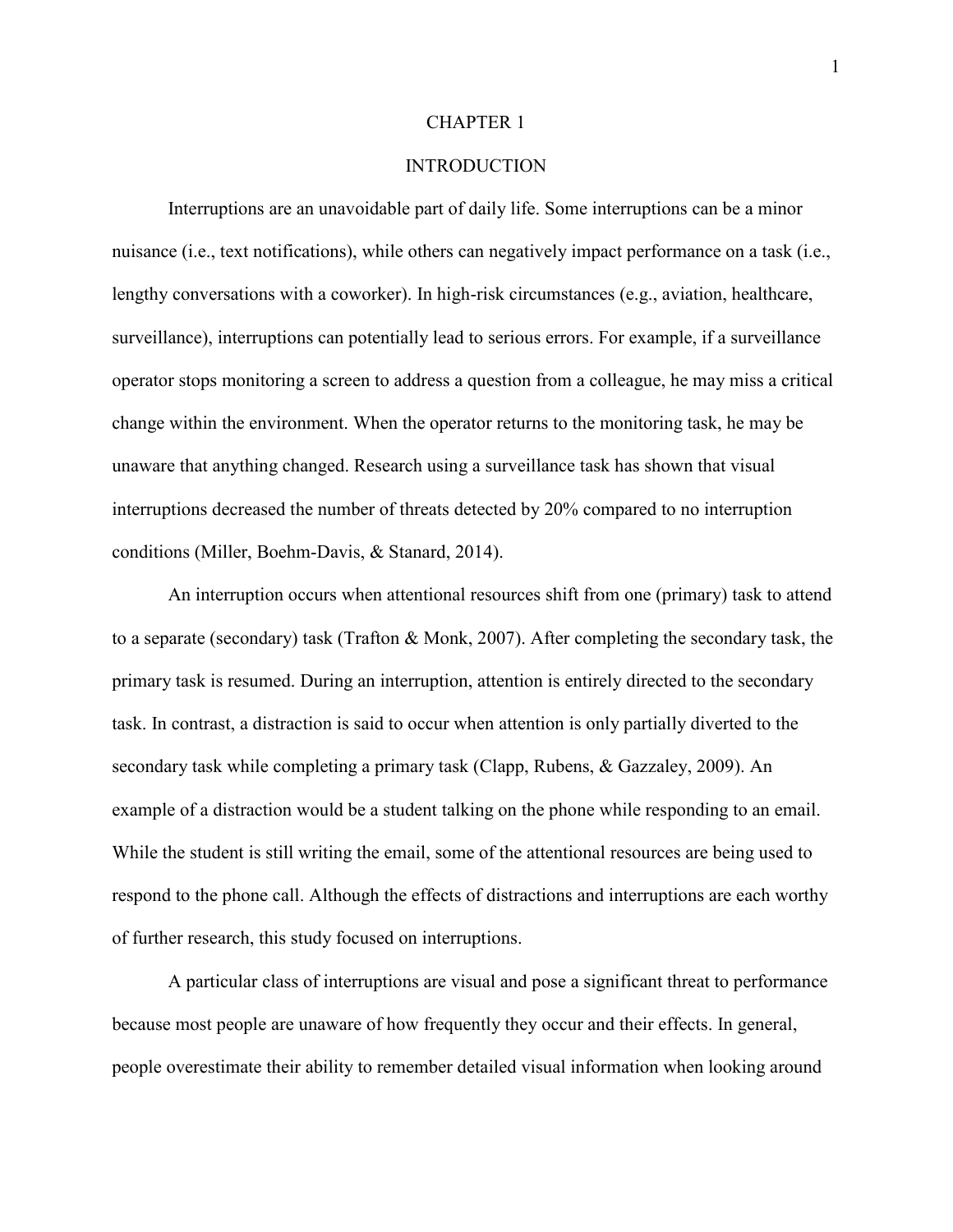their environment. People are unaware that recalling objects and their locations in a visual scene requires (1) visually focusing one's attention to the object and (2) storing the object within memory. A visual interruption that occurs while an individual is focusing on an object may result in the object being temporarily unattended to or forgotten. Visual interruptions are particularly problematic for focused attention in environments involving many objects, especially when they are in motion (Hunter & Parush, 2010). In highly active, dynamic environments with many objects in motion, some objects occlude others from view. If an object changes while occluded, the change may not be noticed once it returns to the individual's view. An example would be a lifeguard monitoring a busy pool for swimmers in distress. The lifeguard must monitor multiple individuals while they are swimming, who can be occluded by other individuals. The inability to notice objects changing within dynamic scenes can be dangerous for critical tasks requiring visual monitoring, especially if the individual is overconfident in his or her ability to recall objects and environments. Thus, the purpose of this study was to examine how interruptions could negatively impact change detection performance.

#### **The Theory of Interruptions**

**Historical background.** The earliest study conducted on interruptions was by Ziegarnik (1927). Her focus was on memory and whether tasks could be recalled easier in uninterrupted or interrupted conditions. Ziegarnik had her participants complete a series of 18 to 22 total tasks requiring manual (i.e., constructing a cardboard box) or mental skill (i.e., completing a puzzle) as quickly as possible. While participants were encouraged to complete the study quickly, no time limit was given to complete each task. During half of the tasks, she would interrupt participants by presenting them with an additional task that needed completion. The additional task was like the other tasks used in the study. Participants were then asked to resume their previous task.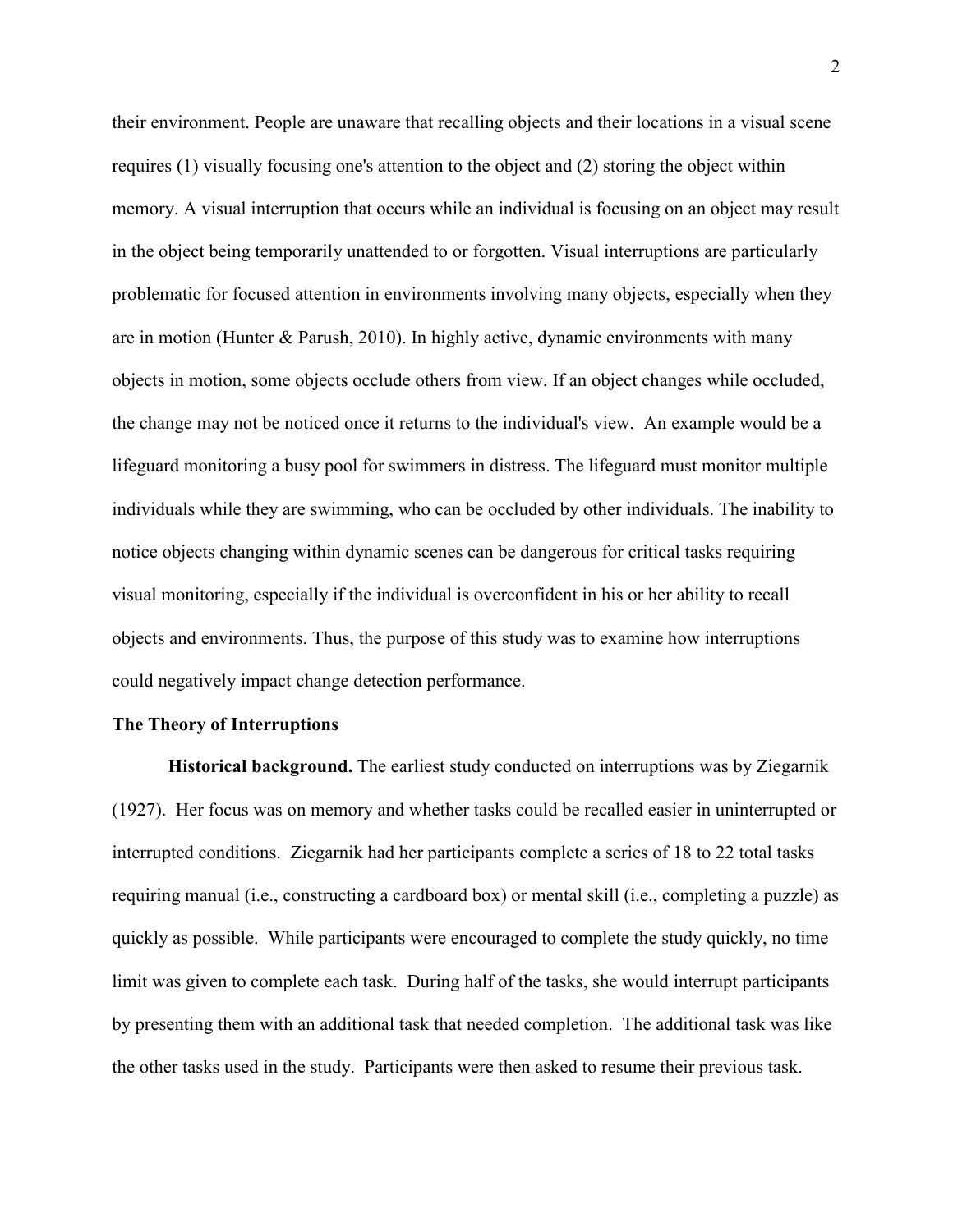After the experiment, she asked participants to state which tasks were the most interesting or pleasant. She also took notes for trials where participants commented on any aspect of the task. Her findings showed that participants recalled interrupted tasks more frequently than uninterrupted tasks. She suggested that being interrupted during a task could have surprised participants. This surprise was thought to emphasize the task to participants, making the interrupted tasks more memorable. Ziegarnik's interruption research was the first to view interruptions experimentally.

Fitts and Jones (1947) rekindled interruption research in their technical review of pilot errors and aviation accidents. Their report cited multiple attentional and design errors that contributed to accidents and near misses reported by pilots; however, only one section of the report addressed interruptions. Their evaluation showed that most interruptions occurred during a pilot's normal routine. Fitts and Jones viewed the interruptions as the causal factor for forgetting errors, or failure to carry out a task that they had been doing before the interruption. They suggested that pilots could reduce these errors by incorporating routine checklists and selfassessments into their current routine. Importantly, Fitts and Jones stated that using both checklists and self-checks should reduce the amount of error, but not eliminate errors. Their report was among the first to address interruptions as a performance factor in an applied environment.

While researchers continued to explore interruptions in other applied settings (Bainbridge, 1982; Field, 1987; Kreifeldt & McCarthy, 1981), there was not much research on variables contributing to the disruptiveness of an interruption. Gillie and Broadbent (1989) investigated this problem in their study of the impact of interruptions on attention and memory. Specifically, they were interested in whether the duration of an interrupting secondary task, its

3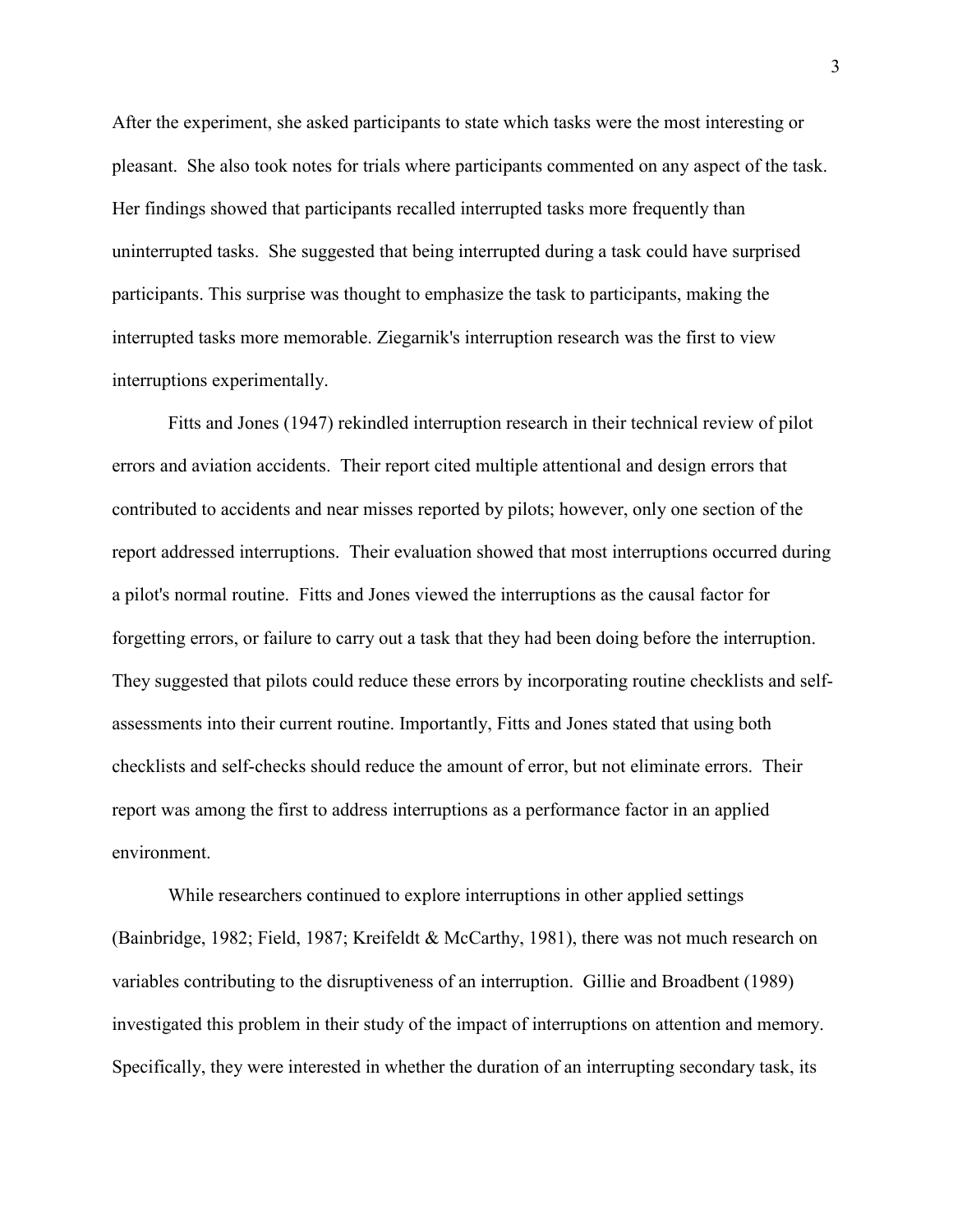similarity to other tasks, and its difficulty affected performance on a primary memory task. The primary task used a computer game that required participants to recall items from a list. Item locations varied and participants were required to find and put the items into their inventory. During some sections of the primary task, participants completed a secondary task that required them to read and say words as they appeared on the computer screen. The secondary task appeared on the same screen as the primary task, thus occluding the screen. Gillie and Broadbent found that none of the variables they manipulated accounted for the effects of interruptions on memory recall performance in and of themselves. The results demonstrated, however, that the combination of similarity and complexity affected task performance. Specifically, primary task performance was significantly affected when (1) the secondary task demanded a high degree of attention (complexity) and (2) was like the primary task.

 **Memory for goals.** The initial work of Gillie and Broadbent (1989) led researchers to start studying interruptions with respect to primary and secondary tasks (e.g., Altmann & Trafton, 2002; Brixey et al., 2004; Latorella, 1996, 1998). While researchers differed in how they conceptualized and implemented interruptions, there was a consensus that interruptions impacted primary task performance. One prominent view of interruptions is the Memory for Goals (MFG) theory proposed by Altmann and Trafton (2002). The MFG theory describes the relationship between a primary goal and a second, interrupting goal. A goal is defined as a user's intention to accomplish a task. According to this theory, completion of the primary goal requires encoding cues strongly associated with the goal for later recall. Goal competition is dependent on cues to guide attention toward completion of the goal. According to Altmann and Trafton, suspended primary goals can only be recalled when an associative cue is retrieved from memory and is distinct from the secondary goal. This cue must be available prior to the interruption and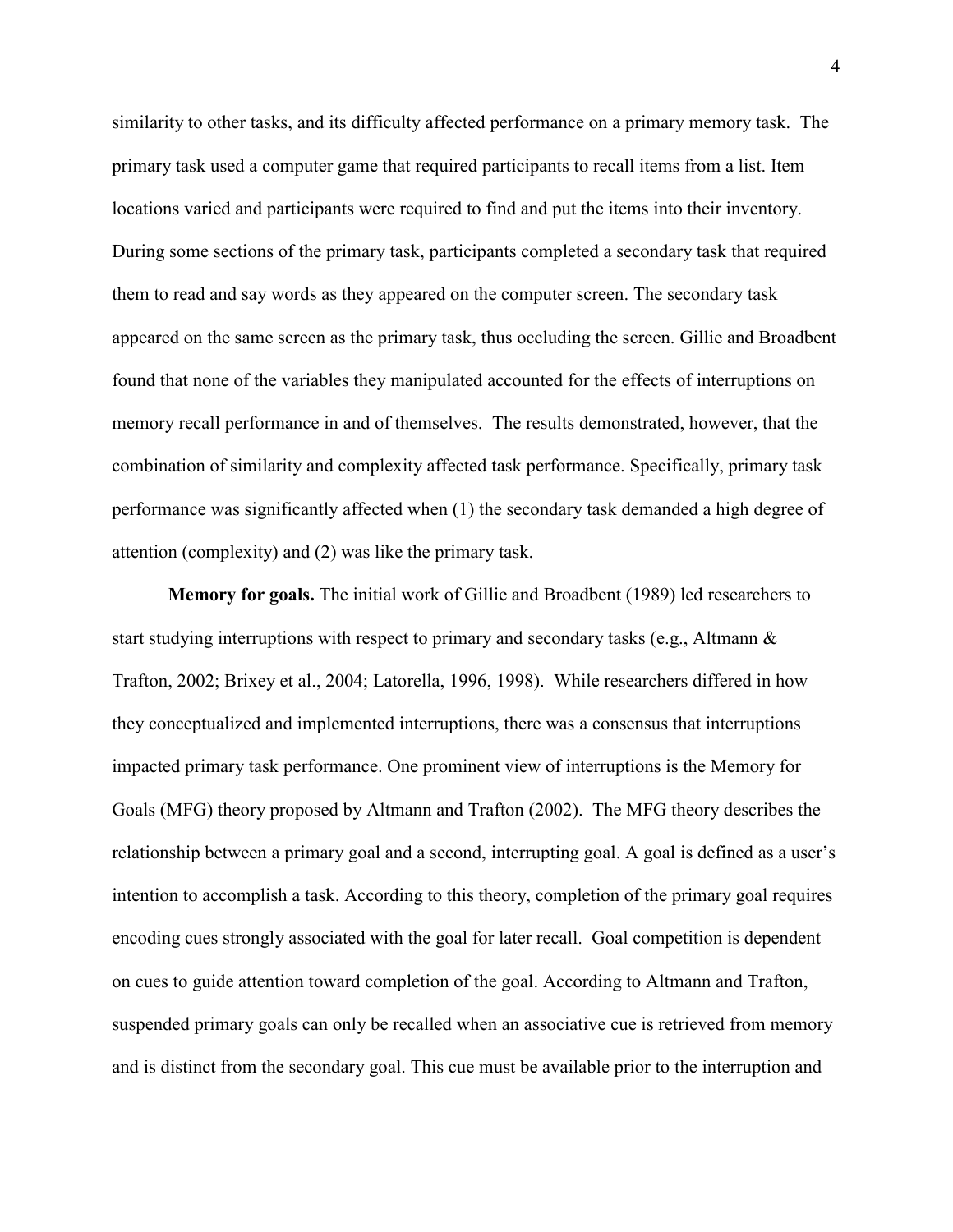after the interruption is completed (Altmann & Trafton, 2004; Trafton, Altmann, Brock, & Mintz, 2003). Cues that are not attributed to the primary goal may result in errors, unnecessary repetition of steps for the primary task, and inefficiency in time.



*Figure* 1. A graph depicting the decay of goal activation over time for a primary task (Goal 1) and a secondary task (Goal 2). Adapted from Altmann and Trafton (2002).

A critical component for the MFG theory is the priming constraint. The priming constraint refers to when a primary task goal is in a state of suspension or incompletion and requires an associated cue to progress forward (Altmann & Trafton, 2004). If cues from the primary goal are like those of the secondary task, then primary task performance can suffer (Altmann & Trafton, 2002). This is due to the primary task goal cues overlapping with those of the secondary goal (see Figure 1). If the overlap is significant, then cues from the primary goal should be more difficult to recall and cause errors in primary goal performance. On the other hand, when the cues for the primary goal are independent from those of the secondary goal, it should produce a high level of activation within working memory resulting in minimal or no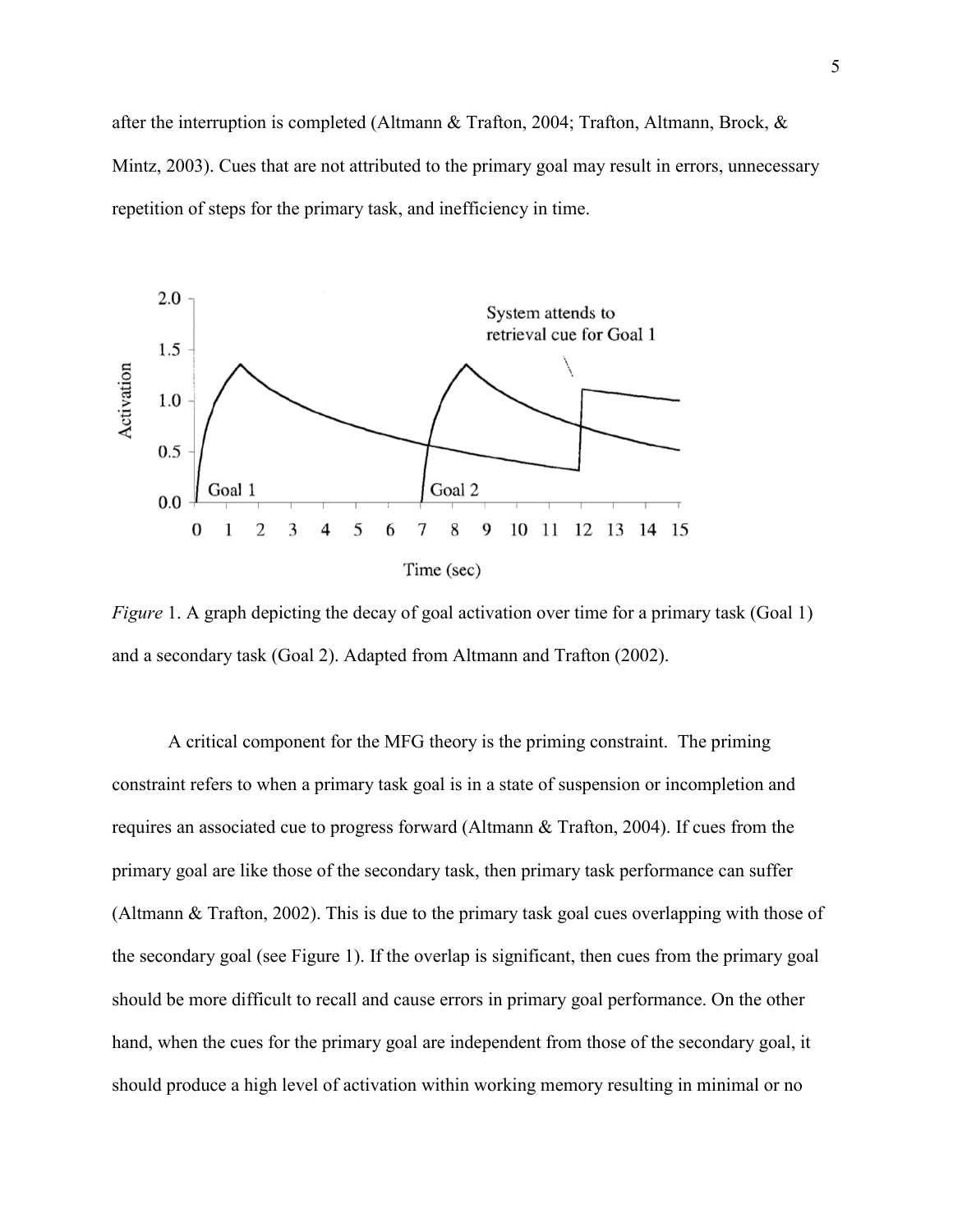effect on recall and subsequent performance (as shown by the retrieval cue pointer in Figure 1). Thus, when a primary goal is interrupted, a cue that is highly active will lead to faster primary goal recall. Cues that generate a high level of activation are important for tasks that require continual attention to achieve good performance. If a task has a lower level of activation, the cues may be misattributed to other tasks: resulting in the primary goal errors. Further, this effect is greater when cues for the primary task are not strongly encoded or uniquely different from the secondary task. Also, to keep goal activation high, a cue needs to be encoded prior to the interruption and be available within the viewing environment after the interruption. If there is minimal activation for cues within the environment, then the goals are susceptible to being forgotten and lost from working memory.

Altmann and Trafton (2002) also discuss the importance of time with respect to cues. The interaction of goal directed behaviors and the stages of an interruption are also tied to the time course of goal activation in memory. If the activation of a goal is delayed for an extended time period, then the primary task goals will begin to decay within memory. Goal activation will continue to decay the longer a primary goal goes without being re-activated. Thus, MFG suggests that as the duration of a secondary task increases, it decreases the likelihood that the primary task will be reactivated. For the purposes of this paper, overall goals are referred to as tasks and interest lies in the effect of interruptions on overall task performance.

#### **Change Detection and Interruptions**

 **Naïve realism.** A common task that tests the effect of goal decay is detecting a change within an environment. According to Rensink (2002), change detection is the ability to notice when an object changes. This may sound like a simple task. However, people greatly overestimate their ability to detect change, particularly in dynamic environments (St. John,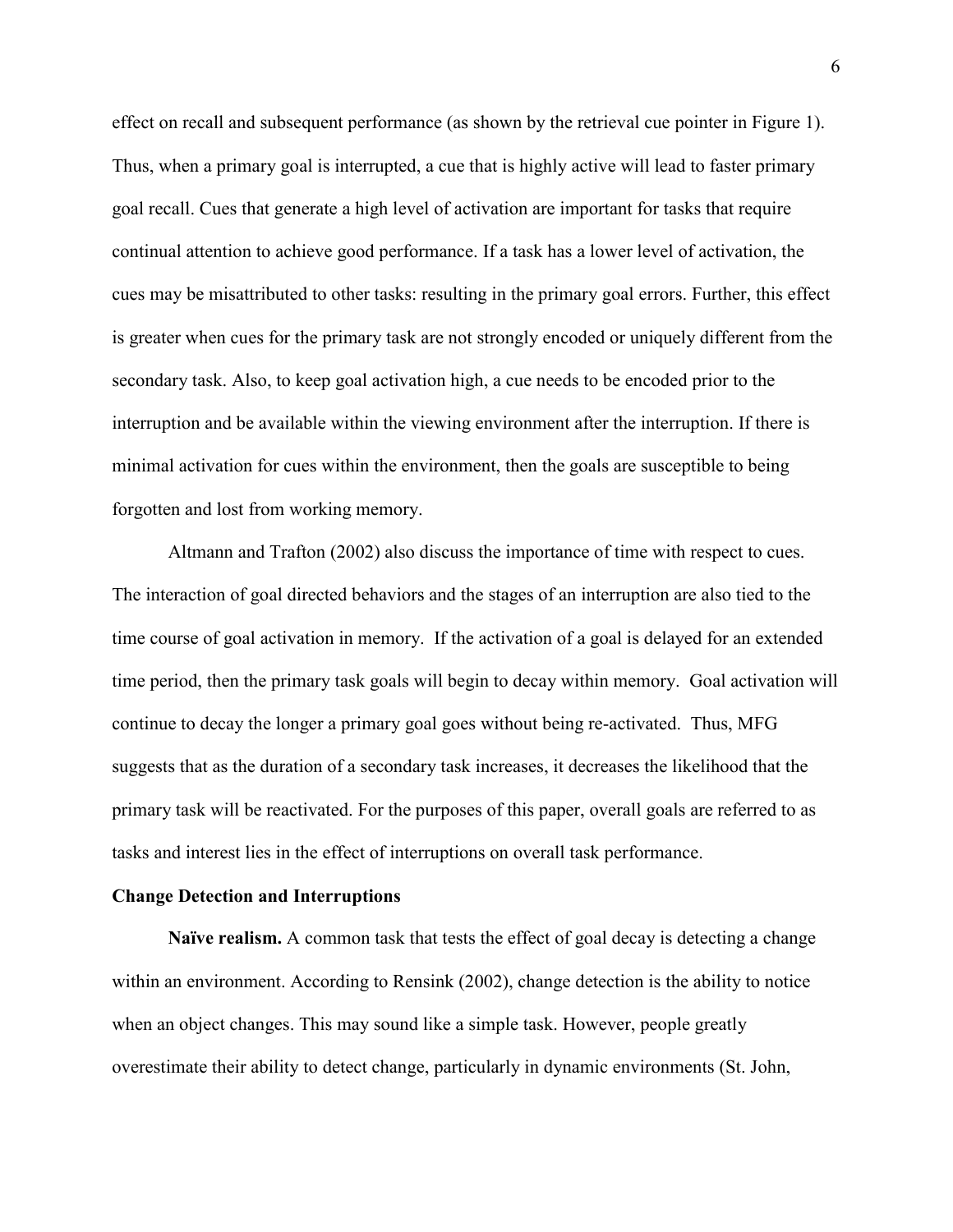Smallman, & Hanes, 2005). This mismatch between confidence and ability has been described as naïve realism (St. John, Smallman, & Manes, 2005; Smallman & St. John, 2005). Smallman and St. John (2005) discuss the susceptibility of individuals to change blindness, regardless of whether they have prior knowledge of the change or no knowledge at all. They claim that this overconfidence is due to a misconception that visual perception is equivalent to a video feed. People incorrectly assume that vision is continuous and resilient. What seems like a seamless visual interpretation of the environment is a simplification. Instead, individuals rely on heuristics to make general assessments of the environment. These heuristics act as perceptual shortcuts through which to understand the environment. Heuristics utilize environmental cues such as location, brightness, size, color, and shape to help perceptually guide individuals to make quick and accurate scans. Usually, these heuristics will lead to a correct assessment of the environment, but they are not immune from error.

**The coherence theory of attention.** Beyond naïve realism, people also underestimate how much attention is required to encode an object within a real-world environment. One theory proposed by Rensink (2000), suggests that encoding and recalling a target is dependent on the amount of attention directed to the target. Rensink's Coherence Theory of Attention states that people do not accurately encode and store the details of every object into working memory. Instead, when people scan an environment, the details of an object are updated continuously as new stimuli come into attentional focus. These objects are stored within working memory, initially as a basic prototype, and undergo change as more information about the object becomes available (Rensink, 2000). The prototypical object continues to be updated within working memory as long as attention is directed to the object. Therefore, as long as an object maintains attention, changes should be noticed and encoded within working memory. Introducing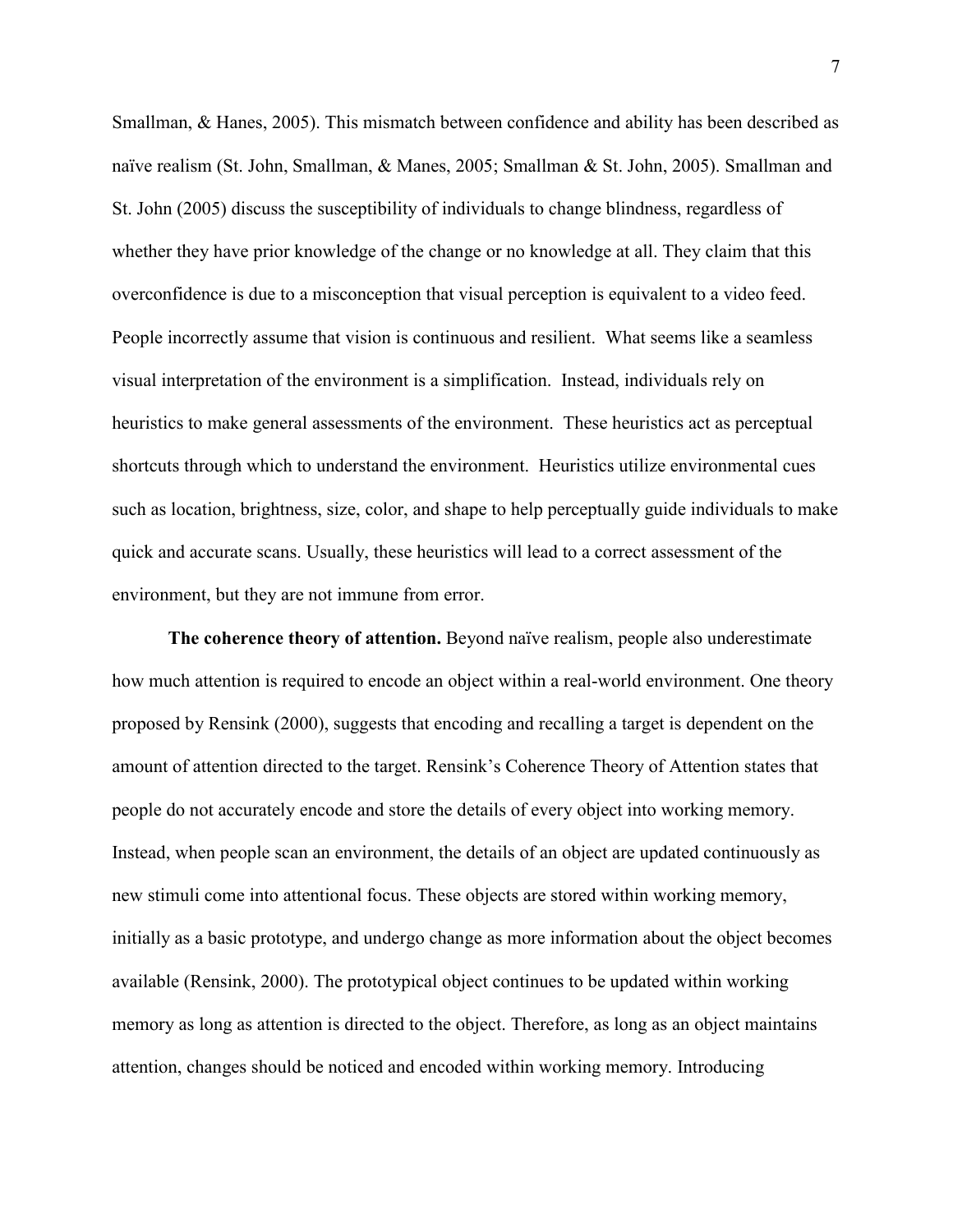interruptions to a dynamic environment, however, reduces the amount of attention available to encode objects. As MFG theory (Altmann & Trafton, 2002) suggests, people must encode cues regarding changing objects and maintain this cue activation until the end of the interruption. Maintaining encoded cues is incredibly difficult when changes in the environment are unexpected and is even more challenging in the presence of an interruption (Altmann & Trafton, 2002).

 **Inattentional blindness.** In his review, Rensink (2002) discusses the distinction between seeing a change that has already occurred and one that is in the process of changing (dynamic). Change detection that involves a target object to be viewed before, during, and after the change is considered dynamic. If a dynamic change goes unnoticed, the Coherence Theory of Attention would suggest that the visible change was not perceived or updated within memory (Rensink, 2000). Changes without a visual occlusion are referred to as inattentional blindness. A requirement for inattentional blindness research is that the participant must be unaware of the impending change (Jensen, Yao, Street, & Simons, 2011). Importantly, a significant characteristic of inattentional blindness is that after the initial trial, subsequent trials that contain a change are no longer genuinely unexpected. Thus, after the initial trial, participants may shift their attention to search for a change rather than focus on the primary task.

Inattentional blindness has been demonstrated by Simons and Chabris (1999) gorilla study. In the study, participants were asked to watch a video of two teams passing a basketball in a circle. The only instructions given to participants were to count the number of passes that occurred during the clip for a given team. Midway through the clip, a confederate dressed in the gorilla costume would enter the scene, pause in the middle, and then exit the scene. The gorilla was always in full view of the observer. After the clip, the researchers would ask participants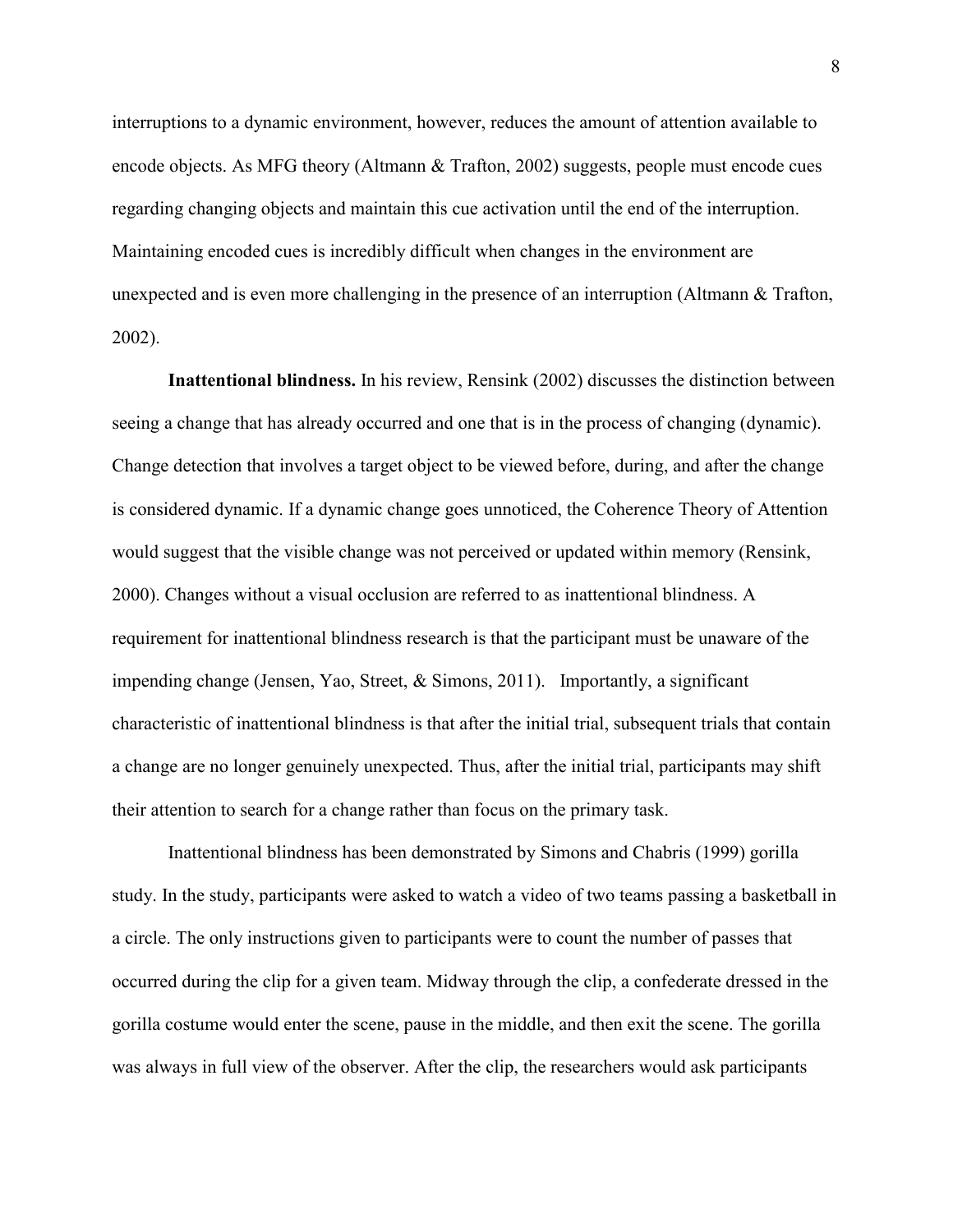how many passes occurred and if they noticed the gorilla that appeared on the screen. Out of the 228 participants, only 58% reported noticing the gorilla. The findings of this study demonstrate that inadequate attention to a changing object can result in the change being missed even when it occurs in direct view.

 The Simons and Chabris (1999) study raised an essential question about inattentional blindness: does being aware of a change increase the ability to detect other changes within the same environment? Simons (2010) addressed this idea with another group of participants, some of whom were aware of the gorilla experiment. In this follow-up study, Simons examined whether individuals who were aware of the previous experiment were still susceptible to inattentional blindness. Simons recreated the gorilla study but added two additional changes: a gradual change in the color of the curtain behind the players and the disappearance of one player during the video clip. His findings showed that 72% of participants noticed the gorilla in the scene. However, only 11% of all participants reported seeing the curtain change, and only 16% noticed the absence of a player. This result suggests that participants who expect a specific event to occur are more likely to attend to and notice that event but may still have a limited ability to notice any other changes.

 **Change blindness.** In contrast to inattentional blindness, change blindness occurs when an object change is occluded or overwhelmed sufficiently by additional stimuli thereby masking the change (Jensen, Yao, Street, & Simons, 2011). The individual may be aware of the change, but the object is only perceived before and after the change occurs. Observers experience change blindness when a change in the environment goes unnoticed due to the disruption of the visual flow of events (Jensen, Yao, Street, & Simons, 2011; Rensink, 2002). As an example, suppose an individual at a stop light receives a text message from a friend. The individual glances at the light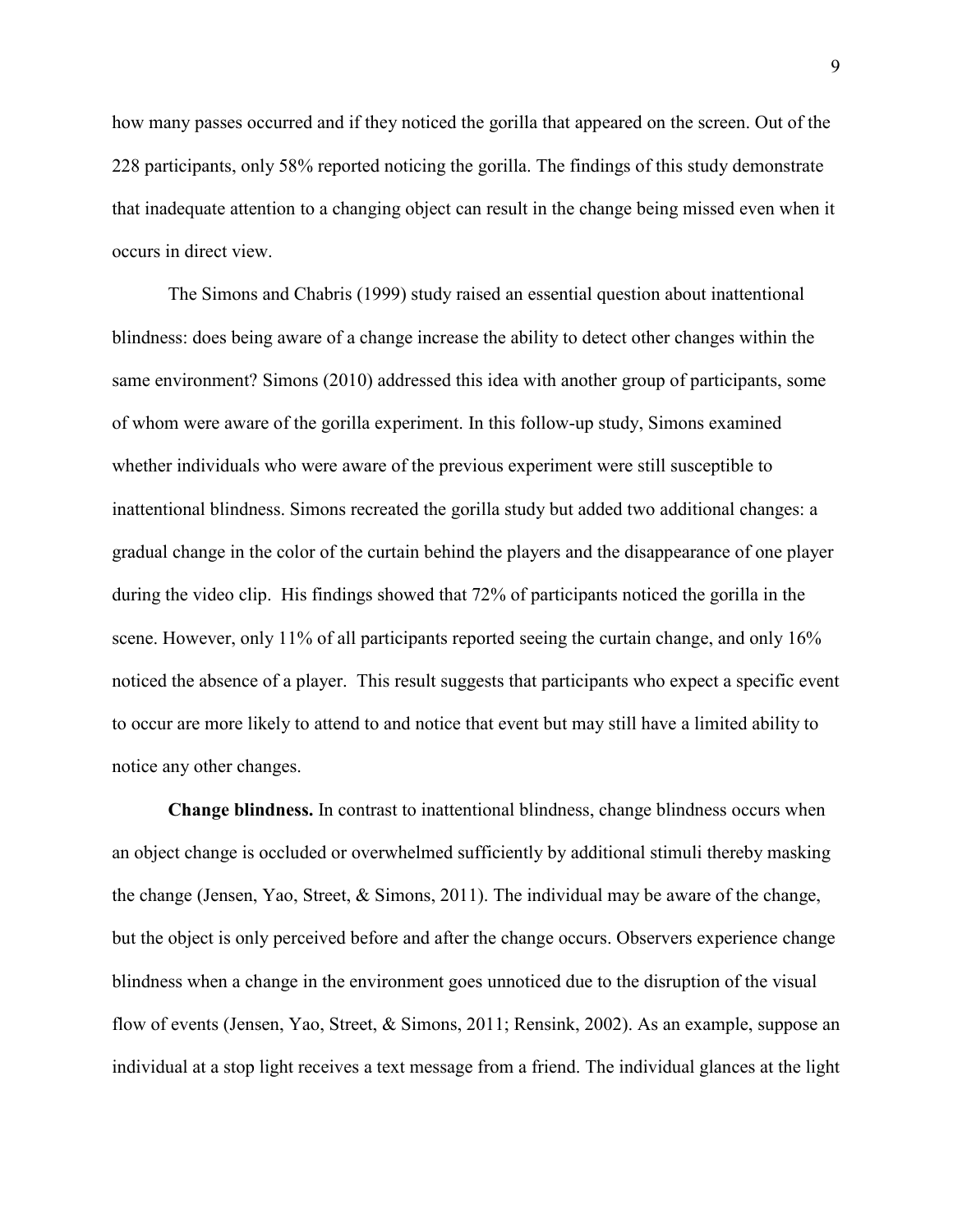and notices it is still red and then proceeds to respond to the text. When glancing back up at the intersection, he or she fails to notice that the light has turned green and continues texting on the phone until the driver in the car behind hits the horn. Only then, does the individual look up and notice the light has changed.

The inability to detect a change in the visual field has been shown using various paradigms. Under the saccade-change paradigm (Grimes, 1996; Simons, 2000), a participant's eye movements are recorded when viewing the stimulus. Participants are asked to look at a picture or simple shape. When a saccade occurs, the displayed image is replaced with a similar image where only the target object changed (Rensink, 2002). Change blindness that occurs during saccade-changes is believed to be caused by inefficient encoding of items within the environment (Rensink, 2000). The internal representation is incomplete, and participants are unable to accurately detect a change within the altered environment. The saccade change method typically results in low levels of detected changes and has been historically limited to pictorial stimuli (Grimes, 1996), basic shapes and letters (Simons, 2000).

 An alternative method for studying change blindness is the flicker paradigm (Rensink, O'Regan, & Clark, 1997) in which two paired pictures are presented: one of a scene and another identical picture of that scene with a feature change. Participants are shown the images in a rapid oscillating sequence of the original picture  $(A)$ , a blank screen (mask), and the changed picture (A'). Participants are asked to respond when they detect a change. This oscillating pattern loops for 60 seconds or until a change is indicated. The detection rates in the flicker paradigm are moderate and may be attributed to participants attending to the pre-change and post-change images, rather than an internal representation of the environment. While this paradigm gives insight into how participants search for visual changes, it is experimentally induced and does not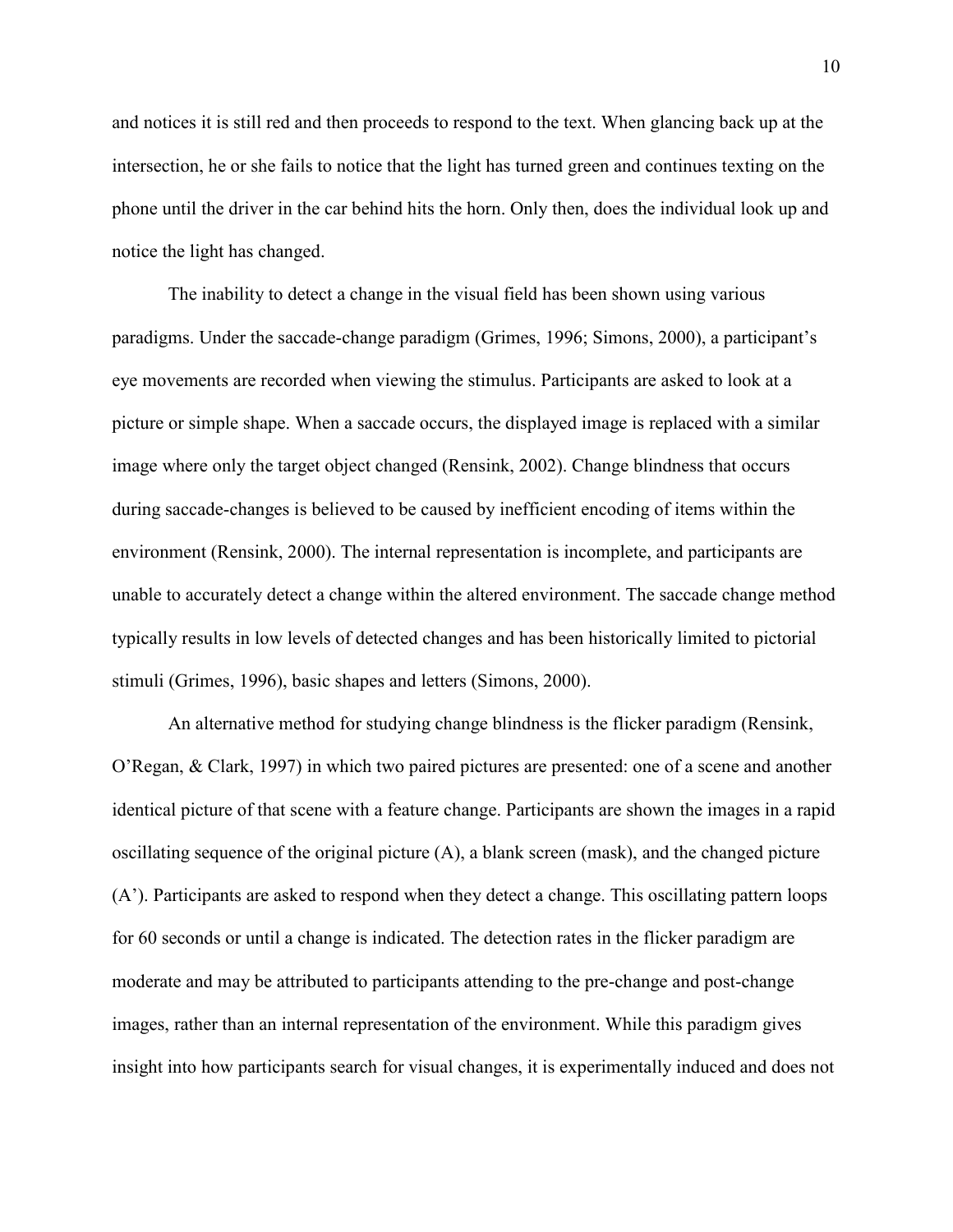occur naturally within the real world.

 A more natural investigation of change blindness was performed by Simon and Levin (1997) in their door study. The investigators had confederates approach members of the general public and ask for directions to a location. As the confederate was interacting with the participant, two more confederates disrupted the discussion by carrying a door in between the confederate and participant. While the door occluded the participant's vision, the first confederate switched with a different but similar looking individual. This new individual then continued the initial conversation with the participant. The researchers recorded all interactions and reactions of the participants. Their findings showed that over 50 percent of participants failed to notice the switched confederates. Considering MFG (Altmann & Trafton, 2002), this suggests that participants did not strongly encode features (facial distinctions, attire, hair color, etc.) of the original confederate before the change.

 Simons and Levin (1997) did note, however, that some participants claimed that they had noticed the switch during the experiment. These participants did not report what they noticed during their conversation with the confederate but did mention it after the experiment concluded. These individuals were unable to recall specific details of the change suggesting that some of the information was lost or forgotten between the switch and the end of the experiment. This is an important finding. Changes in the environment, even those that are in an individual's direct line of sight, may not be encoded, especially when there is a gap between noticing and reporting the change.

 Another study by Levin and Simons (1997) utilized inconsistencies within movie scenes to study change blindness. In their three-part study, participants watched short video clips created by the experimenters. The first study contained videos depicting everyday actions such as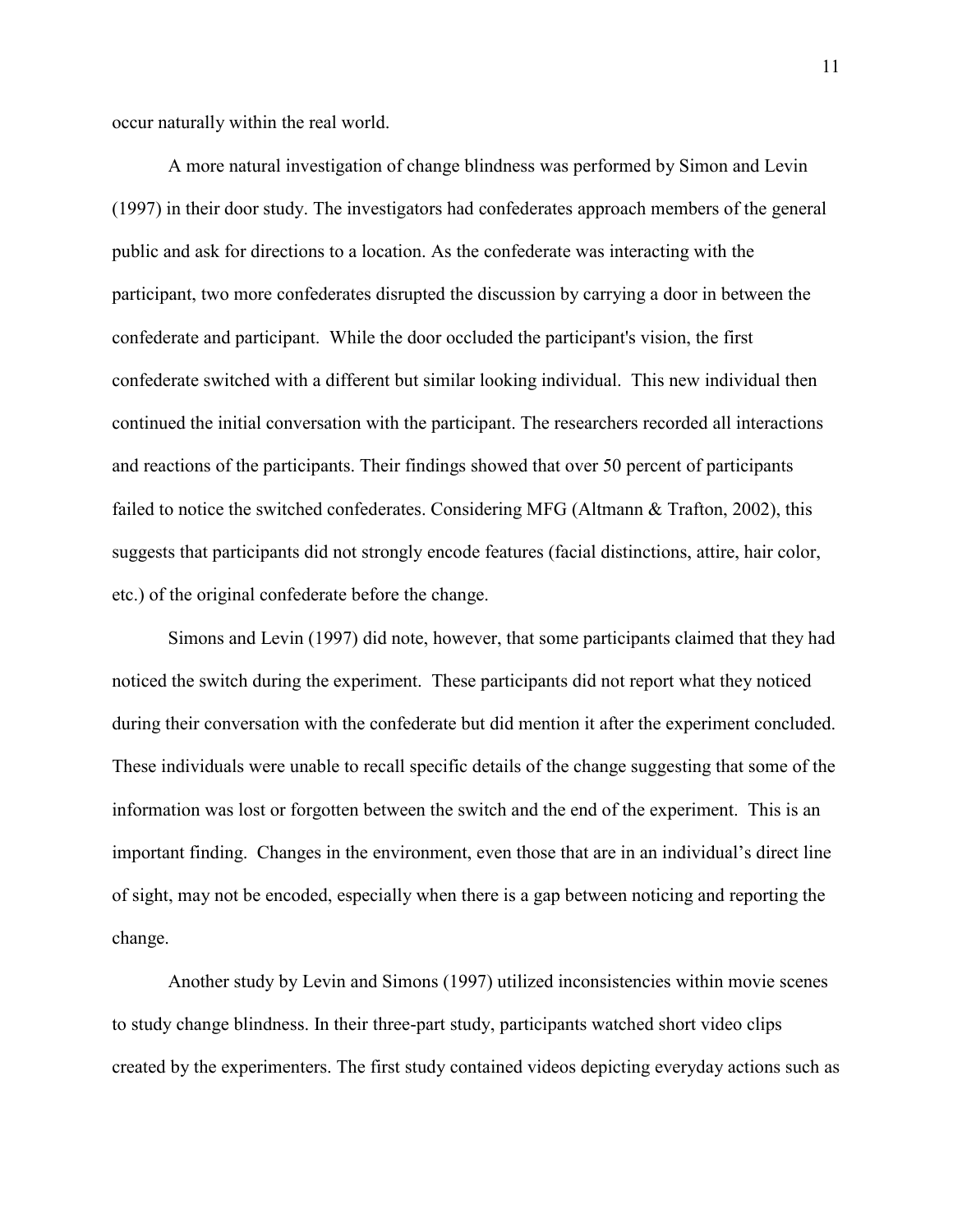two people having a discussion. Each video contained various camera angles of the actors, with abrupt cuts or transitions between scenes. In between camera angle cuts, the actors' appearance or props in the scene would change (e.g., addition or deletion of a prop, changes in appearance, etc.) a total of nine times. Therefore, the cuts in the video acted as occlusions to the changes within the video. Participants were asked to write a brief description of what occurred in the video. Out of ten participants, Levin and Simons found only one who claimed to have noticed a single change (1997). In their follow-up study, the researchers created five videos showing a single actor completing one task (e.g., answering a telephone, walking and sitting in a chair, etc.). Each video only contained one change, which consisted of the original actor swapping with a "similar" looking actor midway through the video. Of the five participants in each video condition, only 33% of participants wrote in their summary that a change occurred. More interesting, of the participants who did not notice the change, most reported an accurate summary of what occurred in the video sans change. This finding shows that while a change may go unnoticed, people are still attending to the general "gist" of a scene.

#### **Cueing**

 Information about a target must be available prior to and after a change has occurred. According to the Coherence Theory of Attention, an internal representation of a target is volatile when an environment is dynamic (Rensink, 2000). Further, MFG theory suggests that to strengthen an initial representation, a cue needs to be associated with the target before and after a change (Altmann & Trafton, 2002). Having a target associated with a strong cue allows for participants to encode an accurate internal representation and recall targets when the environment changes. Smallman and St. John's (2005) discussion of naïve realism suggests that people rely on heuristics and cues when perceiving objects in an environment. When multiple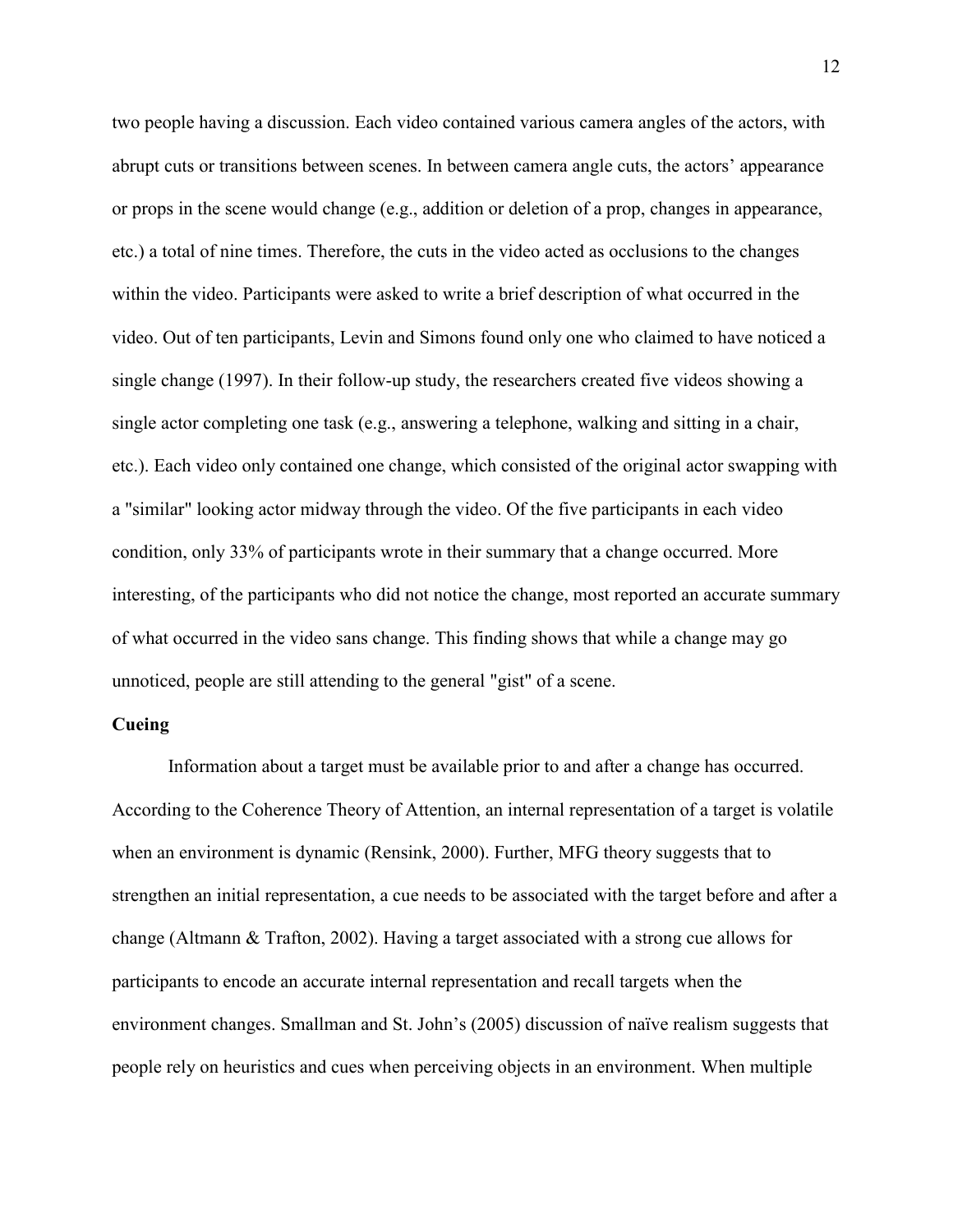objects are present, cues may assist in recalling the target within memory and guiding visual search within the environment.

 The presence of cues may guide visual search when little information is known about an environment. For example, while most individuals are unaware of the complexities in a cockpit, the average person may have the semantical knowledge that a flashing red light signifies something that requires the pilot's attention. In this case, the flashing red light is guiding the attention to a specific region of the cockpit. Perceptual changes in the color, brightness, and location of a target can help guide attention, when prior knowledge about a situation is not available. Wolfe and Horowitz (2004) reviewed the perceptual feature changes literature and classified them according to how successful they were in guiding attention. In the studies they reviewed, color, brightness, and feature onset were among the most likely characteristics to capture attention during visual search. This suggests that if people are unfamiliar with an environment, changes in the color, brightness, and onset of an object may guide attentional focus.

Wolfe and Horowitz's (2004) review categorized reported differences for successful detection among feature changes. However, they only classified features into broad categories. Features were not ranked individually. Researchers studying feature changes have been inconsistent in suggesting a "best" feature to guide attention. For example, previous research comparing the disappearance and appearance of features has found the appearance of features is easier to detect than disappearance of features (Agostinelli, Sherman, Fazio, & Hearst, 1986; Newman, Wolff, &; Hearst, 1980; Pezdek et al., 1988).

Over two experiments, Agnostinelli et al. (1986), used images depicting two categories of stimuli: meaningful and ambiguous. A meaningful stimulus depicted a familiar form, such as the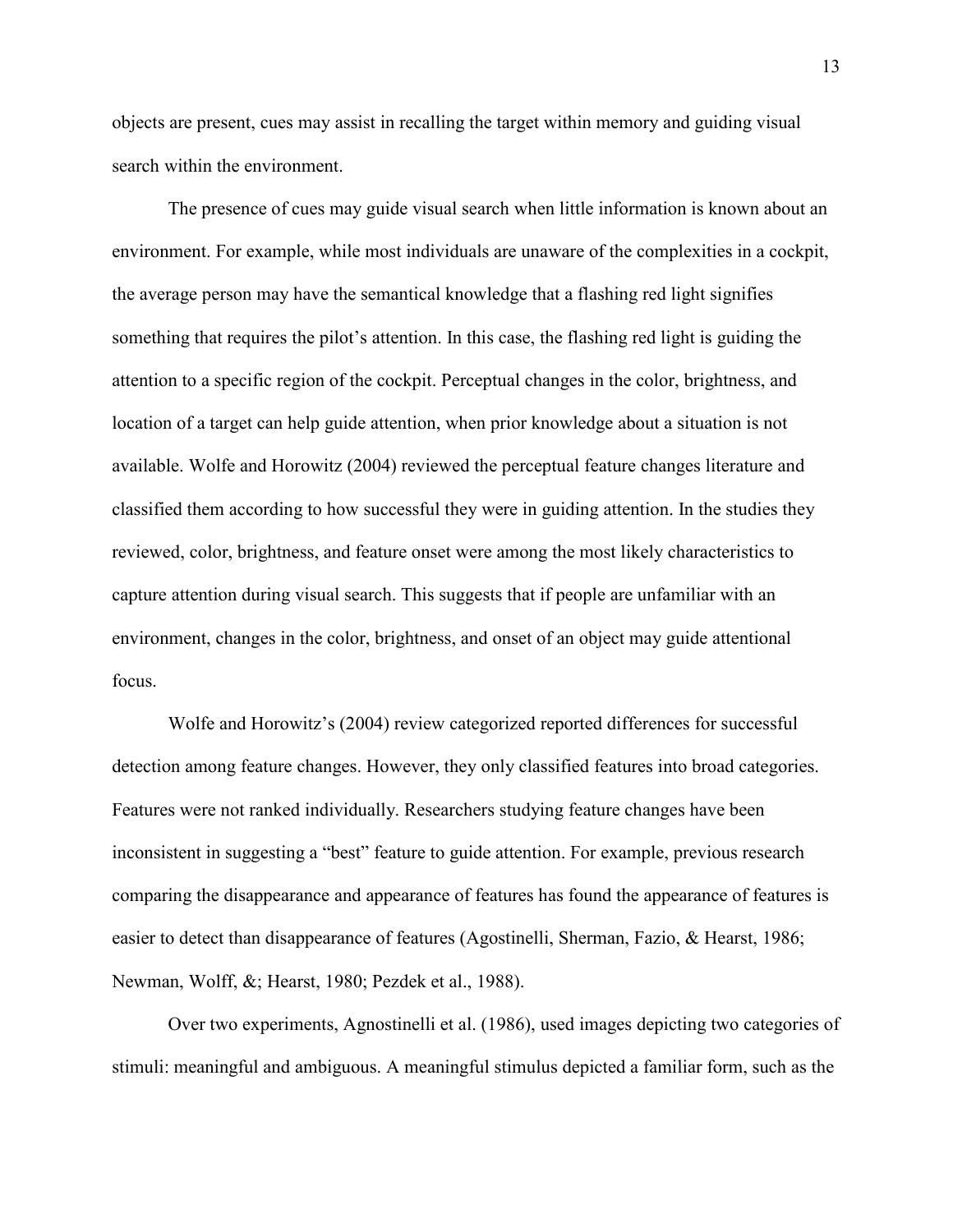outline of a car. Ambiguous stimuli rearranged components of a familiar form into an unrecognizable shape, such as scrambling and recombining the pieces of a car. The images were shown once, three, or six times. In the initial experiment, participants were not told that they were performing a feature identification task until after viewing all the images. They then viewed another set of images and indicated if they were identical to the original set. If they believed the images differed, they were asked to indicate if a feature had been added or deleted and provided their responses on physical sheets depicting the original image so that they could compare the presented image with the image on the physical sheet. The results showed that participants detected and identified appearance features more accurately than disappearance features. Regarding stimulus type, changes to meaningful stimuli were identified more frequently than ambiguous stimuli, but only when exposures were limited.

The second experiment was similar to the first but had several important differences. First, participants were informed that the experiment was a feature detection task. Agnostinelli et al. (1986) argued that participant awareness would strengthen the encoding of the images within memory. Second, participants were queried on the presence or absence of a feature after each test image. Thus, participants could not compare the test image to a physical image during the response. Agnostinelli et al. argued that testing participants immediately afterward would require the encoded image to be utilized when comparing the test image. Third, test images were only shown once, so exposure to stimuli was not manipulated. Under these conditions, the researchers found that disappearance changes were detected more than appearance changes. Interestingly, identification performance differed between meaningful and ambiguous stimuli. Agnostinelli et al. found that meaningful stimuli resulted in more identifications of disappearance features than appearance features. However, ambiguous stimuli showed the opposite effect. The authors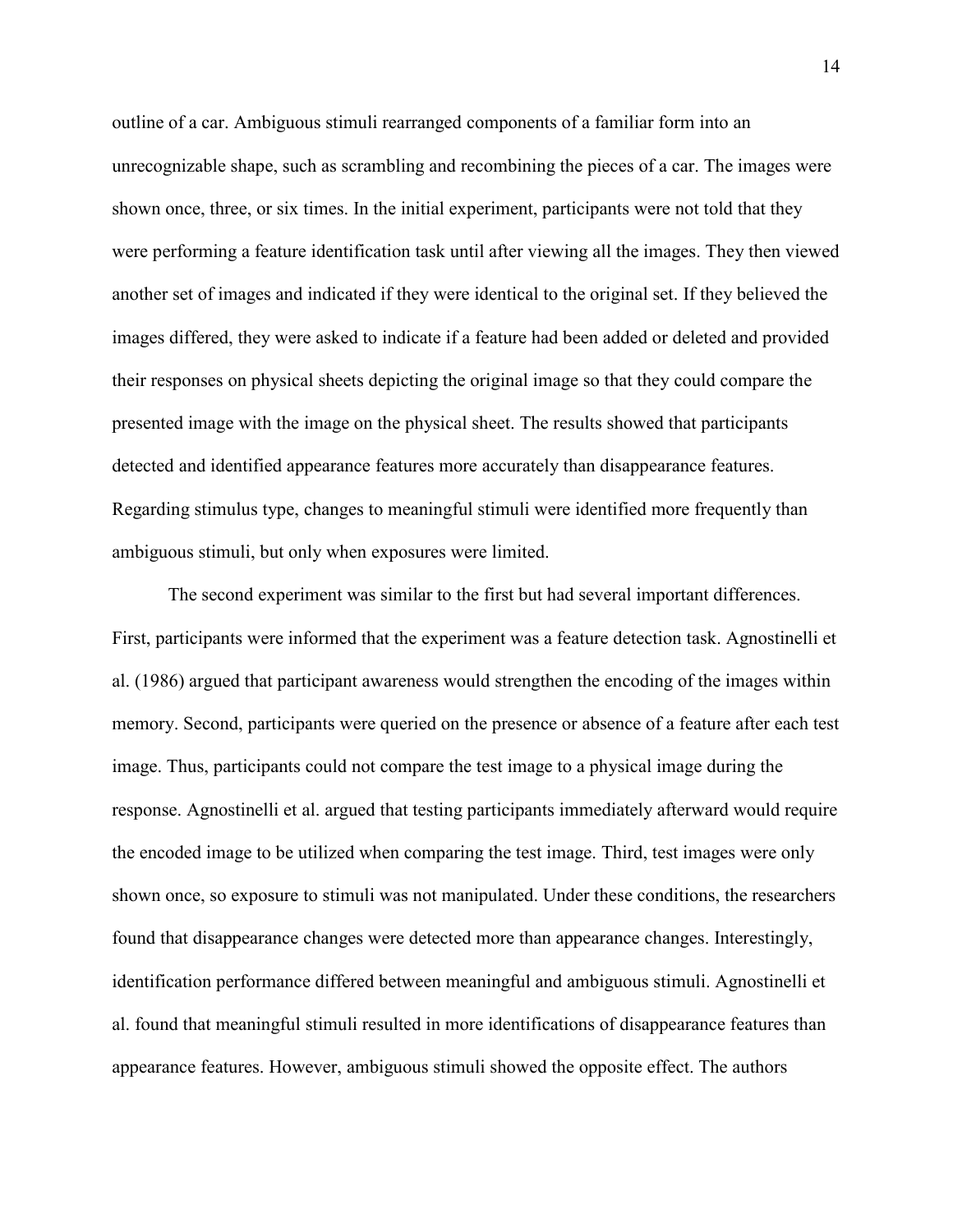suggested that appearance identification may require the original and altered images to be available for comparison. Agnostinelli et al. reasoned that for disappearance features, encoding allows for the image to be reconstructed until the missing feature is identified. However, when an image is ambiguous and requires additional encoding, images could not be reconstructed to identify a missing feature. The authors concluded that identification differences between appearance and disappearance might depend on the testing format.

Within change blindness research, investigators have also found that appearance changes are generally detected quicker and more frequently than color, brightness, and disappearance. In their study, Cole, Kentridge, and Heywood (2004) utilized the flicker paradigm to assess how well individuals could detect appearance, disappearance, brightness, and color feature changes. Participants were required to view a fixation cross surrounded by a group of shapes. Each feature type (color, brightness, and disappearance) was compared against appearance. A change consisted of one of the shapes undergoing a feature change during a flicker paradigm. Their results showed that appearance changes were detected more accurately and quickly than all other feature types. However, research with total visual occlusion has shown no differences among color, brightness, appearance, and disappearance (Simons, Franconerri, & Reimer, 2001). Again, the inconsistency in results suggests the way in which feature cues impact change detection depends on the task and environmental conditions. Regarding appearancedisappearance research, Bruce and Tsotsos noted that a feature's appearance often has higher detection rates when compared to a feature's disappearance (Cole, Kentridge, & Heywood, 2004; Pezdek et al., 1988). However, some studies have found no differences (Simons, Franconerri, & Reimer, 2001) or conflicting results (Agnostinelli et al., 1986) for presence and absence feature detection.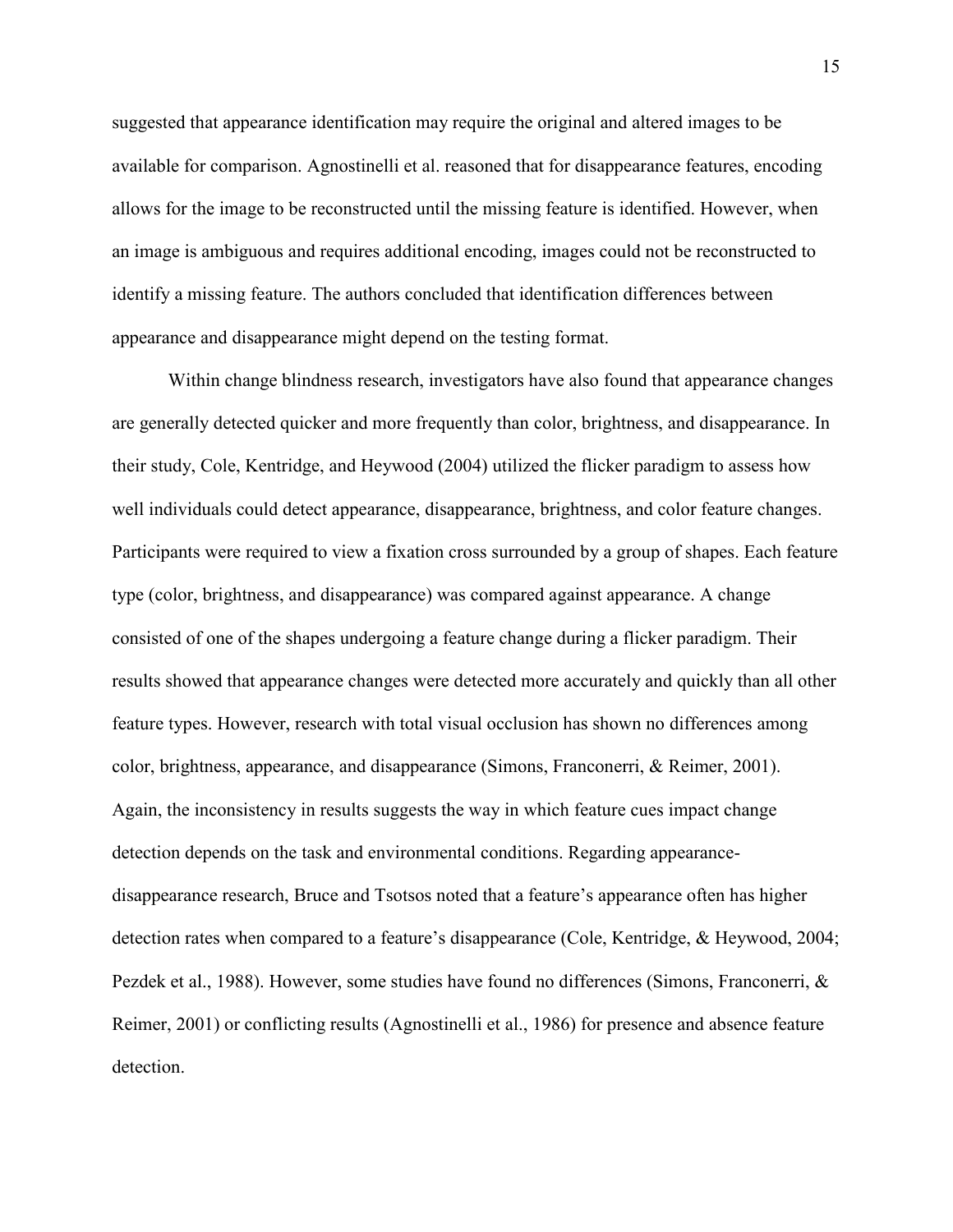The Attention based on Information Maximization (AIM) model by Bruce and Tsotsos (2009) may reconcile inconsistencies regarding the detection of feature changes. The AIM approach to visual attention is dependent on the most prominent object in an environment attracting attention. The prominence of an object could depend on the number, brightness, color, motion, or location of additional objects. The researchers suggest that determining the most prominent feature depends on the context in which objects are present in the environment. A study by Attwood et al. (2018) reported that change blindness relies predominantly on bottom-up processes. In their experiment, participants were asked to identify differences between similar pairs of museum artifacts. The artifacts included pairs of ancient pottery, woodblock prints, and jewelry that had minimal or major differences within each pair. The changes included differences in color, design, and overall wear (e.g., chipping) of the artifacts. The researchers found a significant portion of the reported differences suggested participants utilized bottom-up processing (color, hue, and size differences). However, the difference in some pairs, such as the chip on a bowl, suggested top-down processing during search. The researchers concluded that participants might have utilized semantic knowledge to ascertain that a pottery artifact may have chips and imperfections due to the age of a bowl. The findings of Attwood et al. support the AIM model by suggesting that visual search during change detection may depend on the nature of the changes as well as information known about an environment.

Bruce and Tsotsos (2009) argued that detecting presence requires a new feature to be identified as novel and informative when comparing the target to the environment. Likewise, detecting absence requires the target to lose a feature that produces a response when compared to the environment. The researchers state that all feature changes, including appearance and disappearance, require the feature to be distinguishable from the background. They cited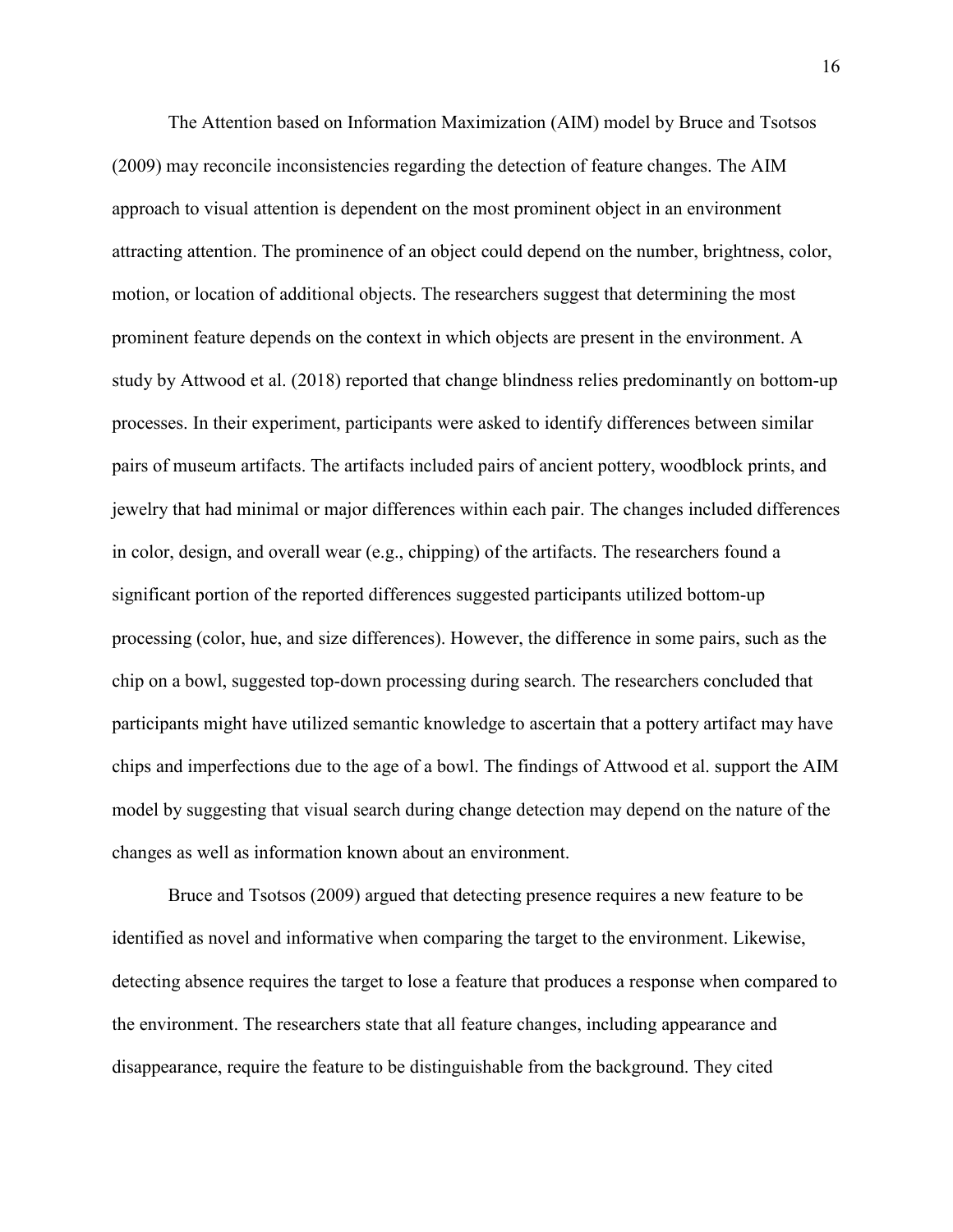Rosenholtz's (2004) study on color feature changes as an example of the impact of background on the ability to detect object features. Rosenholtz, Nagy, and Bell (2004) looked at detection differences for a red or pink dot across grey and fuchsia backgrounds. In the grey background condition, participants noticed the red dot amongst pink dots faster than the pink dot among red condition. However, the fuchsia background resulted in the pink dot being identified faster than the red dot condition. Bruce and Tsotsos concluded that Rosenholtz's (2004) findings show the importance of context when looking at feature differences. They argued that most studies utilize a limited experimental design (i.e., white background with stationary stimuli) when looking at feature changes. Utilizing limited experimental designs may only show feature differences in that given environment. Real-world environments contain various objects and backgrounds that may allow one feature to be more salient than another. For instance, a blue object may capture attention within an image of red roses, but not in a video of walking pedestrians. Bruce and Tsotsos (2009) determined that defining which object will capture attention is dependent upon the viewing environment.

 **Cue reliability.** In dynamic environments, there can be multiple objects that capture visual attention. When a task requires attention to a specific object, individuals may be unable to differentiate between the target and irrelevant stimuli. Accurate and reliable cues have been shown to help identify appropriate targets within the environment. Posner, Snyder, and Davidson (1980) showed that cuing significantly impacts where participants look for a target. In their experiments, participants were asked to watch for an "X" that would appear on the left or right side of a display. Prior to target presentation, a warning stimulus would be flashed on the screen. The warning stimulus was either an arrow (experimental conditions) or a plus sign (control condition). In 80 percent of the prewarning arrow trials, the arrow pointed in the direction of the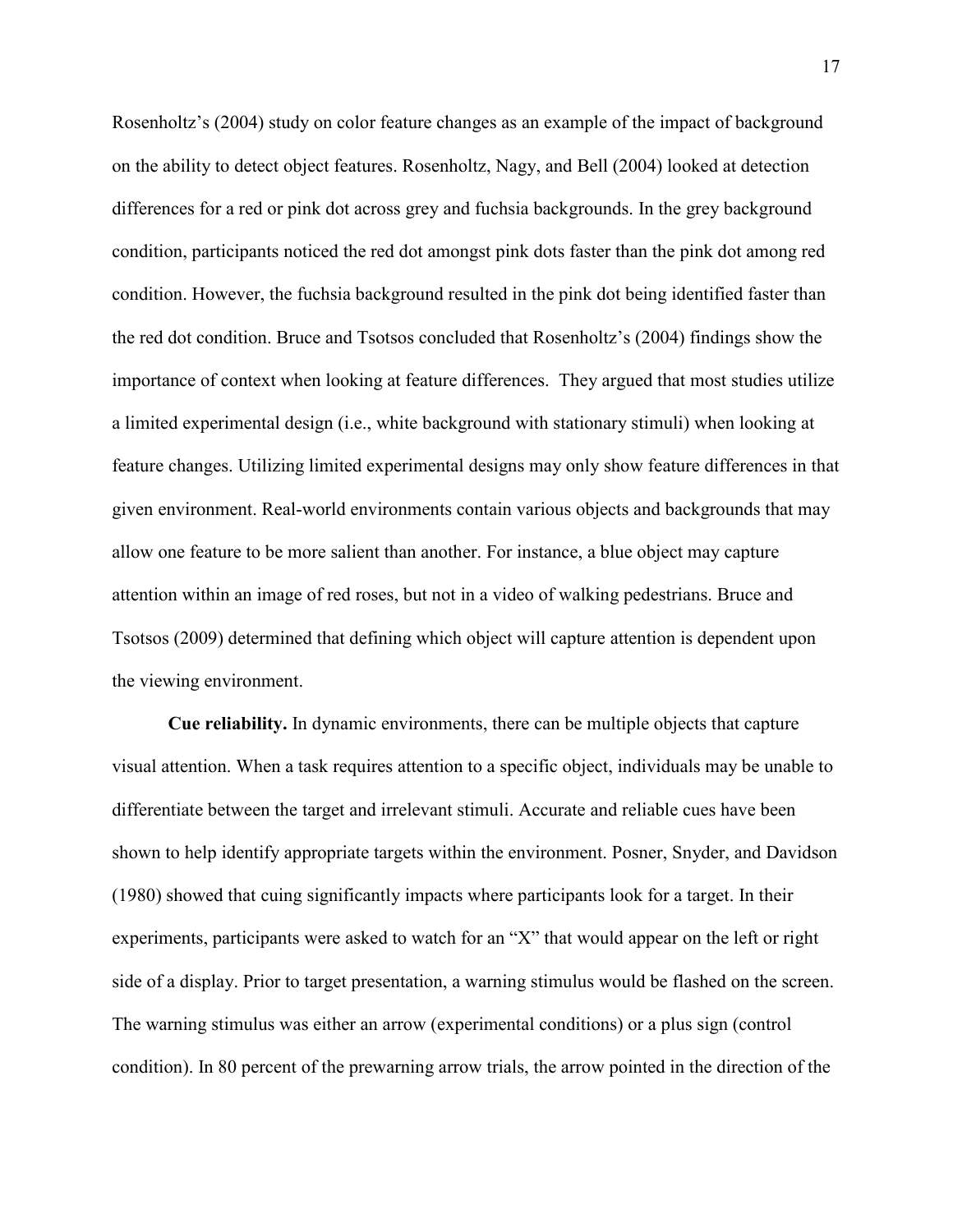"X" target; i.e., it correctly cued the appearance of the target. The results showed that participants' correct responses were significantly faster in accurate arrow trials than neutral prewarning trials. For inaccurate arrow trials, however, participants were slower to respond, and their accuracy was at chance levels. This finding demonstrates that perceptual cues that are reliable can facilitate search performance and unreliable cues can harm search performance.

 **Memory for goals and cues.** The research by Posner et al. (1980) shows that perceptual cues can be used successfully when they are reliable. Their participants were not required to encode the cues and instead relied on their appearance to guide attention to a physical light. Specifically, perceptual cues utilize one object to guide attention to a target object. In contrast, conceptual cues require encoding and must be recalled. Logan (1995) suggested that conceptual cues utilize language to direct attention by communicating a spatial relation to an object. Unlike perceptual cues, conceptual cues require a word or idea to be held within memory until the target object appears in some location in the scene. Conceptual cues must be encoded accurately to facilitate target detection as proposed by the MFG theory (Altmann & Trafton, 2002). For example, Altmann, Trafton, and Brock (2005) tested how cue strength impacts the resumption time of a primary task. In their study, participants were placed into one of three cuing conditions: no cue, subtle cue, and blatant cue. Participants were asked to complete a computer-based resource allocation task. During the task, participants were interrupted with a secondary task for thirty seconds. The secondary task required participants to assess whether icons on the screen were hostile or neutral targets. After the interruption, participants returned to the resource allocation task. For the groups that received cues, a cue relating to the participant's action prior to the interruption was available on screen. Altmann and colleagues (2005) found that blatant cues significantly decreased the resumption time for the primary task than the no-cue condition.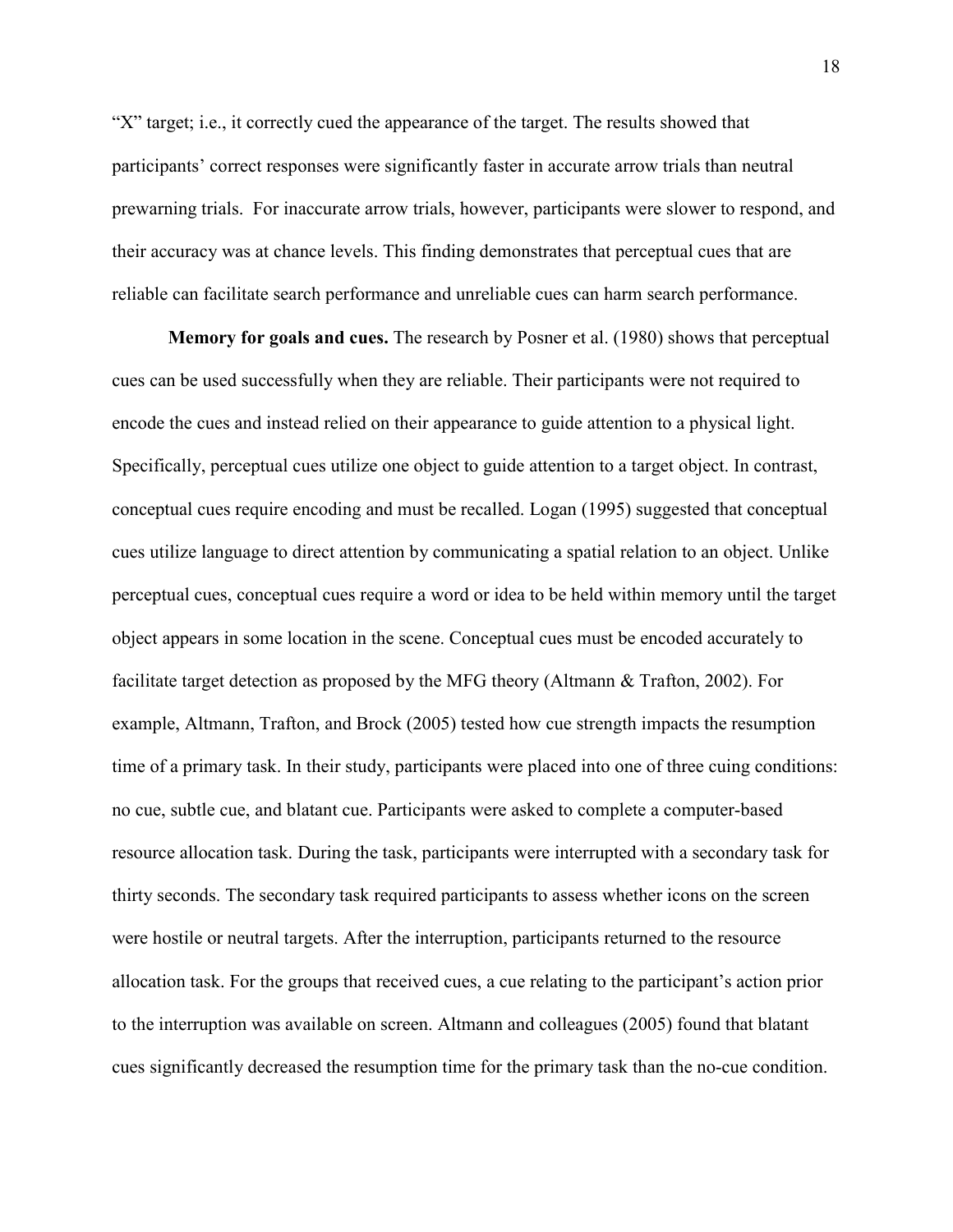The finding suggests that providing a cue strongly associated with a primary task can aid in primary task resumption. As suggested by Rensink (2002), successful change detection requires the mental representation of the object to be continually updated as the change occurs. Interruptions, however, disrupt this process and result in the cue being available only prior to and after a change. Memory for Goals (MFG) theory suggests that unless the cue is strongly encoded, the associated level of activation will quickly decay during an interruption (Altmann & Trafton, 2002). Thus, strong cues can keep a target object salient after the occurrence of an interruption.

#### **The Present Study**

The purpose of the present study was to examine how task interruptions impact the ability to notice changes in dynamic scenes. In addition, the effects of reliable and unreliable cues were studied. To date, researchers have looked at how interruptions impact the ability of individuals to notice target changes in static pictures (Becker & Rassmussen, 2008; Rensink, O'Regan, & Clark, 1997), radar displays (Hodgetts, Tremblay, Vallières, & Vachon, 2015; St. John, Smallman, & Manes, 2005), driving tasks (Galpin et al., 2009), and letter-oriented feature tasks (Lleras, Rensink, & Enns, 2005; Van Zoest, Lleras, Kingstone, & Enns, 2007). However, there has been limited research showing how interruptions affect attention to more dynamic stimuli. Specifically, most research has not examined the effects of interruptions on the visual flow of information and therefore limits what is known about these effects in a dynamic environment that more closely resembles real world situations.

To examine the effects of interruptions on visual information, participants were asked to watch a set of videos. Each trial consisted of one video that did or did not contain a change in a basic perceptual feature (i.e., color, brightness, or object appearance/disappearance). Changes were present during only 33 percent of trials, which contrasts with previous change detection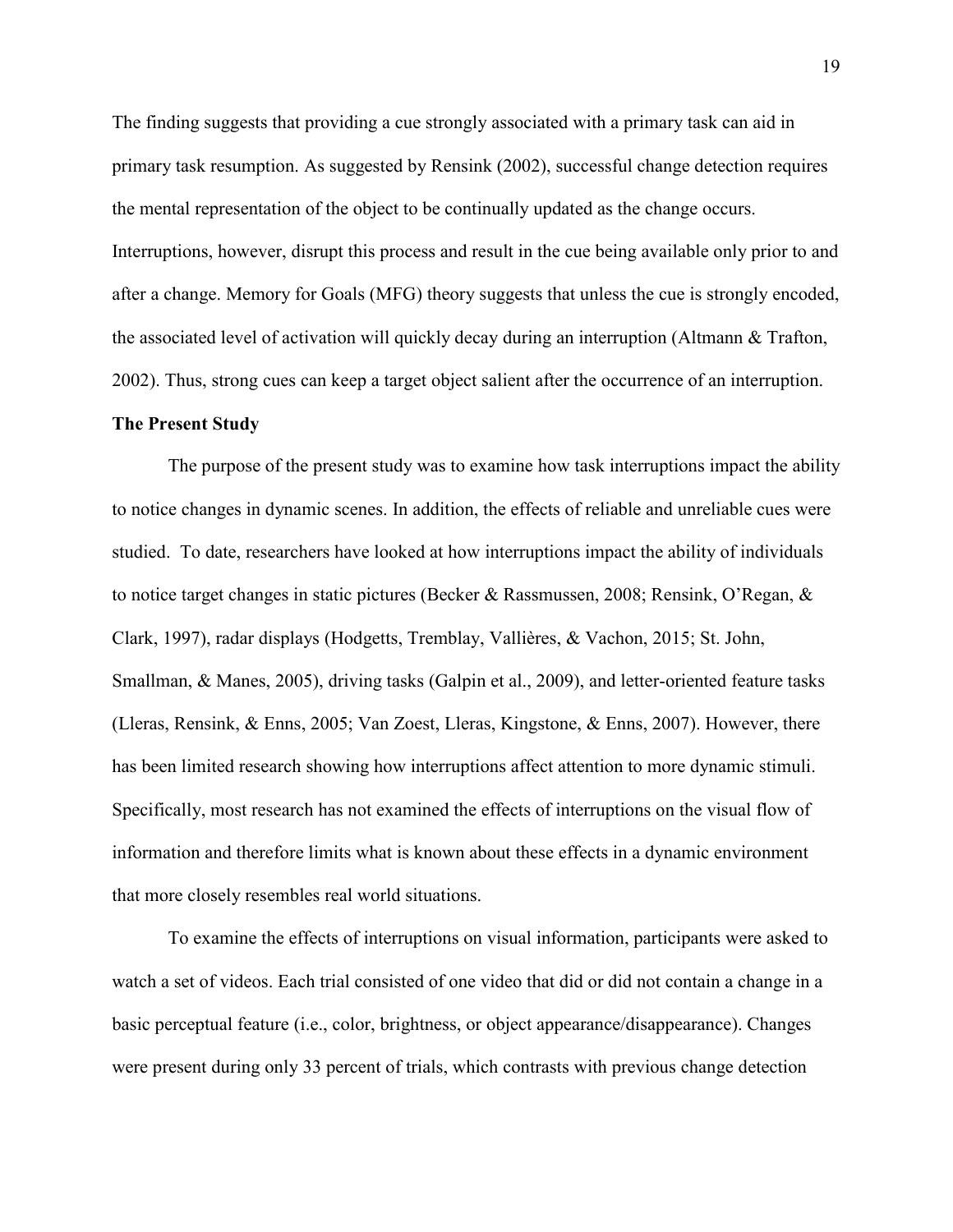research containing high rates of target present trials (Attwood et al., 2018; Rensink, O'Regan, & Clark, 1997; Simons, Franconeri, & Reimer, 2000). On some trials, the video was interrupted by visual occlusion for a few seconds. To avoid image rehearsal during the interruption interval, participants were asked to verbally answer a question unrelated to the images. All other trials proceeded without interruption. After the video, the participants were asked a series of questions about stimuli or events that transpired during the scene. The questions were relevant to basic events within the video but did not address any specific feature changes. The final open-ended question asked participants if they noticed anything unusual about the scene. This allowed participants to report a change within the environment without directly asking and priming them for future trials.

To examine the effects of cuing, participants were assigned to one of three groups: reliable cue, no cue (neutral), and unreliable cue. While Posner, Synder, and Davidson (1980) reported that reliable spatial cues resulted in more accurate and faster detection, it is unclear if conceptual cues that relate to a spatial object would have the same effect. Logan (1995) theorized that a conceptual cue could relate to a target within space if a target is identifiable and distinguishable among distractor objects. Therefore, in the present study each group received conceptual cues in the form of a title that related to an object within each video. For the reliable cue group, each video was prefaced by a title that was related to the object of change. The unreliable cue group was also provided a title; however, all titles were unrelated to the change within the video. The titles of the videos for the neutral group were an arbitrary number.

#### **Hypotheses**

**Hypothesis 1.** Overall, it was predicted that participants in the reliable cue group would correctly detect more changes than those in the unreliable and neutral (control) cue groups. The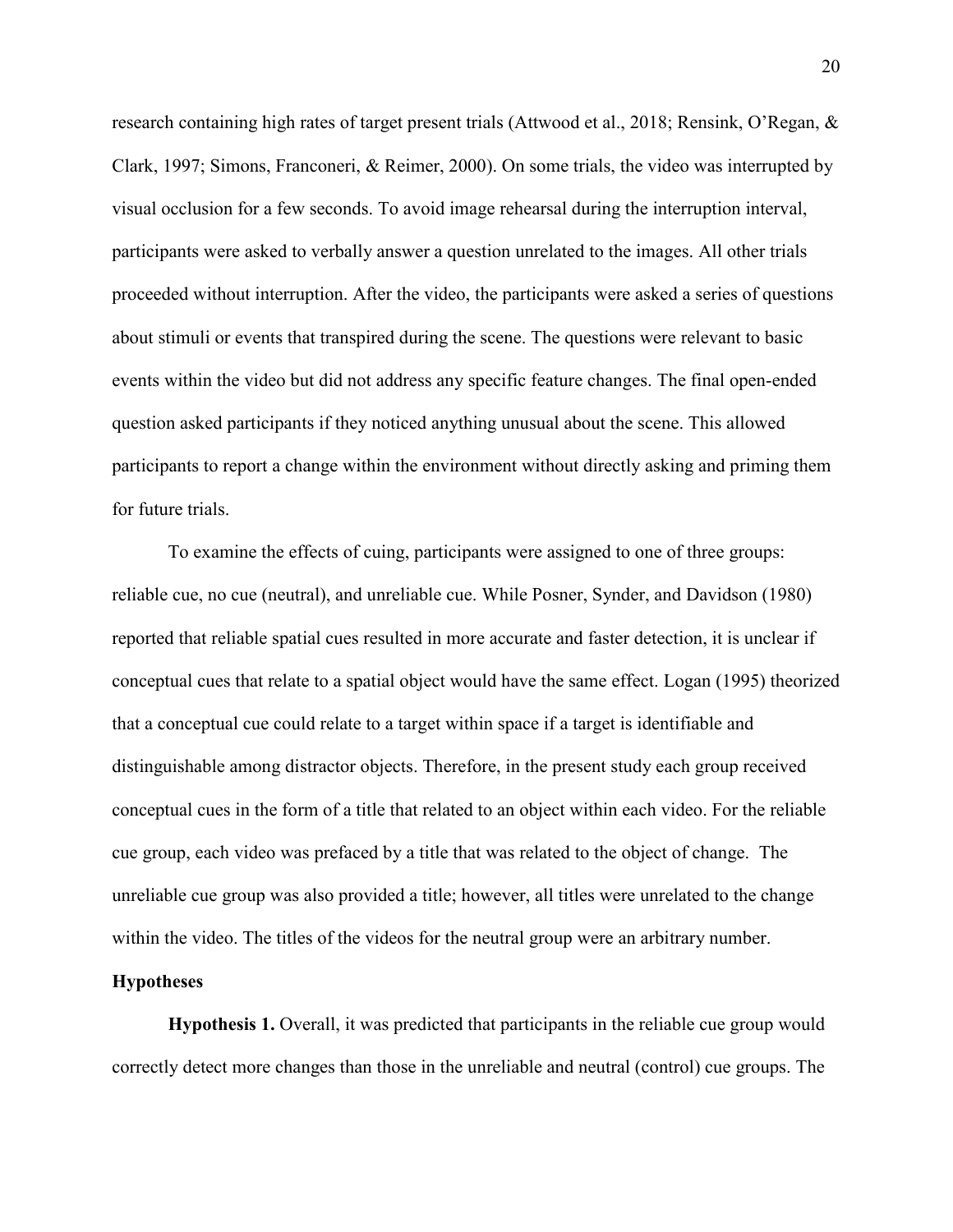research from Posner and colleagues (1980) showed that reliable perceptual cues result in faster and more accurate responses than neutral or unreliable cues. Additionally, Altmann and Trafton (2002) demonstrated that successful reactivation of the primary task after an interruption requires a cue to be strongly and accurately encoded. However, it is unclear how conceptual cues would improve overall correct detections. Based on the findings of Posner et al. (1980), it was predicted that the group receiving reliable cues would correctly detect the most changes and more than the other two groups; however, it was not clear whether there would be a difference between the unreliable and neutral control cue groups.

**Hypothesis 2.** A critical component for primary task completion is for the primary task cues to be recalled after an interruption. When a trial is uninterrupted, there is no secondary task interfering with the attentional activation of the primary task (Altmann & Trafton, 2002). Thus, it was predicted that all groups would correctly detect more changes during uninterrupted than interrupted trials.

**Hypothesis 3.** In line with Hypothesis 1 and 2, an interaction was expected between cue reliability and interruptions. As discussed, the uninterrupted trials were expected to result in more correctly detected changes than interrupted trials. Differences in performance among the cue reliability groups were also expected. However, more correctly reported changes were expected for the reliable cue group during uninterrupted trials. According to MFG (Altmann & Trafton, 2002), uninterrupted trials should not require cue recall because the primary task is not suspended. This was only expected for the reliable condition because the neutral and unreliable cue groups have inaccurate cues, which were expected to provide no benefit during uninterrupted trials.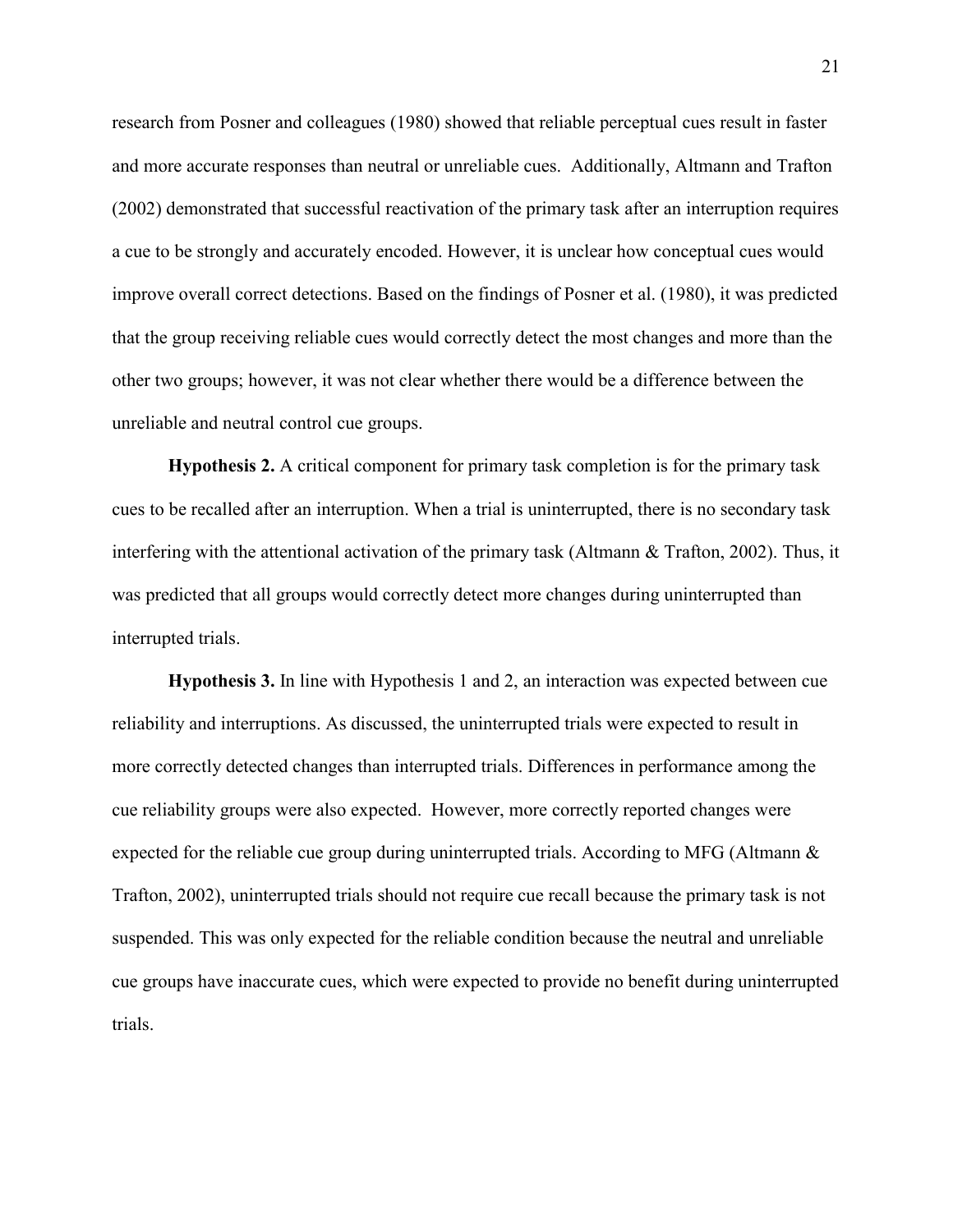### **Research Question**

Regarding the specific types of target changes, there was evidence to suggest that the type of change would not impact detection (Bruce & Tsotsos, 2009). Simons et al. (2000) found no differences in accuracy when looking at the ability to detect changes in color/brightness or the appearance/disappearance of objects. This finding is inconsistent with previous change blindness and feature detection research that found the appearance of an object is detected faster and more accurately than its disappearance or changes in color and brightness (Agostinelli, Sherman, Fazio, & Hearst, 1986; Cole, Kentridge, & Heywood, 2004; Newman, Wolff, &; Hearst, 1980; Pezdek et al., 1988). Thus, the present study represented the initial investigation into whether the ability to detect the presence or absence of information differs in dynamic scenes and how detecting these changes might be modified by task interruptions and cuing.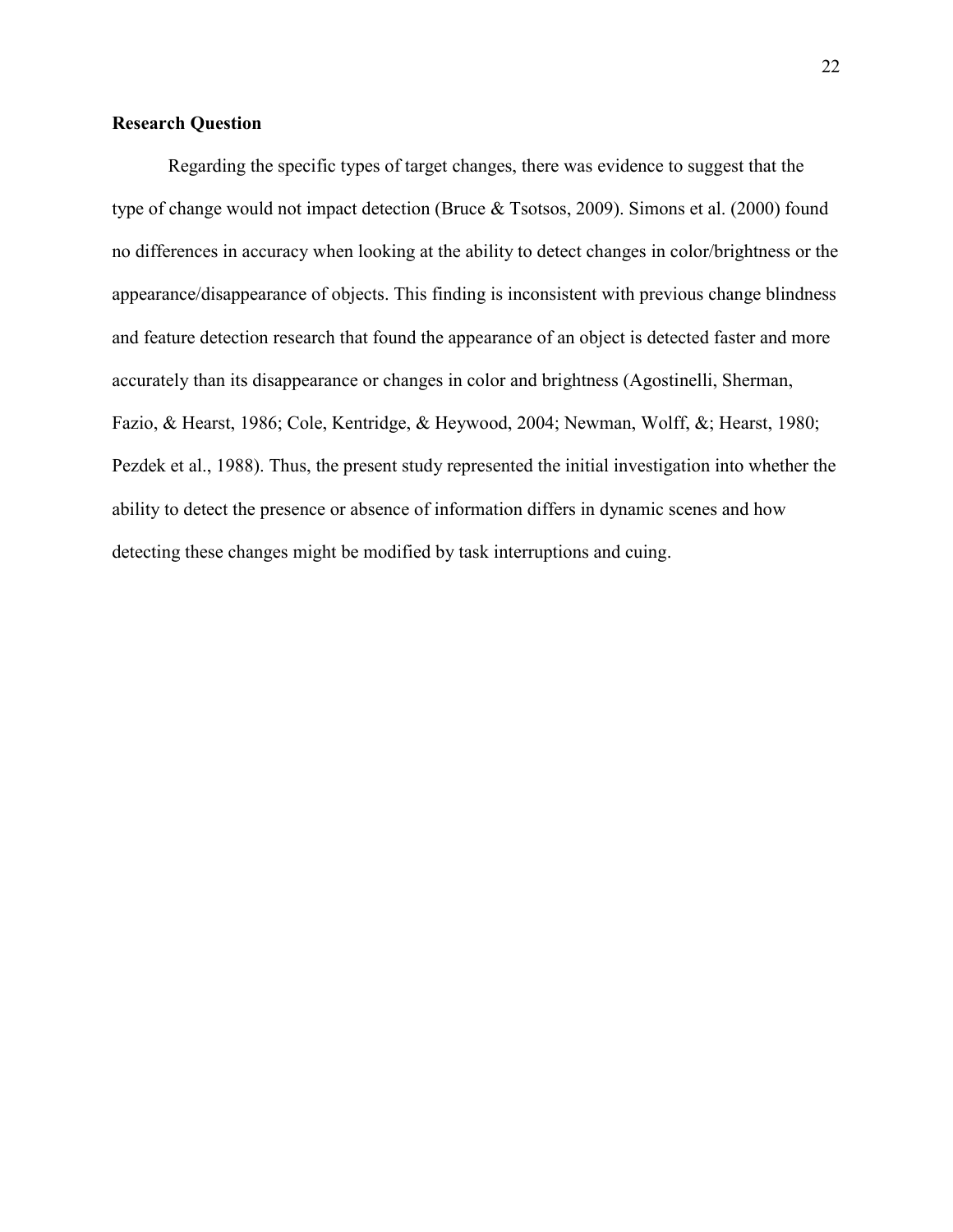#### CHAPTER 2

#### **METHOD**

#### **Sample Estimation**

A power analysis was conducted to determine the appropriate sample size for the study. The effect size chosen for this study was .30, as it was considered a medium effect size (Cohen, 1992), with an alpha of .05 and power of .80. A power analysis using the GPower 3.1.9.2 software required a minimum of 84 participants per group for the between-subjects component of the study (see below). This resulted in 28 participants being in each of the 3 experimental groups.

#### **Participants**

The sample consisted of undergraduate students from Old Dominion University. The participants completed a questionnaire to determine if they were a native English speaker and if they reported being colorblind (see Appendix A). To help ensure confidentiality, participants were asked only to indicate age and gender (see Appendix B). All participants were asked to sign a consent form (see Appendix C) and this study was approved by the Institutional Review Board at Old Dominion University. Participants were debriefed once the experiment was completed and given two extra credit points in the SONA system for their participation. **Stimuli** 

**Videos.** The stimuli consisted of 24 videos either filmed within the local area or downloaded from YouTube. All videos were dynamic, meaning there were multiple objects moving and interacting within the environment. To avoid repetition, no scenes overlapped in location or visual angle. For example, while multiple videos were filmed from a city street, those videos did not contain the same buildings or landmarks.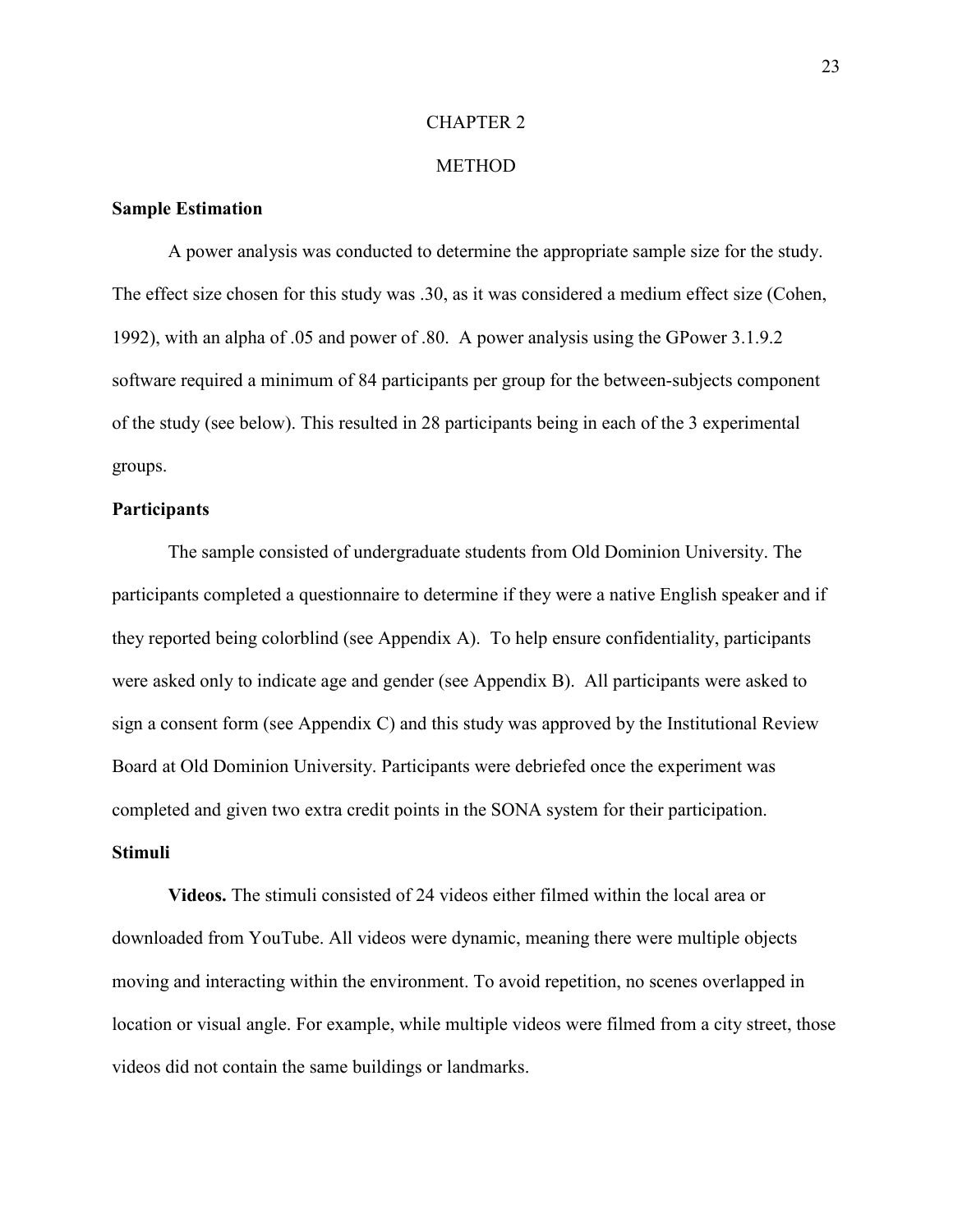**Feature changes.** Eight of the twenty-four videos contained a single perceptual feature change. The specific feature changes addressed: brightness, color, appearance, and disappearance. Each change type was applied to two videos: one involving a high and the other a low amount of motion and objects. An example of a video before and after a feature change is provided in Figure 2. The remaining 16 videos had no feature changes. All changes were created to be salient when static images are compared side by side. Thus, for a color change, a red object changed to blue: for a brightness change, an object within the scene increased or decreased in intensity by a factor of five. The location of the changes was balanced between the center and periphery across the change videos. All changes remained in effect until the end of the video. The feature changes occurred during the final 30 seconds, depending on the length of the video. The change does not always occur at the same time within each video to minimize the opportunity for participants to anticipate the change. Half of the videos contained a six-second interruption (see below). For these videos, the feature changes occurred within this interruption interval. The interruption extended the video times because the scene was paused during the interruption occlusion on screen. This ensured that the designated feature changes were the only features that changed before and after the interruption.

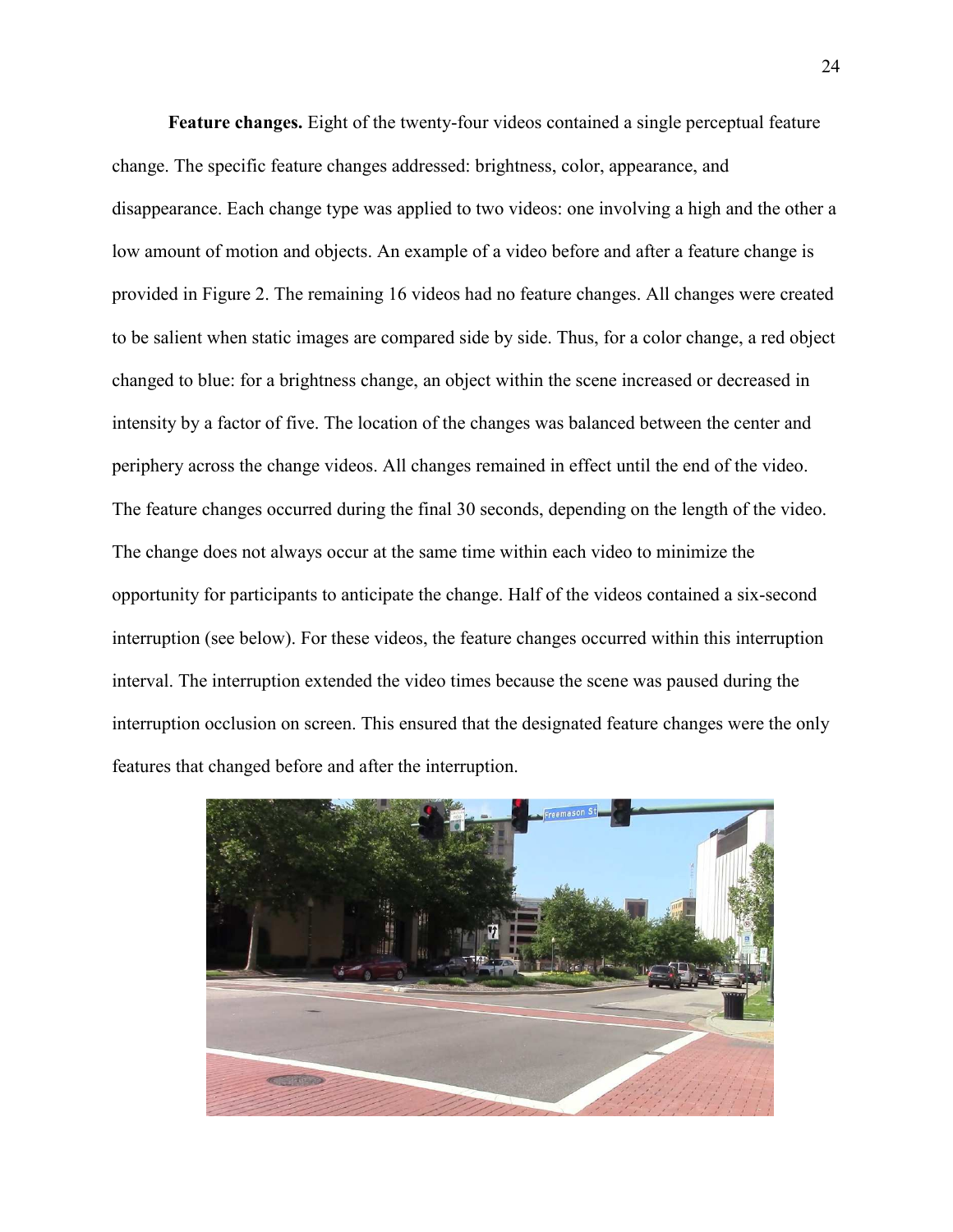

*Figure 2.* A screenshot of the video before the change (object disappearance) has occurred (top) and after the change has occurred (bottom).

### **Tasks**

**Primary task.** The primary task for each trial was watching the 24 videos and answering questions about their contents. They were told that some videos might be interrupted (see below). They were also instructed about the possibility of object changes within the videos and to let the experimenter know if they detected a change.

**Interruption task.** For the trials with interruptions, participants were asked to respond to general questions during a six-second interruption interval. The questions were short and had no relevance to the study (see Appendix E). The goal of the interruption was to minimize the opportunity for participants to maintain the video image in visual memory by engaging them in another cognitive activity. As an additional means to limit visual rehearsal, all of the questions require spatial mental imagery about topics unrelated to the video. An example question is, "What did you wear yesterday?" The question was presented on the screen occluding the video and remained visible for six seconds. The participant responded verbally and resumed watching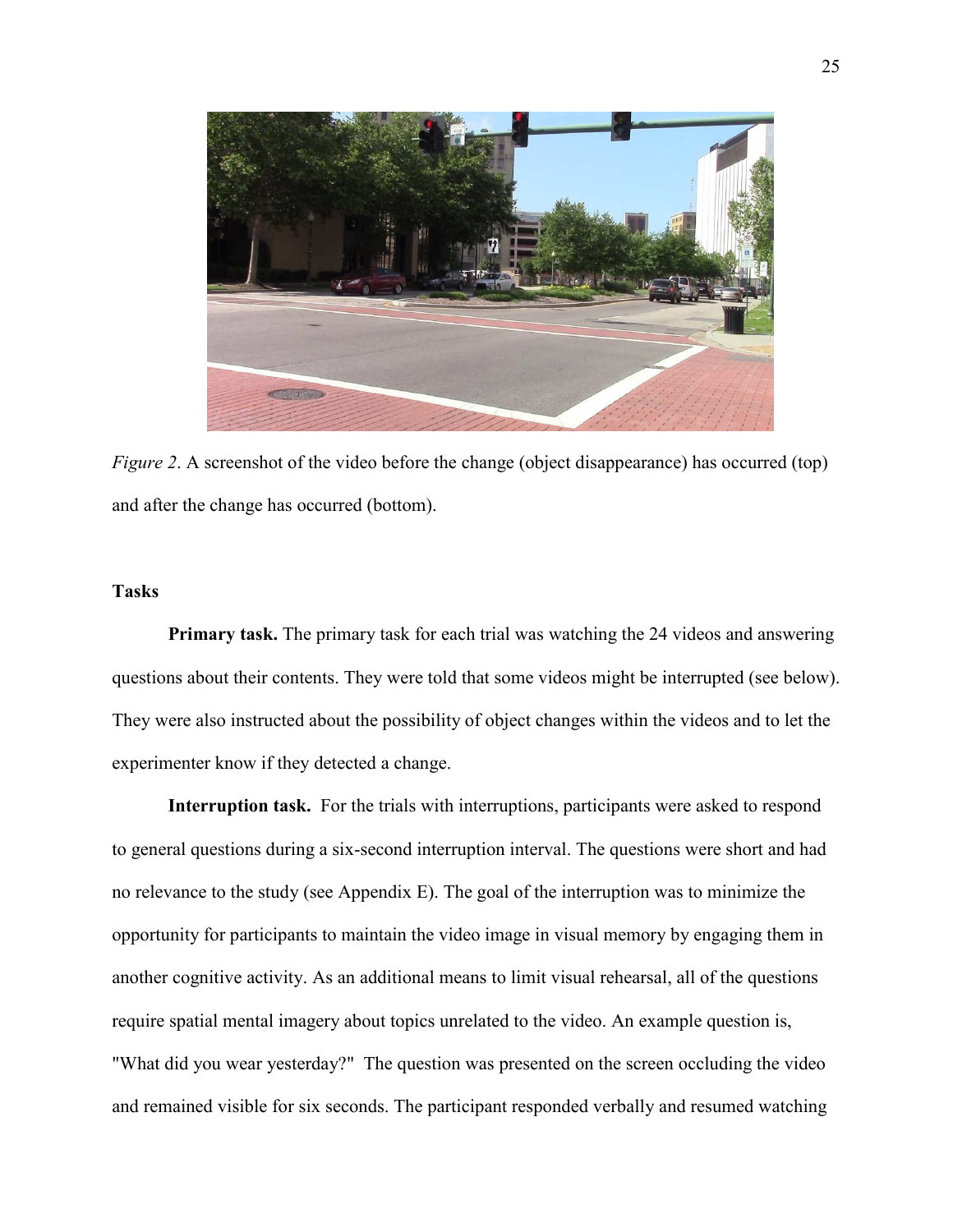the video after the interruption was complete. Participants were told that they must respond, even after the video resumed.

**Cues.** Cues were introduced by the titles given to the videos. There were three cueing groups: reliable, unreliable, and neutral cues. In the reliable cue group, the video titles reflected the change at a conceptual level. An example title would be, "Cars parked on the road" where the change affects a car. The cue did not specify the spatial location of the change. In the unreliable cue group, the titles were unrelated to the change. An example title could be, "Umbrellas blowing on the beach" when the change affects a chair. Finally, the no cue group had neutral titles such as video\_1.

#### **Materials and Equipment**

**Videos.** All local videos were filmed using a Canon VIXIA HF R52 Camcorder. The average duration of the 24 videos was  $65.50$  sec (SD = 10.20 sec). The changes and interruptions were created using Adobe After Effects CC Version 15.1.1. This allowed for all videos to maintain consistency and play at 1080-pixel quality. Videos were displayed on a 54.61 cm x 18.03 cm x 36.32 cm monitor using Windows Media Player.

**Response pictures.** All change responses reported by participants were marked by the experimenter on response pictures. Each picture was taken from the last frame of the video and was printed on a 21.59 cm x 27.94 cm paper. To indicate where a change occurred, the experimenter placed a 2.54 cm circle sticker on the point that the participant pointed on the screen. This provided a record of where participants pointed to corroborate their verbal descriptions.

**Scoring.** Participant performance was measured by the correct detection of changes and errors. Correct detections were assessed in two ways: 1) if a change was indicated, and 2) if a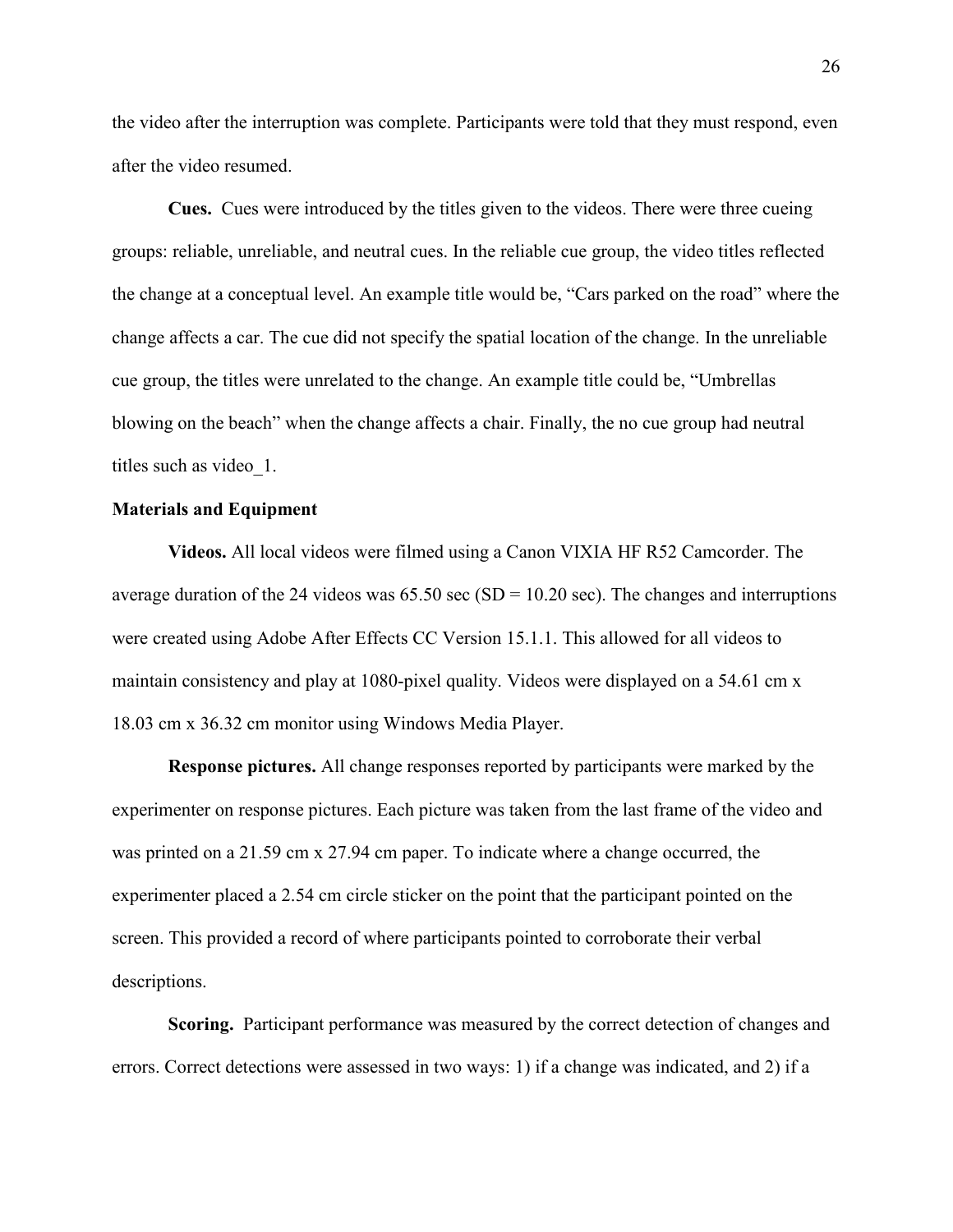"correct change" was reported. A correct change was defined as indicating a change occurred and pointing to the object on the screen within a range of 2 cm. If participants noticed the change and correctly identified the location, they were given one point. If participants only noticed that there was a change but were unable to verbalize the change or correctly identify the location, they were given .5 points. If they indicated no change at all, then no points were given. If participants indicated a change during a no-change trial, an error was recorded. This allowed for all reported changes, correct and incorrect, to be reviewed across all videos.

#### **Procedure**

Before the study, participants were asked to answer two short questions regarding English as a first language and colorblindness. Once verified, they were provided a consent form and asked to participate in the study. Participants were randomly assigned to one of the three reliability cue groups. They were then asked to watch the videos. Participants were informed that some of the videos contained an interruption in the form of a question (Appendix E). They were required to verbally respond to the interruption question before they finished watching the video. They were also told that some of the videos contained a change within the scene and that the changes represented anomalies such as a shift in color, brightness, or the appearance or disappearance of an object within the video. If they noticed a change, they were asked to immediately verbalize what they had seen and point to that area of the screen. After each video, participants were asked two multiple-choice questions addressing general items or actions that occurred during the video (Appendix D) by circling the answer on a sheet of paper. The questions did not address any feature changes and focused only on the overall scene. An example of a general item question for a video of a suburban street would be, "Were there more than two cars on the street?" Participants were required to score 70 percent or higher for their data to be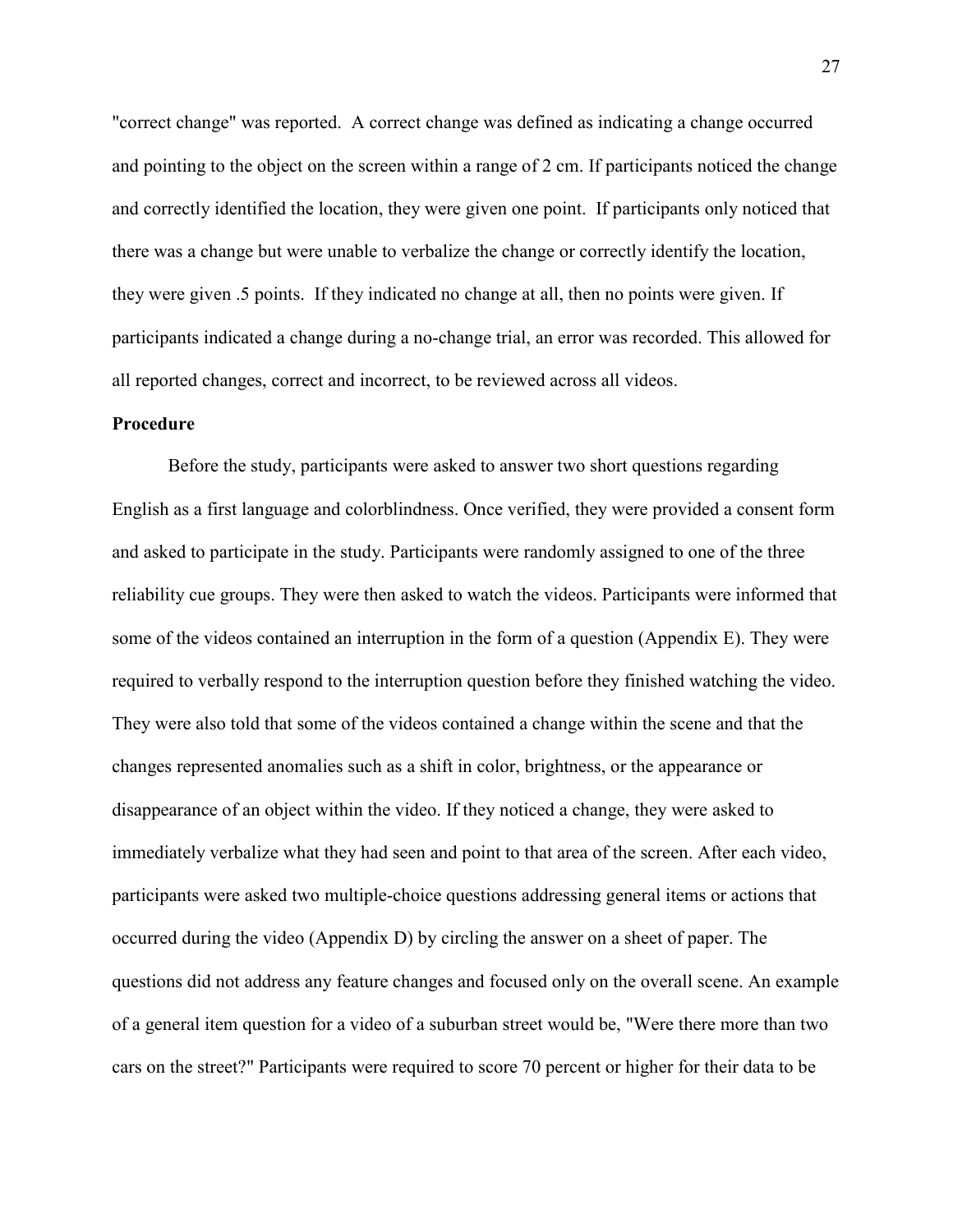used in the study. Once completed, the next trial began, and this process was repeated for all 24 trials. After the final trial, participants were debriefed and thanked for their time. The experiment session took about forty-five minutes.

## **Experimental Design**

This study used a mixed 3 (cueing) x 2 (interruption) factorial design to test the hypotheses. The between-subjects factor was the cueing groups with three levels: reliable, unreliable, and no cues. The within-subjects factor had two levels: interrupted and noninterrupted trials. The dependent measures were the number of correct detections and errors.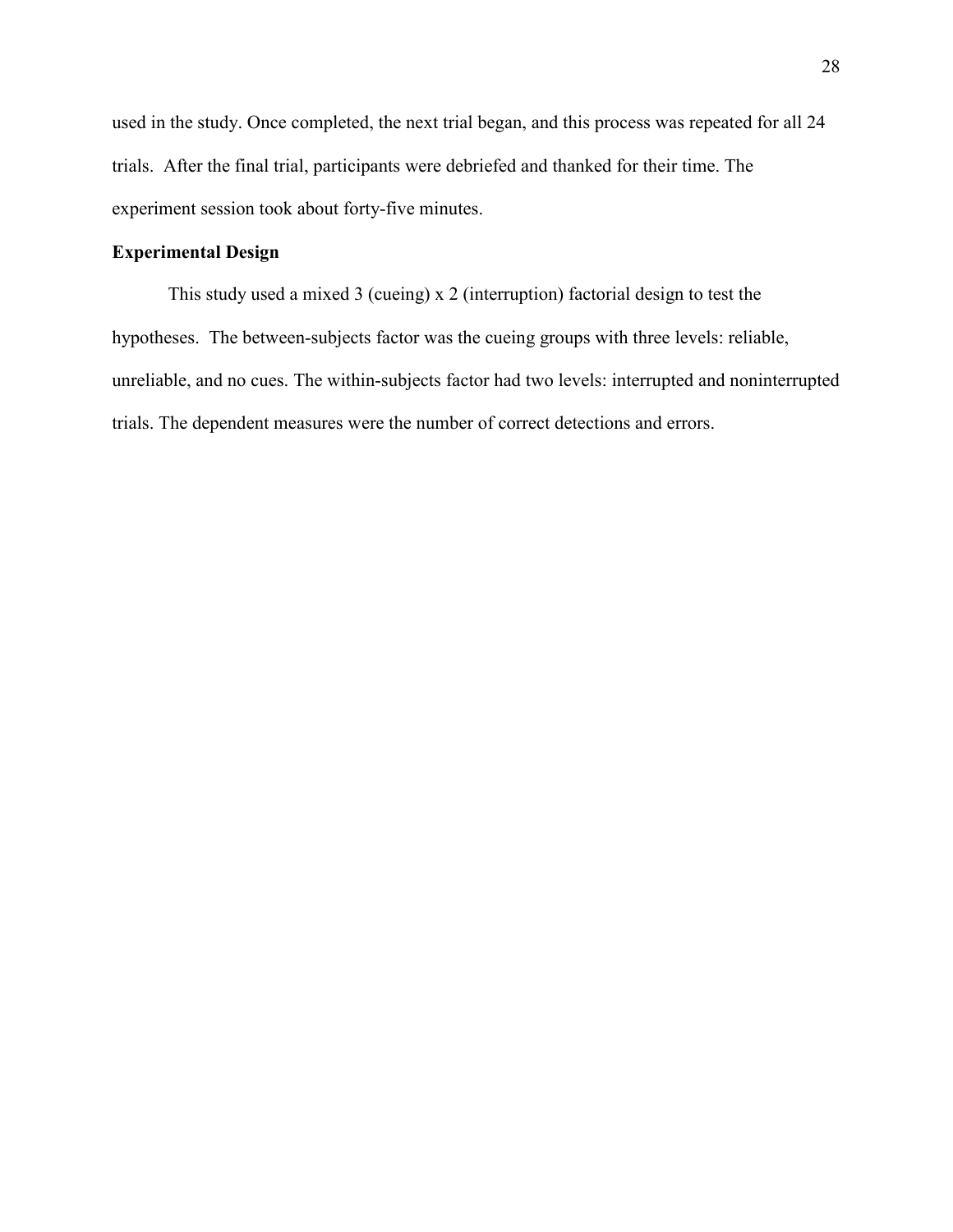### CHAPTER 3

## RESULTS

Of the 84 undergraduate students who participated, 3 participants did not complete the study or indicated English as a second language. Their data were excluded from the analyses, resulting in 81 participants (12 males; *M*age = 19.95, *SDage* = 2.57). All participants met the 70 percent accuracy for the post-video multiple choice questions  $(M = 86.69, SD = 0.04, Mdn = 42)$ . The Levene's Test of Equality showed no violations with the homogeneity of variance for interrupted  $F(2, 78) = 1.291$ ,  $p = 0.281$ , and uninterrupted  $F(2, 78) = 1.81$ ,  $p = .171$ , trials. Descriptive statistics for all reliability groups and within interrupted conditions are provided in Table 1. The descriptive statistics are the number of correct detections based on the eight videos with feature changes.

#### Table 1

*Mean Number of Correctly Reported Changes within Interruption Trials among Reliability Groups* 

| <b>Reliability Groups</b> | <b>Interruption Condition</b> | $\boldsymbol{n}$ | M    | SD   |
|---------------------------|-------------------------------|------------------|------|------|
| Reliable                  | Interrupted                   | 26               | 0.57 | 0.82 |
|                           | Uninterrupted                 | 26               | 1.69 | 1.08 |
|                           |                               |                  |      |      |
| Unreliable                | Interrupted                   | 28               | 0.59 | 0.68 |
|                           | Uninterrupted                 | 28               | 0.88 | 0.77 |
|                           |                               |                  |      |      |
| Neutral                   | Interrupted                   | 27               | 0.54 | 0.69 |
|                           | Uninterrupted                 | 27               | 1.39 | 1.11 |
|                           |                               |                  |      |      |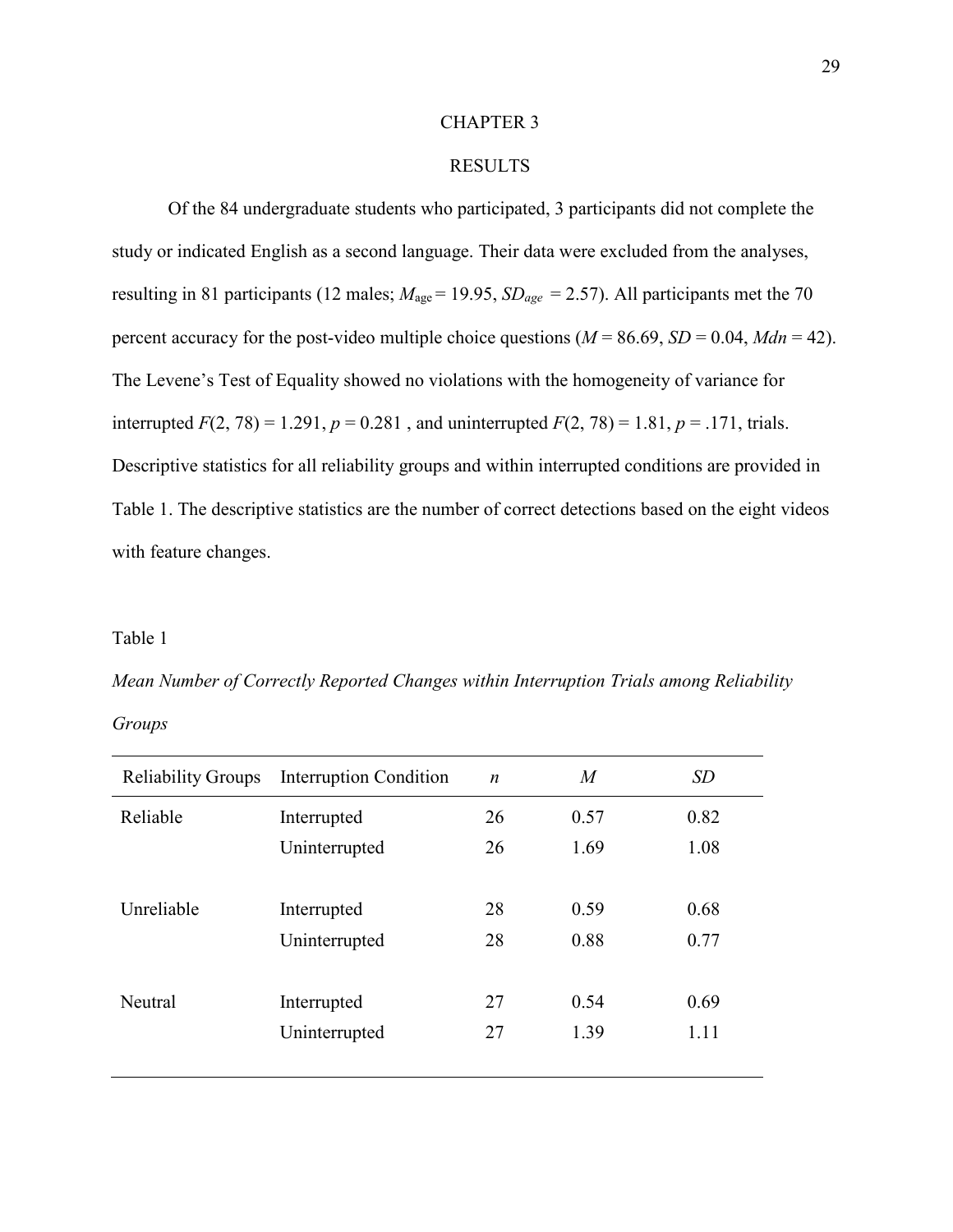## **Correct Detections**

A 3 Reliability condition (reliable, unreliable, neutral) x 2 Interruption (interrupted, uninterrupted) mixed ANOVA was conducted on correct detections for the 8 change videos (see Table 2). The first hypothesis was that participants in the reliable cue group would detect more changes than those in the unreliable and neutral (control) cue groups. Contrary to expectations, the results showed no significant main effect for differences among the reliability groups, *F*(2,  $(78) = 2.40, p = 0.097,$  partial  $\eta^2 = .058$ .

### Table 2

#### *Results of the Analysis of Variance for Correct Detections*

|                                                      | <b>SS</b> | df             | <b>MS</b> | $\overline{F}$ | $\boldsymbol{p}$ | partial $\eta^2$ |
|------------------------------------------------------|-----------|----------------|-----------|----------------|------------------|------------------|
|                                                      |           |                |           |                |                  |                  |
| <b>Interruption Condition</b>                        | 22.82     | 1              | 22.82     | 37.76          | $***.000$        | .326             |
| <b>Interruption Condition</b><br>x Reliability Group | 4.89      | $\overline{2}$ | 2.45      | 4.05           | $*021$           | .094             |
| Error                                                | 47.14     | 78             | 0.60      |                |                  |                  |
| <b>Reliability Group</b>                             | 4.42      | 2              | 2.21      | 2.40           | .097             | .058             |
| Error                                                | 71.72     | 78             | 0.92      |                |                  |                  |
|                                                      |           |                |           |                |                  |                  |

Note.  $* p < .05, ** p < .001$ 

The second hypothesis was that all participants would detect more changes during uninterrupted trials than interrupted trials. The results showed a main effect of correct detections for the interruption trials,  $F(1, 78) = 37.76$ ,  $p < .001$ , partial  $\eta^2 = .326$ . These results are consistent with hypothesis 2. Specifically, there was a higher number of correct detections for uninterrupted ( $M = 1.32$ ,  $SE = 0.11$ ) than interrupted ( $M = 0.57$ ,  $SE = 0.08$ ) trials.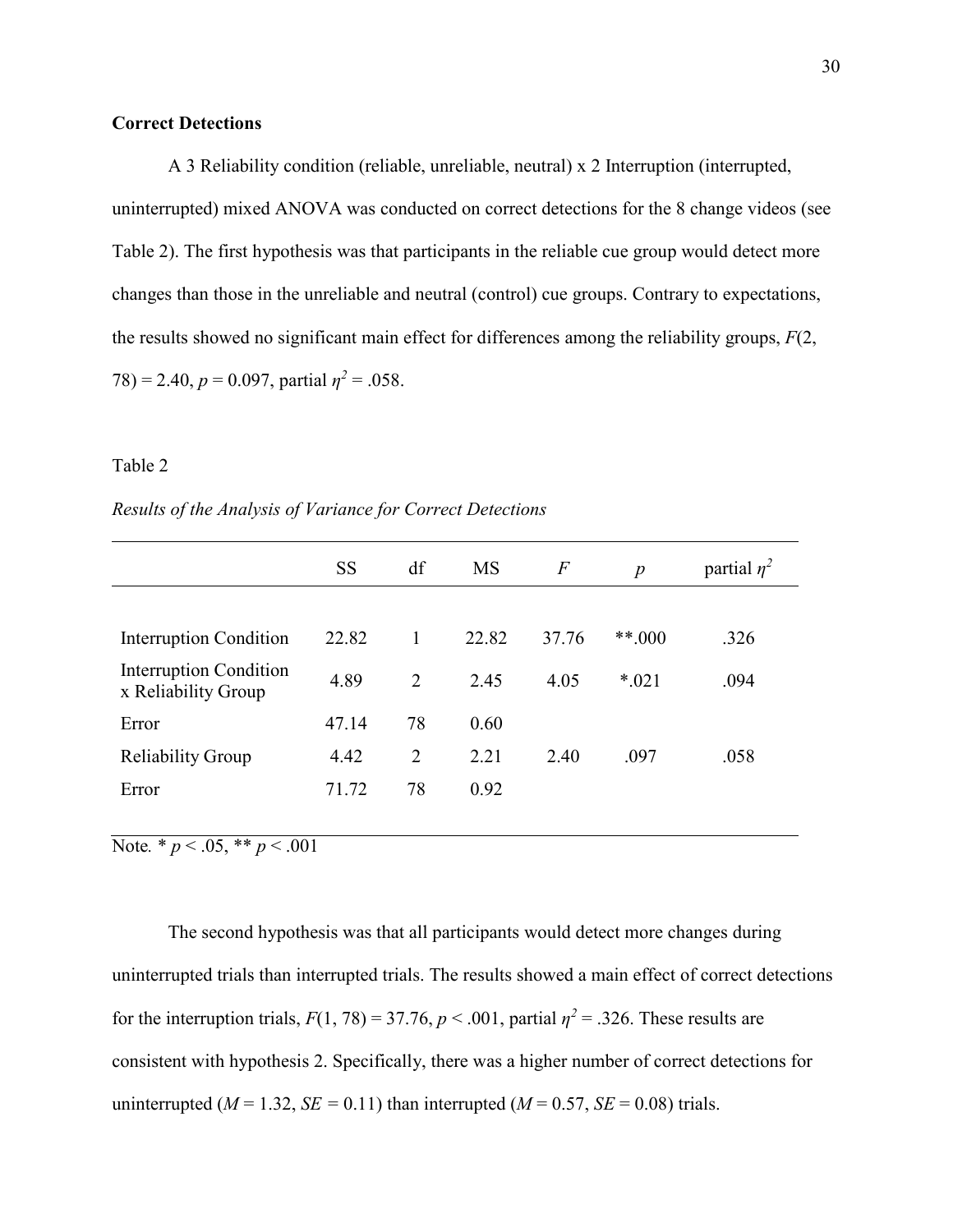The third hypothesis predicted a significant interaction between reliability groups and interruptions such that only the reliable group was expected to report more correct changes during uninterrupted than interrupted trials. As predicted, the results showed a significant interaction between the reliability condition and interruptions  $F(2, 78) = 4.05$ ,  $p = .021$ , partial  $p^2$ = .094. The mean number of correctly reported changes for groups and interruption conditions is shown in Figure 3. As can be seen, the reliable group had the highest level of correctly reported changes during uninterrupted trials. To determine the source of the interaction, differences between interrupted and uninterrupted trials for each group were assessed with paired t tests and a Bonferroni corrected alpha level of .017. Consistent with hypothesis 3, detections for the reliable-uninterrupted trials were significantly higher than for reliable-interrupted trials (see Table 3). While not hypothesized, the neutral-uninterrupted trials were also significantly higher than neutral-interrupted trials.

To assess differences between reliability-interruption condition trials, *t*-tests were conducted comparing group-reliability conditions. A Bonferroni correction resulted in an alpha value of 0.008. The results only showed a significant mean difference between reliableuninterrupted and unreliable-uninterrupted,  $t(25) = 3.27$ ,  $p = .003$ . There were no differences among groups for the interrupted trials.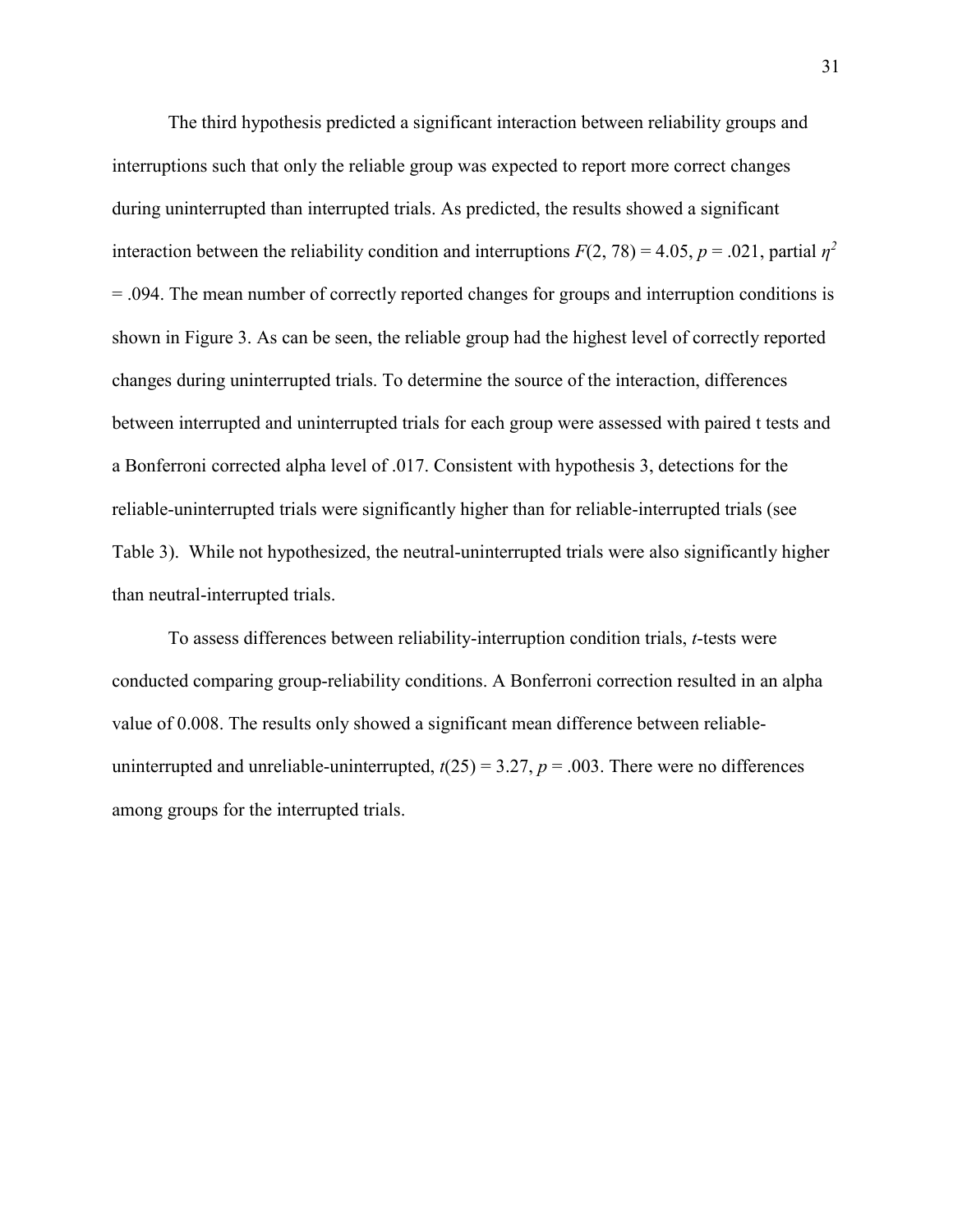

*Figure 3.* Mean number of correct detections on the left axis and the percentage of correct detections on the right axis across reliability groups and interruption conditions. Each mean is based on four change videos.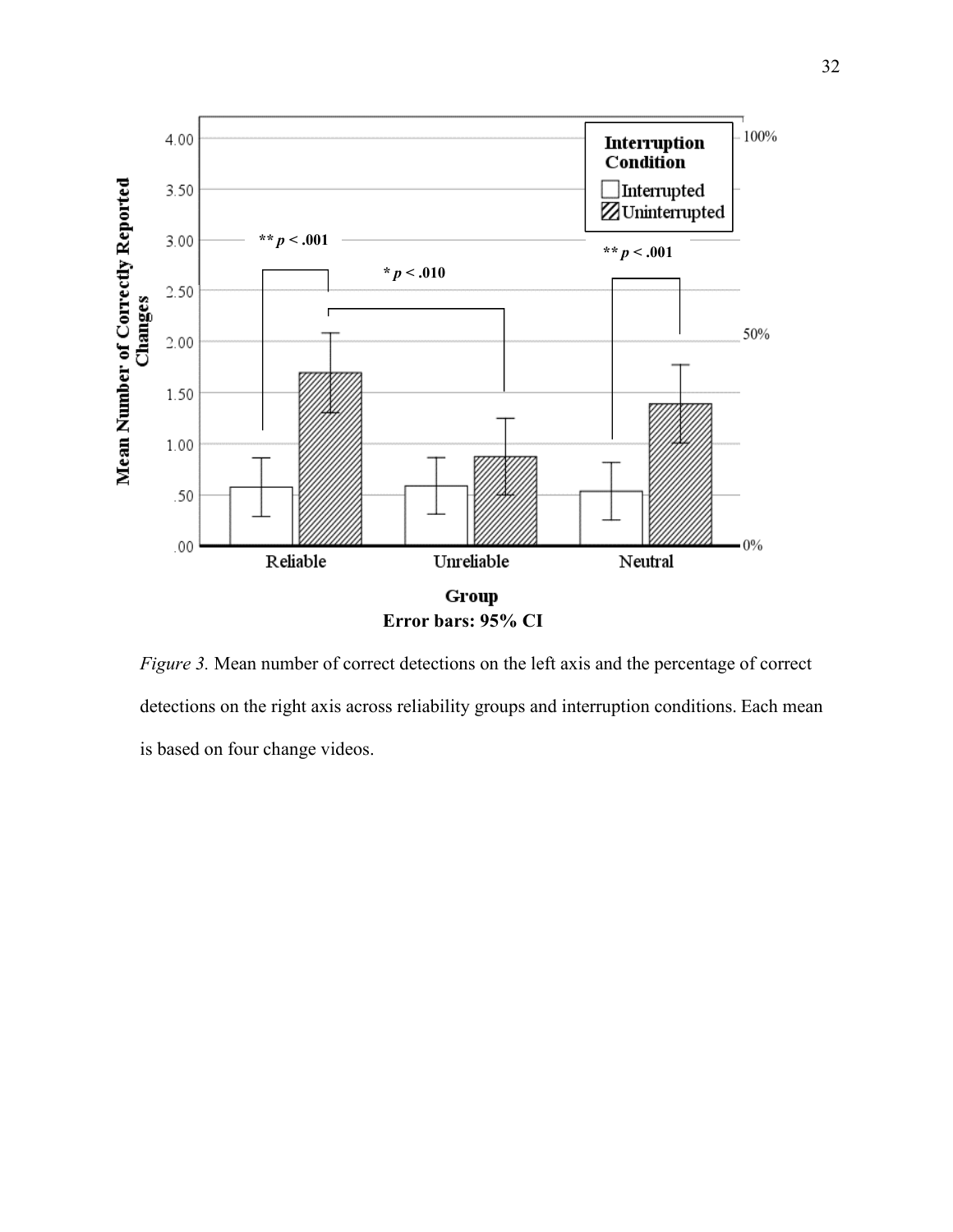## Table 3

## *Pairwise Comparisons of Correct Detections Between Reliability Groups Within Interrupted*

| Conditions |  |
|------------|--|
|            |  |

| Reliability                     | Group(I)    | Group $(J)$   | Mean<br>Difference | SE   | p     | 95% Confidence<br>Interval for<br>Difference |                |
|---------------------------------|-------------|---------------|--------------------|------|-------|----------------------------------------------|----------------|
| Group                           |             |               | $(I - J)$          |      |       | Lower<br>Bound                               | Upper<br>Bound |
| Reliable                        |             |               |                    |      |       |                                              |                |
|                                 | Interrupted | Uninterrupted | $-1.12$            | 0.22 | *.000 | $-1.55$                                      | $-0.69$        |
| Unreliable                      | Interrupted | Uninterrupted | $-0.29$            | 0.21 | .173  | $-0.69$                                      | 0.13           |
| Neutral                         | Interrupted | Uninterrupted | $-0.85$            | 0.21 | *.000 | $-1.27$                                      | $-0.43$        |
| <b>NEW STATE</b><br>$\sim$ 0.01 |             |               |                    |      |       |                                              |                |

Note*.* \**p* < .001

## **Reported Errors**

The data also showed that participants made 64 errors on the 16 videos without feature changes. An analysis of the errors revealed that participants reported 32 errors that were plausible, yet unintended, changes within interrupted ( $N = 14$ ) and uninterrupted ( $N = 18$ ) trials. Some examples of unintended errors included a global change in sunlight (brightness), people walking out of frame (disappear), and an object becoming visible after being intermittently occluded by moving objects (appear). In total, 32 errors were reclassified as misinterpretations of the instructions and were removed from the error analyses. The remaining 32 errors were attributed to participants reporting changes that did not occur or were not described as part of the change instructions. More errors occurred within interrupted ( $N = 25$ ) than uninterrupted ( $N = 7$ )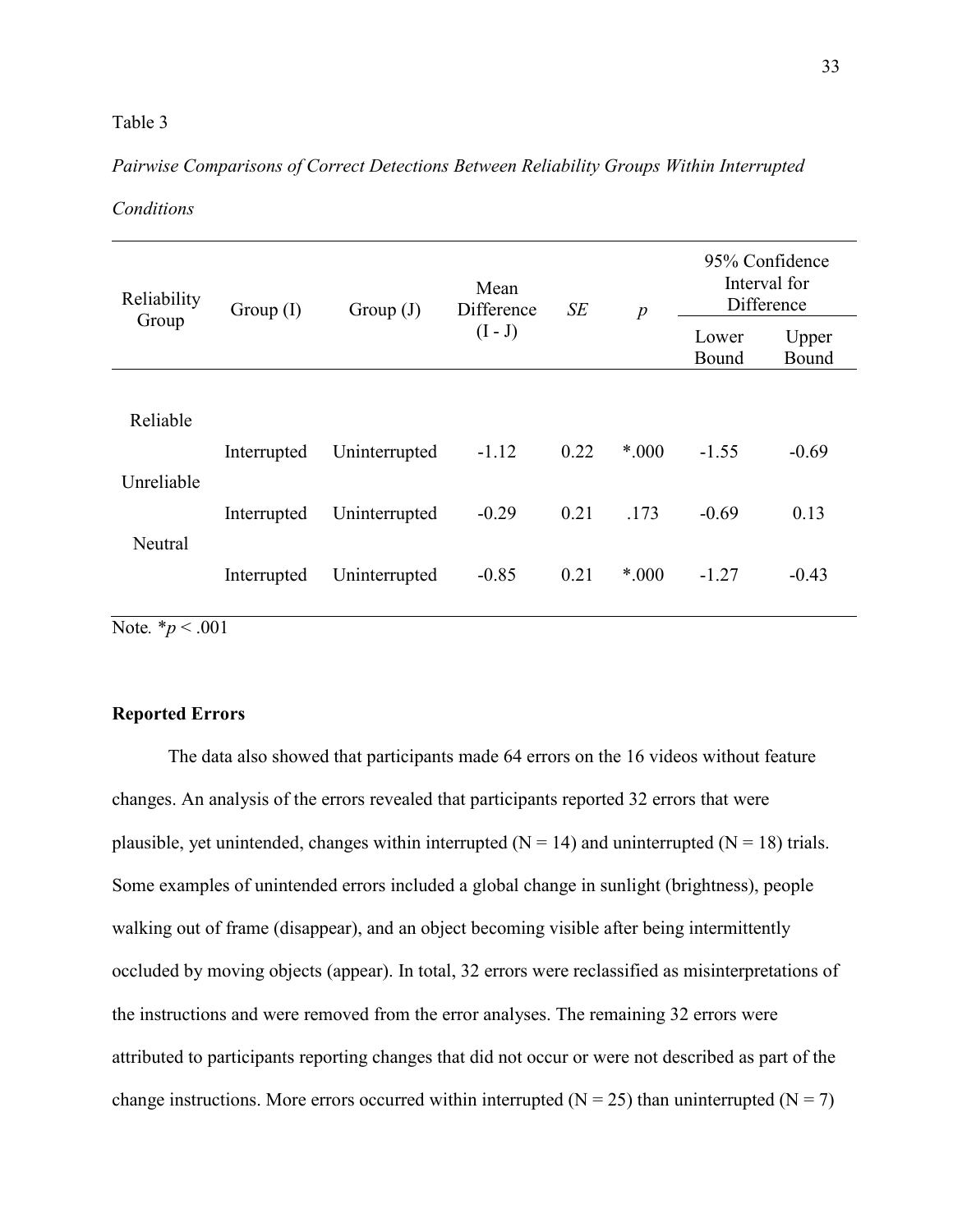trials and included reports of objects moving, stopping, or undergoing a change that was not described in the instructions. Due to the overall low report for remaining errors, no further analyses were conducted.

## **Correct Detections for Type of Change**

Previous research regarding target changes suggested inconclusive evidence for how the type of perceptual change impacts detection. Thus, an exploratory analysis was performed on differences reported for appearance, brightness, color, and disappearance changes. Table 4 shows the frequency breakdown of correctly reported changes according to interruption condition. The frequencies of reported changes show that brightness and disappearance changes were overwhelmingly reported more than other types of changes. The uninterrupted brightness video had the highest level of detection with 45 reported changes. As shown in Table 4, the reported change frequencies were diverse and did not permit a 4 Change Type (appearance, brightness, color, disappearance) x 3 Reliability Group x 2 Interruption (interrupted, uninterrupted) mixed ANOVA. Therefore, reported changes were collapsed across the reliability group and interruption condition.

A one-way repeated measures ANOVA for Change Type (Appearance, Brightness, Color, Disappearance) was conducted on reported changes. The Levene's Test of Equality showed that variances for the different types of changes were not equal,  $F(3, 320) = 21.18$ ,  $p <$ .001. Due to the violation, nonparametric tests were used. Differences between change types were then tested using the Friedman test. The test showed a significant difference among the types of changes,  $\chi^2(3) = 58.471$ ,  $p < 0.001$ . The Wilcoxon signed-rank test was used to compare the change type differences using a Bonferroni corrected alpha level of .008. The results showed that the significant differences between Brightness and Appearance  $(Z = 4.83, p < .001)$ ,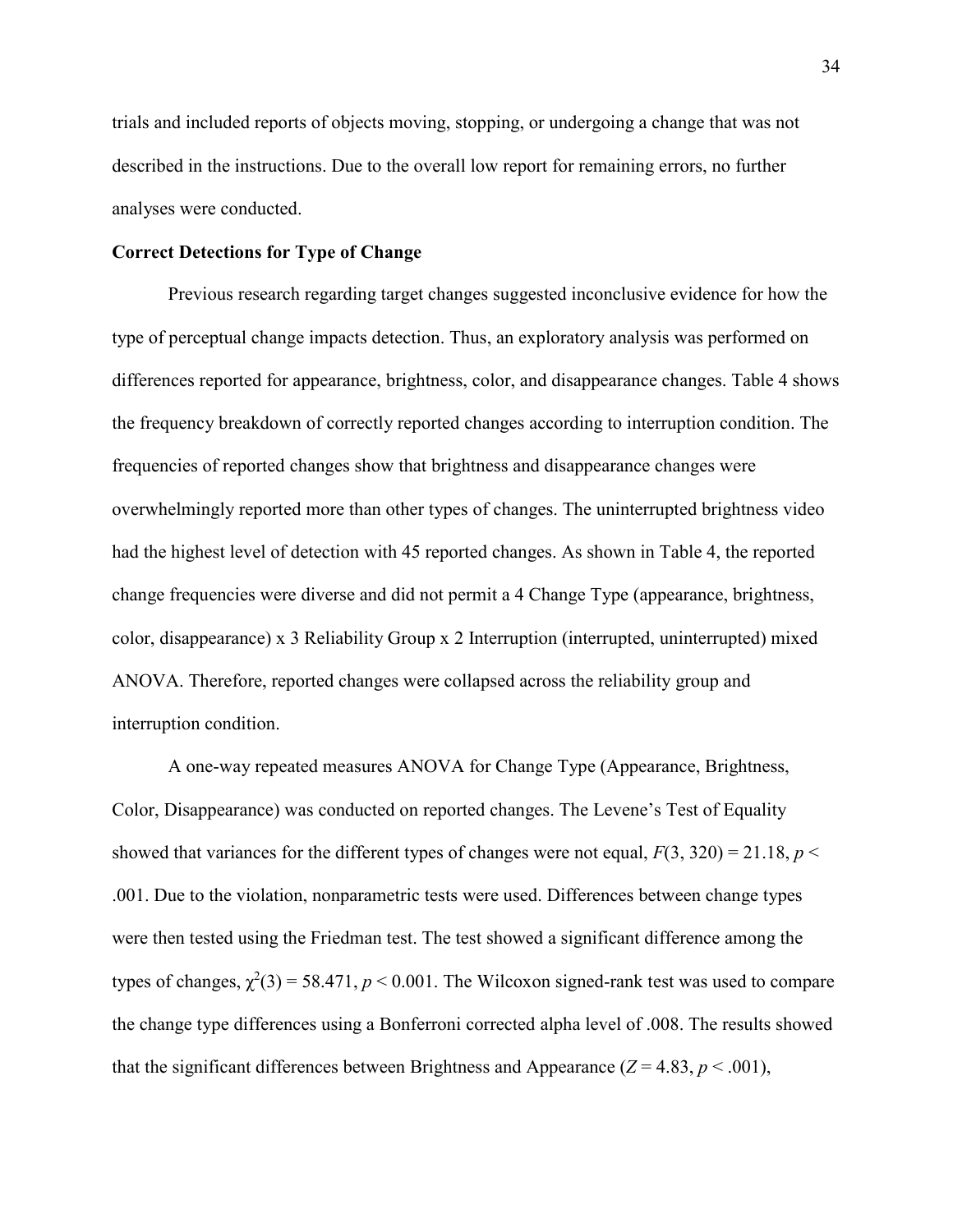Brightness and Color ( $Z = 5.69$ ,  $p < .001$ ), Disappearance and Appearance ( $Z = 3.23$ ,  $p = .001$ ), and Disappearance and Color  $(Z = 4.84, p < .001)$ .

# Table 4

|  | Frequencies for Correctly Reported Changes by Change Type |  |  |  |  |  |  |
|--|-----------------------------------------------------------|--|--|--|--|--|--|
|--|-----------------------------------------------------------|--|--|--|--|--|--|

| Change Type       | <b>Interruption Condition</b> | Frequency      |
|-------------------|-------------------------------|----------------|
|                   |                               |                |
| Appearance        | Interrupted                   | $\overline{2}$ |
|                   | Uninterrupted                 | 22             |
|                   | Total                         | 24             |
| <b>Brightness</b> | Interrupted                   | 19             |
|                   | Uninterrupted                 | 45             |
|                   | Total                         | 64             |
| Color             | Interrupted                   | 4              |
|                   | Uninterrupted                 | 7              |
|                   | Total                         | 11             |
| Disappearance     | Interrupted                   | 18             |
|                   | Uninterrupted                 | 30             |
|                   | Total                         | 48             |

Note*.* Each frequency count has a group size of 81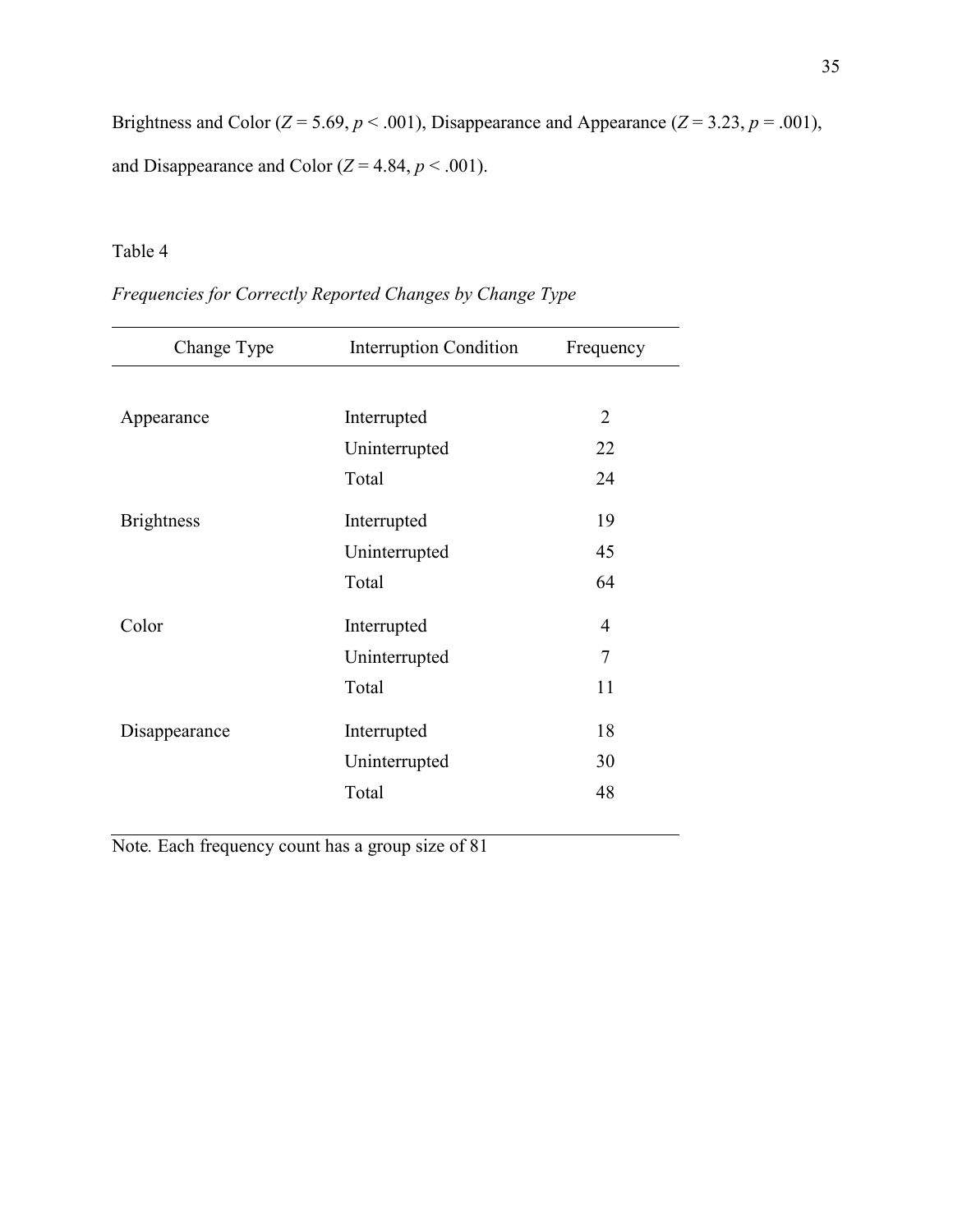### CHAPTER 4

#### **DISCUSSION**

The purpose of the present study was to assess how interruptions affect the ability to detect changes within dynamic scenes. Participants were assigned to one of three cue reliability groups: reliable, unreliable, and neutral. Performance was assessed by the number of correctly reported object changes during interrupted and uninterrupted trials.

Overall, the results showed that participants did not detect many changes. On average, they reported only two out of eight possible changes. This finding suggests that participants were incredibly poor at detecting changes, regardless of the reliability condition. When compared to other change detection paradigms, the number of reported detections in the present study was low. For example, Rensink, O'Regan, and Clark's (1997) flicker paradigm study showed a ceiling effect for reported changes. A ceiling effect is common within the flicker paradigm because the original and changed stimuli are presented in an alternating manner until a change is observed. Simons, Franconerri, and Reimer (2000) reported 64 percent of changes were detected in their study when objects changed gradually over a trial. Also, in the study by Simons and Levin (1998) participants interacted with confederates and reported changes that occurred after a visual occlusion, (i.e., the door that temporarily blocked their view), changes were detected 33 to 46 percent of the time. The levels of detection in these studies were lower than the flicker paradigm, but still much higher than what was observed in the present study.

An important consideration for detection in the present study is the low rate of target trials. Only 33 percent of all trials contained targets. Previous change detection research has reported high detection rates while providing a target in most trials (Attwood et al., 2018; Rensink, O'Regan, & Clark, 1997; Simons, Franconeri, & Reimer, 2000; Simons & Levin,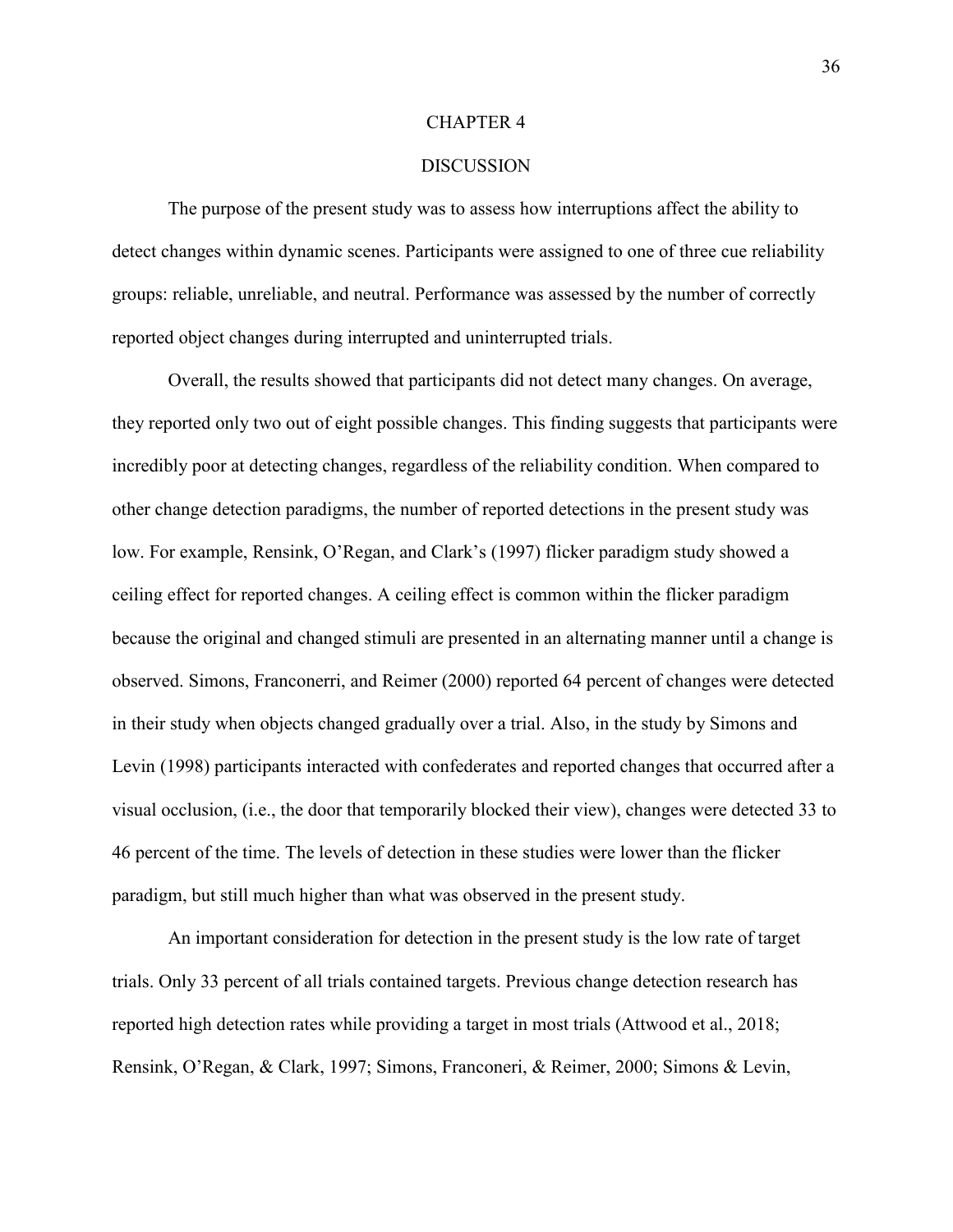1998). The goal of the present study was to design a method for studying change detection without the expectation of all target-present trials.

Like Simons and Levin (1998), the present study also utilized dynamic stimuli but with a different paradigm. The videos included dynamic stimuli and each change occurred instantaneously and once per video. Also, Simons and Levin had participants unknowingly interact with the target before and after the change. The opportunity for participants to interact directly with the object of change may have led to stronger encoding of the target and resulted in more correctly reported changes. Unlike Simons and Levin, participants in the present study were asked to watch videos, a more passive activity. Thus, they did not interact directly with the change object. Further, although participants were informed about object changes, they were only given cues about the changes. Also, participants in the present study were asked to immediately point to and verbalize any changes seen. Simons and Levin only asked participants if they had additional comments or concerns after the change occurred. Finally, while participants in the present study were informed about the possibility of changes, they were unaware on any given trial if a change would occur, when it would happen, and where. Collectively, these methodological differences may have contributed to weaker encoding of target objects, than in the Simons and Levin study. As Bruce and Tsotsos (2009) argued, the design and context of an experiment can influence how changes are detected and reported.

Although the number of correctly reported changes was low, participants also did not make many errors. On average, there was less than one error per participant. Further analyses resulted in 32 of the 64 reported errors being reclassified because it appeared that participants misinterpreted the change instructions and reported changes that were natural or normal occurrences within the scene. For example, appearance misinterpretations involved an object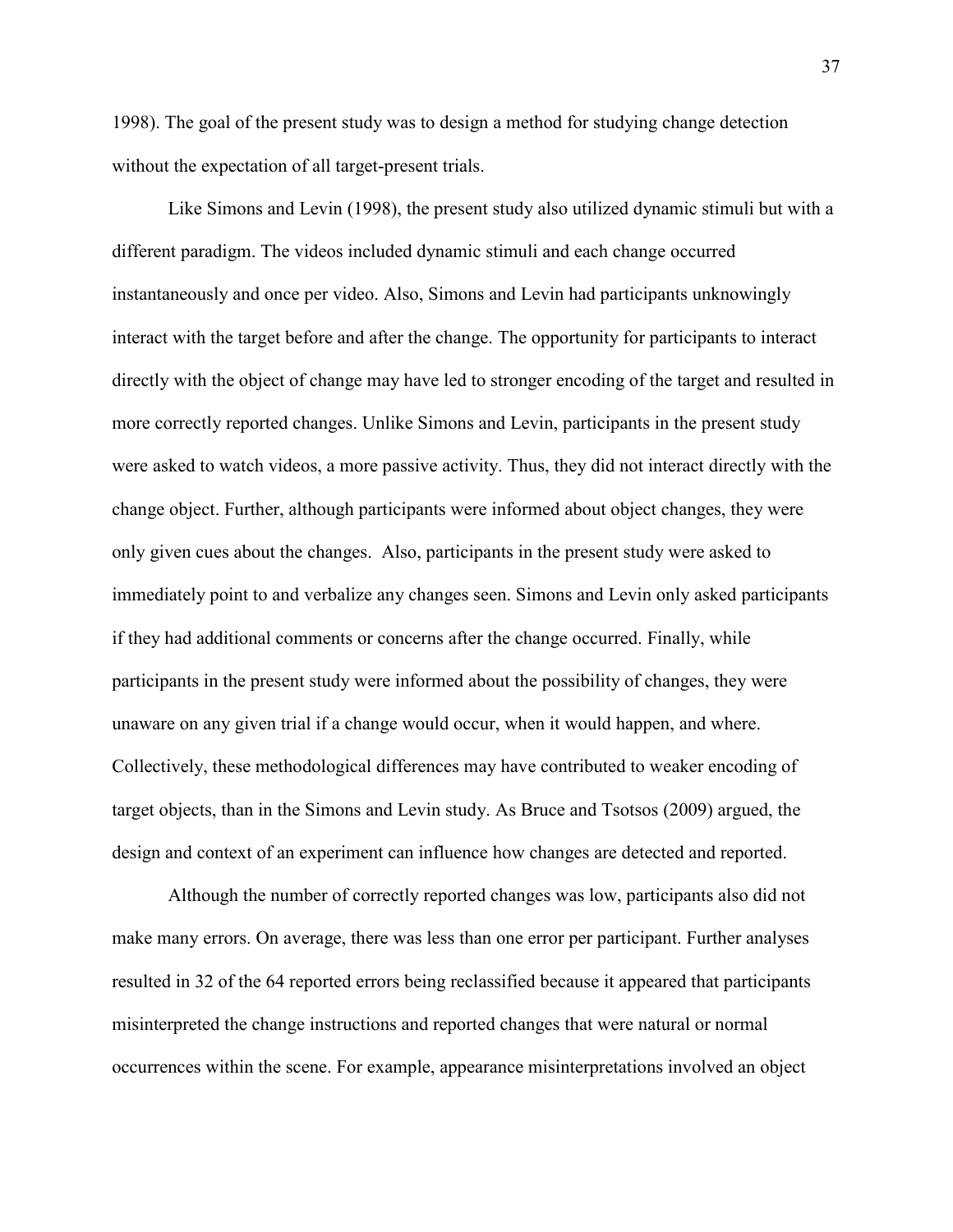being temporarily occluded by another object and suddenly becoming visible. In contrast, disappearance misinterpretations occurred when objects became momentarily occluded by another object. Brightness misinterpretations stemmed from scenes involving outdoor lighting, which would gradually brighten or dim, producing a global brightness shift. In some cases, the global brightness change would affect some objects more than others and create a noticeable shift in brightness. Color misinterpretations similarly involved changes, for example in brightness when an object moved from a shadow to an unshaded area. While all participants were given the same information about changes, only some misinterpreted normal occurrences and reported them as changes.

The remaining 32 reported errors involved two different types of inaccuracies. The first were errors attributed to one of the given change types but did not occur within the video. For example, a disappearance error occurred when a participant indicated that a white tent disappeared in the scene. However, the tent was not present during the video and no additional objects or changes in brightness could explain why the participant indicated this change. The second type of error indicated a change that was unrelated to the four types of changes described in the instructions. An example of this type of error was a participant reporting that an individual picked up and moved a water bottle from its initial location. A moving object was not one the changes included in the instructions.

**Reliability.** The first objective of the present study was to examine the effects of cue reliability on the ability to detect object changes. Previous research from Posner, Synder, and Davidson (1980) suggested that reliable cues result in more accurate detections and faster response times than unreliable and neutral cues. Also, according to MFG theory (Altmann & Trafton, 2002), accurate and strongly encoded cues aid primary task performance after an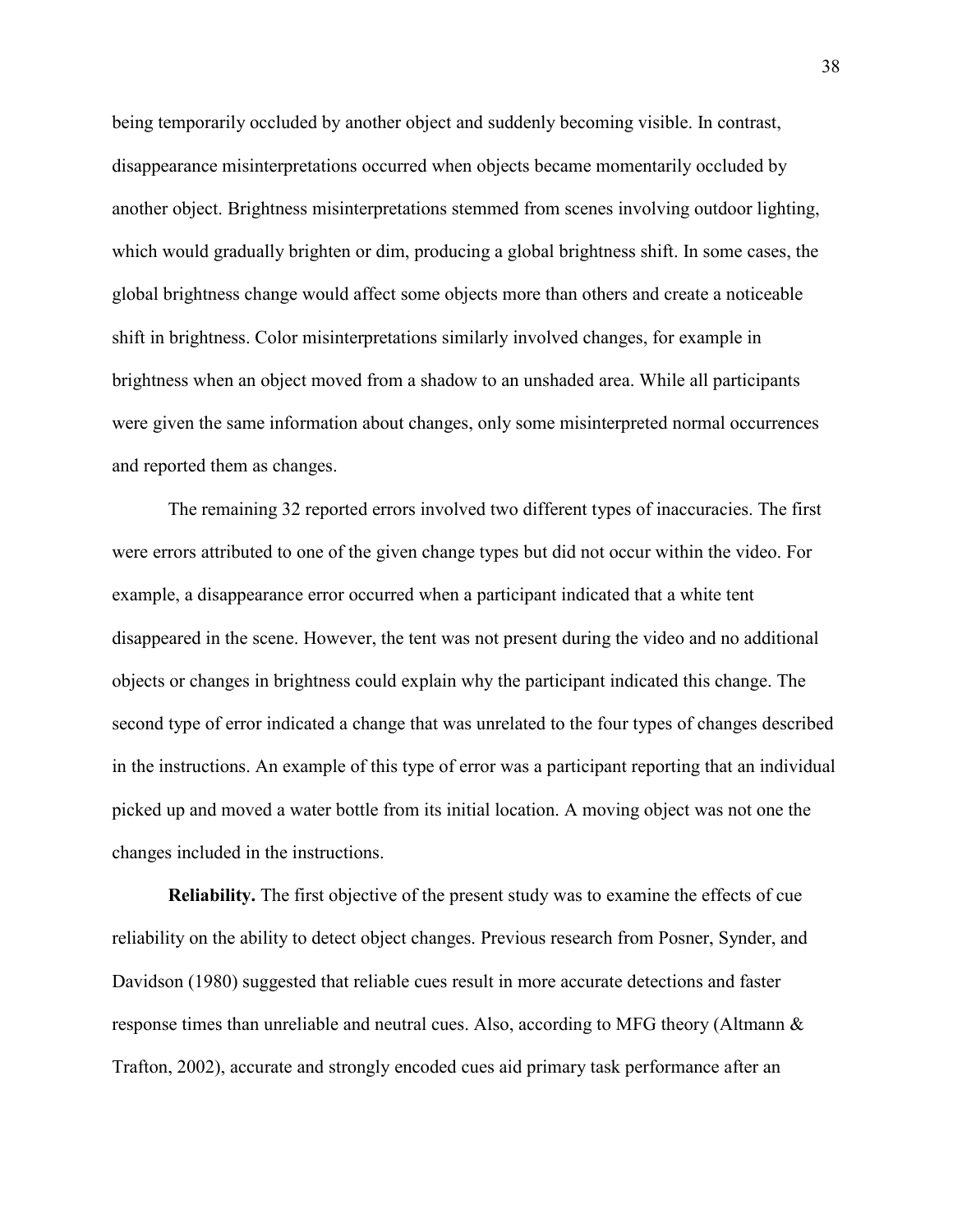interruption. Therefore, it was predicted that the reliable cue group would detect more changes than the unreliable and neutral (control) cue groups. While the data showed a trend toward more correct detections for the reliable group, there was no main effect for cue reliability on correct detections or reported errors. Although the results did not produce a main effect for cue reliability, they did show a significant interaction between cue reliability and interruptions. This finding will be discussed below.

Overall, the findings for reliability do not support the work of Posner, Snyder, and Davidson's (1980). However, there are some important methodological differences between Posner et al.'s (1980) experiment and the present study. Posner and colleagues had a static display and asked participants to respond to letters that appeared to the left or right of a fixation cross. The target was reused and familiar across multiple trials (i.e., always a letter). Also, a detectable letter was present during 100 of the 120 trials resulting in 80 percent of trials containing a target. Additionally, all participants were presented with reliable, unreliable, or neutral cues near the target letter. By contrast, the present study utilized dynamic real-world scenes including multiple objects in motion. A detectable object was only present during 8 of the 24 (33%) of trials and was unique to each video. Additionally, participants were only presented with one level of reliability.

Another important difference concerns the nature of the cues themselves. In the Posner et al. (1980) study, cues were provided by an LED light that indicated the location of the target for all reliability conditions. Participants did not have to recall a cue and could instead rely on the perception of the LED. In the present study, however, the title for each video provided a cue that was conceptual; that is, the title indicated which object in the video ought to be monitored. Participants were required to encode the cue and then search for the object spatially within the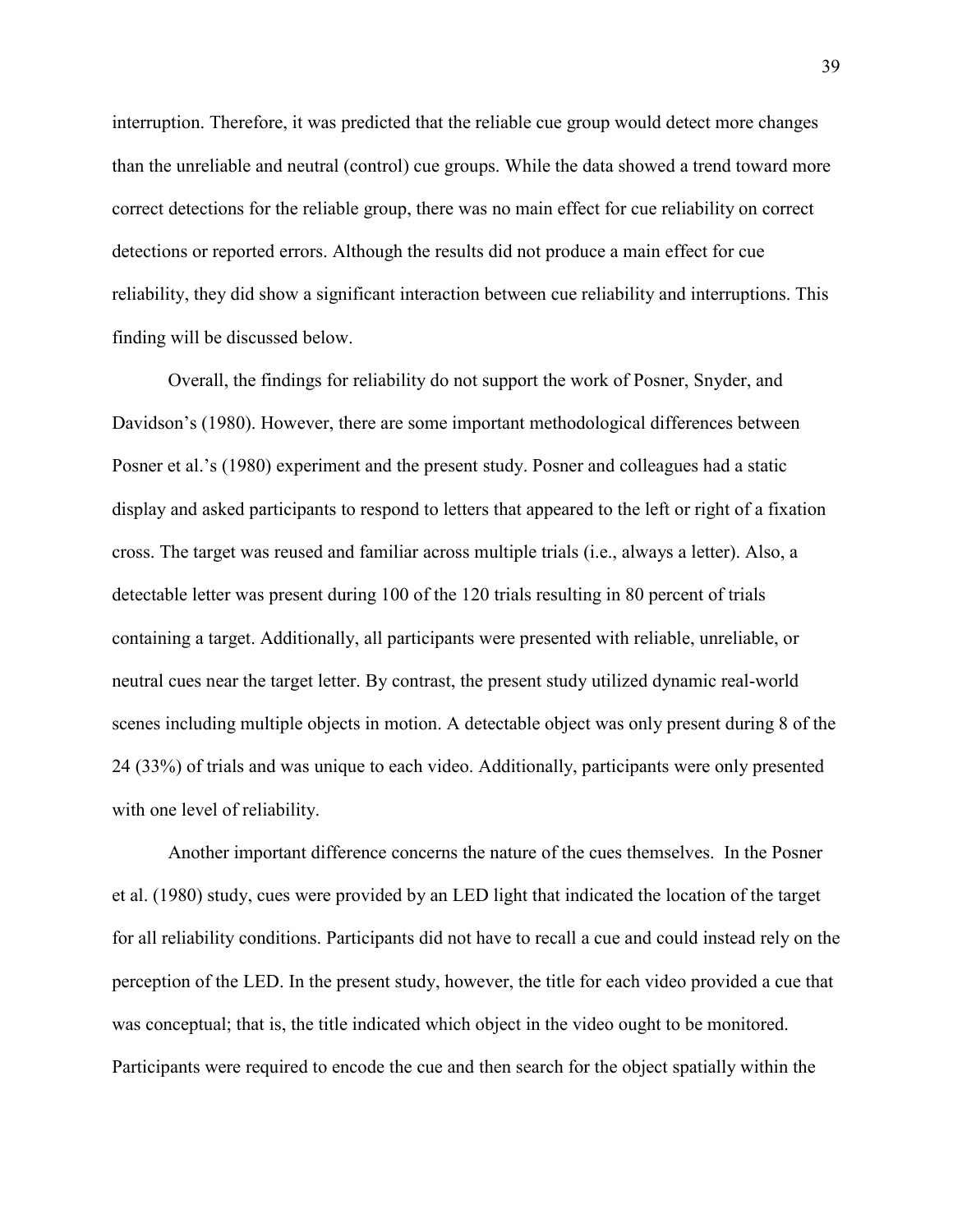scene. Logan (1995) theorized that naming an object, or providing a conceptual cue, should equate to a mental representation of the object. Logan argued that using conceptual cues during visual search should help target identification within physical space by providing spatial location information to distinguish the target object from distractor objects. Targets that are not distinguishable from distractor objects should not be identified.

 The low rates of detection reported in the present study suggest that participants did not effectively relate the conceptual cues to the target objects. While efforts were made to provide unique titles for the target objects, there were occasional instances where the title did not distinguish the target from distractors. One example was a video titled "street light" that involved a street light containing an appearance change. While the conceptual cue "street light" identified the target object, the video also had other street lights in the scene that did not change. This video had the lowest level of reported detections, which was potentially due to participants not being able to determine to which street light they needed to focus their attention. Therefore, participants were unable to associate the given conceptual cue to the correct spatial object. In contrast, the "trash can" video had the most correct detections. This change was clearly identifiable because the video had only one trash can. Both examples support Logan's (1995) theory that conceptual cues can only assist search for spatial objects when the target is identifiable from distractor objects. Taken together, the methodological differences between the use of cues in the present study and by Posner et al. (1980) may have resulted in very different levels of detection, particularly in the reliable condition.

**Interruptions.** The second objective of the present study was to examine the effects of interruptions on the ability to detect object changes. As theorized by Altmann and Trafton (2002), interruptions require participants to recall cues when resuming the primary task.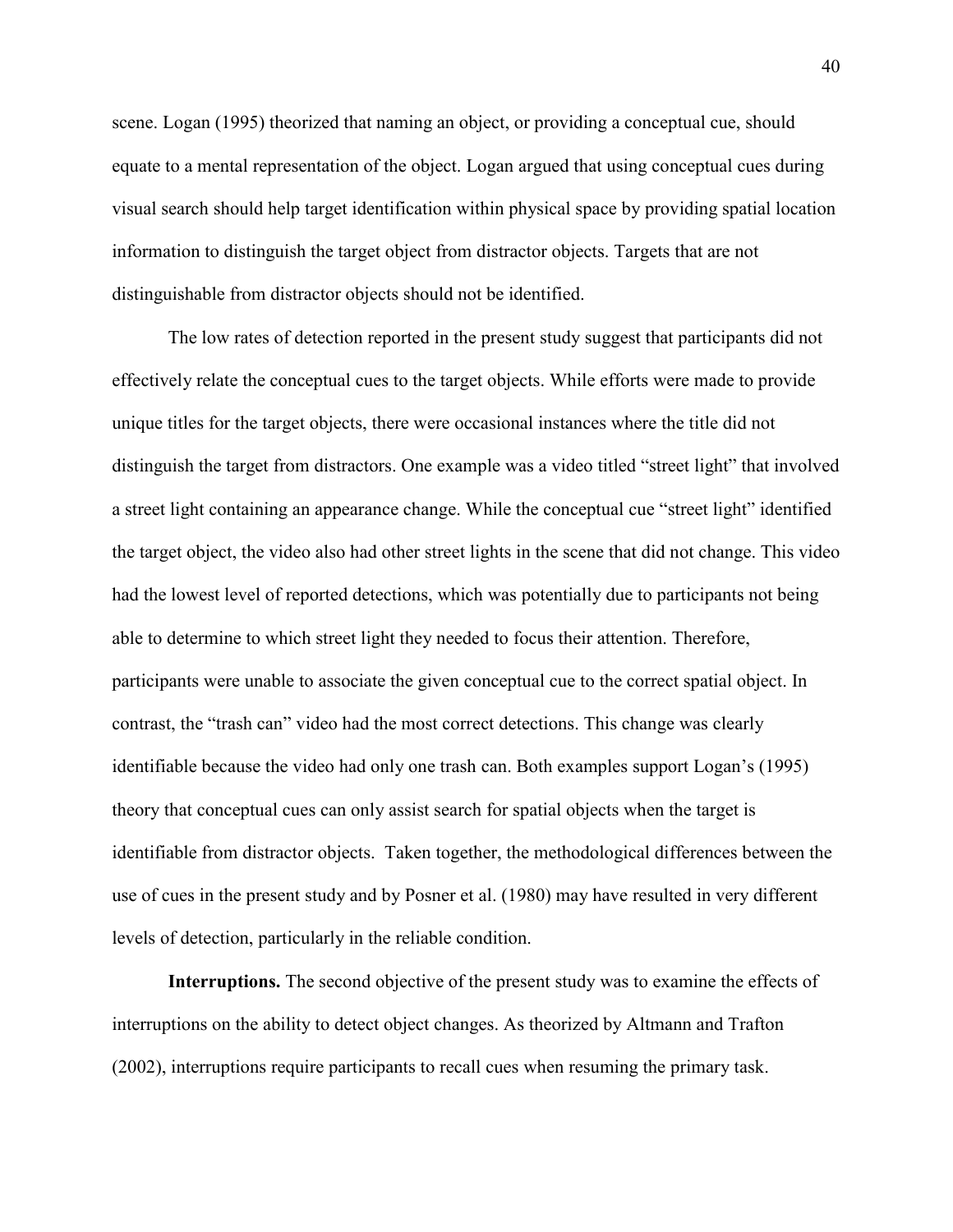However, uninterrupted trials do not require cue recall when completing the primary task and instead may rely on the ability for a target to garner attention. Rensink's (2000) Coherence Theory of Attention proposed that detecting changes requires cue availability before and after a change. Thus, participants in all groups were predicted to report more correct changes during uninterrupted trials rather than interrupted trials and the results were consistent with this prediction. This finding supports previous theories (Altmann & Trafton, 2002; Rensink, 2000) which suggests having object information before, during, and after a change can result in higher levels of detection. Uninterrupted trials may have enabled participants to hold a mental representation of the change object within working memory and effectively update the representation as change information attracted attention (Rensink, 2002). By contrast, the lower level of detections reported during interrupted trials may have resulted from cues decaying during an interruption within working memory (Altmann & Trafton, 2002).

Additionally, participants reported more errors during interrupted trials than uninterrupted trials. This finding supports the main effect of interruptions for correct detections. Rensink (2002) suggested that strong encoding of cues prior to an interruption can assist change detection performance. As argued in MFG theory (Altmann & Trafton, 2002), the interrupted trials may have enabled encoded primary task cues to decay in working memory leading to a greater number of reported errors. However, it is also possible the reported errors indicate that cues were encoded incorrectly at the outset. The current results do not shed light on either of these two possibilities.

**Interruptions and reliability.** The third objective of the present study was to examine the interaction between the reliability groups and interruptions. Recall that reliable cues were expected to improve performance over unreliable and neutral cues (Posner, Snyder, & Davidson,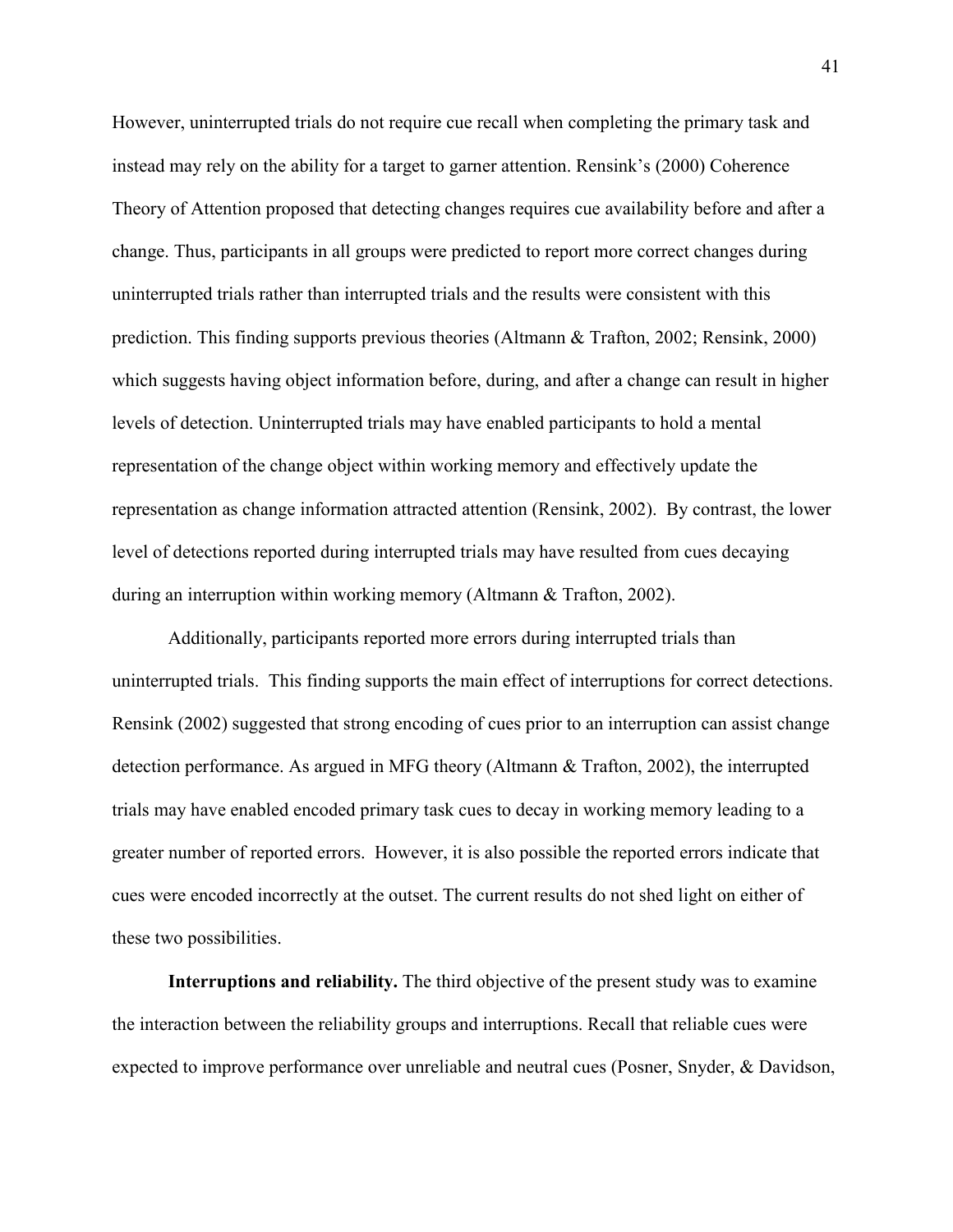1980). Additionally, Altmann and Trafton (2002) proposed that interruptions require participants to recall cues when resuming the primary task. Uninterrupted trials do not require cue recall and should not affect detection performance. Further, because the video titles were related to the objects of change for the reliable cue group it was predicted that the reliable group would report significantly more changes within uninterrupted trials than uninterrupted trials. Therefore, an interaction was predicted between reliability groups and interruption condition. The results supported the third hypothesis. The analyses showed that those in the reliable group reported significantly more correct detections in the uninterrupted vs. interrupted trials. This finding supports interruption-based change detection research (Altmann & Trafton, 2002; Rensink, 2002; Simons, Franconerri, & Reimer, 2000) that proposes interruptions lead to overall decreased detection accuracy when compared to uninterrupted trials. Thus, these participants appeared to receive a significant attentional advantage when given reliable change information. The poor performance during interrupted trials suggests that reliable cueing may not offset the cue's decay when being held within working memory during an interruption.

As expected, the advantage for reliable cues did not extend to the unreliable cue group. This result supports the Coherence Theory of Attention (Rensink, 2000). The unreliable group may have encoded the given cues and directed their attention to objects in the video that did not undergo a change and therefore missed the objects that did change. The results also showed that the neutral cue group made significantly more correct detections in the uninterrupted vs. interrupted trials. This finding supports the availability of change information available before, during, and after a change can aid detection if the target attracts attention.

**Research question.** Differences in detections among the four types of feature changes were also examined because current empirical evidence is inconclusive as to how different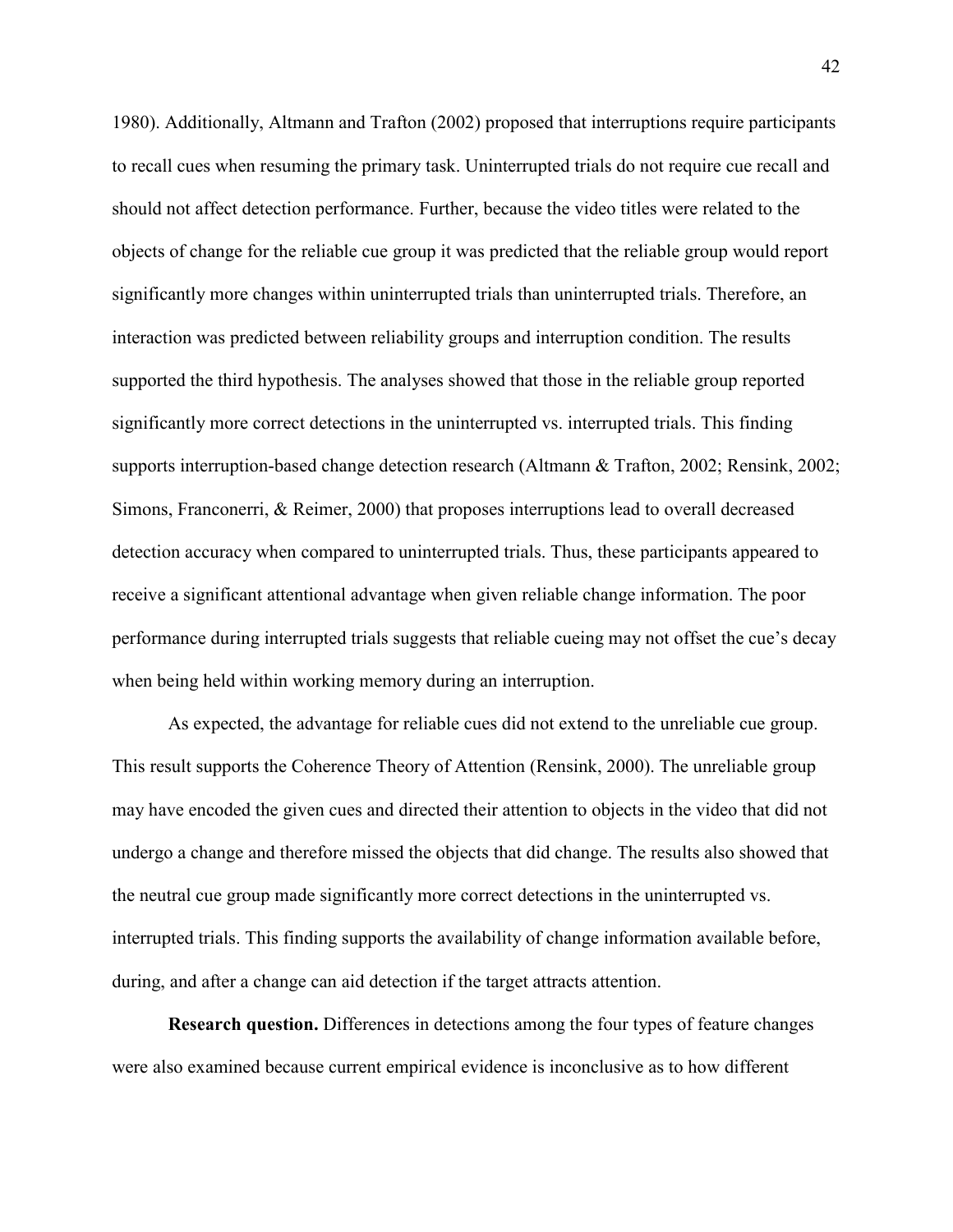feature types impact the ability to detect changes. In previous research where simple shapes were presented against solid backgrounds, appearance feature changes were detected faster and more accurately than disappearing features, or color and brightness changes (Agostinelli, Sherman, Fazio, & Hearst, 1986; Cole, Kentridge, & Heywood, 2004; Newman, Wolff, &; Hearst, 1980; Pezdek et al., 1988). However, research focusing on interruptions and feature detection found no differences between appearance, brightness, color, and disappearance changes (Simons, Franconerri, & Reimer, 2000). Moreover, as noted above Bruce and Tsotsos (2009) suggest that detecting feature changes is dependent on the environment. They argued that object features may capture attention depending on additional objects, motion, and colors present within an environment. Further, Attwood et al. (2018) theorized that change detection may utilize predominantly bottom-up processing but can be overridden when semantic information about an object is known.

The low level of detections observed in this study prevented the opportunity to fully analyze feature changes by reliability group and interruption condition. Collapsing the data across reliability and interruption conditions showed that reported brightness and disappearance changes were detected more often than appearance and color changes. These findings do not support previous research suggesting that appearance changes should result in higher levels of detection (Agostinelli, Sherman, Fazio, & Hearst, 1986; Cole, Kentridge, & Heywood, 2004; Newman, Wolff, &; Hearst, 1980; Pezdek et al., 1988) or that there should be no differences for reported detections among change types (Simons, Franconerri, & Remier, 2000). However, the previous research utilized either simple objects appearing against a solid background or static images with a feature that changed gradually over time. The present study utilized dynamic stimuli involving various environmental locations, lighting, objects, and viewing perspectives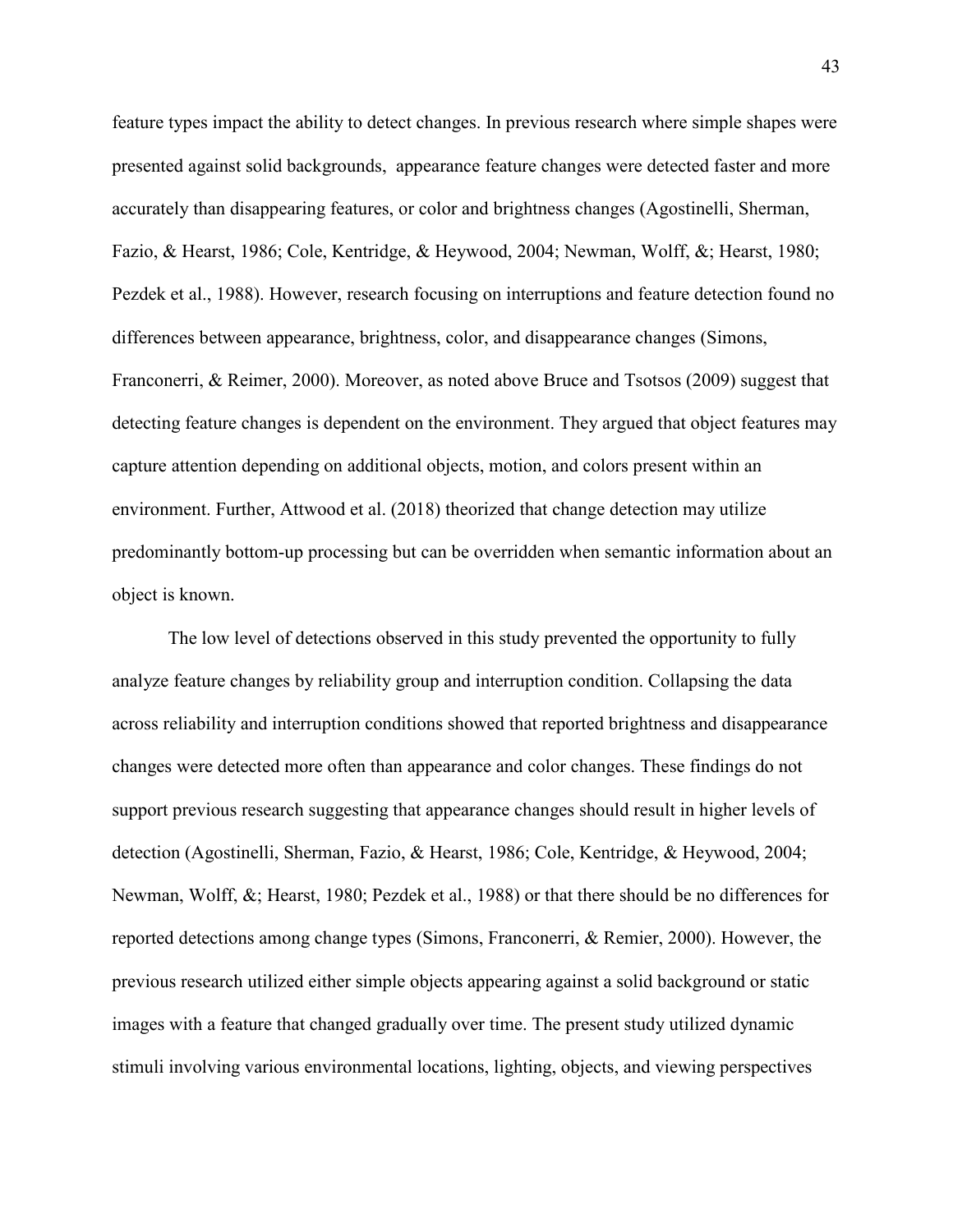that may not be comparable to those used in previous studies. As suggested in Bruce and Tsotsos (2009), detecting a salient feature is dependent upon localized, contextual factors within a given environment. Unfortunately, the level of correct detections in this study was much lower than expected compared to previous research (Agostinelli, Sherman, Fazio, & Hearst, 1986; Cole, Kentridge, & Heywood, 2004; Simons, Franconerri, & Reimer, 2000) and therefore was insufficient to assess statistical differences among the given change types.

## **Theoretical Implications**

Previous research examining feature detections (Simons, Franconerri, & Reimer, 2000) demonstrated that interruptions negatively affect change detection performance when compared to uninterrupted performance. The MFG theory (Altmann & Trafton, 2002) and the Coherence Theory of Attention (Rensink, 2002) suggest that strong and accurate cues are needed to resume the primary task after an interruption. However, these theories did not address differences between interrupted and uninterrupted performance with different types of cues. The findings of the present study show that cue reliability can affect the ability to detect changes in an uninterrupted primary task.

 Although participants who received reliable cues about changes did not differ from those who received neutral cues, they did detect more changes than participants who received unreliable information. Unreliable cues may have put participants at a spatial disadvantage when trying to locate the change object. As stated by Logan (1995), conceptual cues can be associated with spatial information about target objects within an environment. The results of the present study showed that reliable cues had higher reports of correct detections when viewed without interruption. This finding suggests that in this condition participants were better able to associate targets spatially from conceptual cues. Additionally, the present study showed that unreliable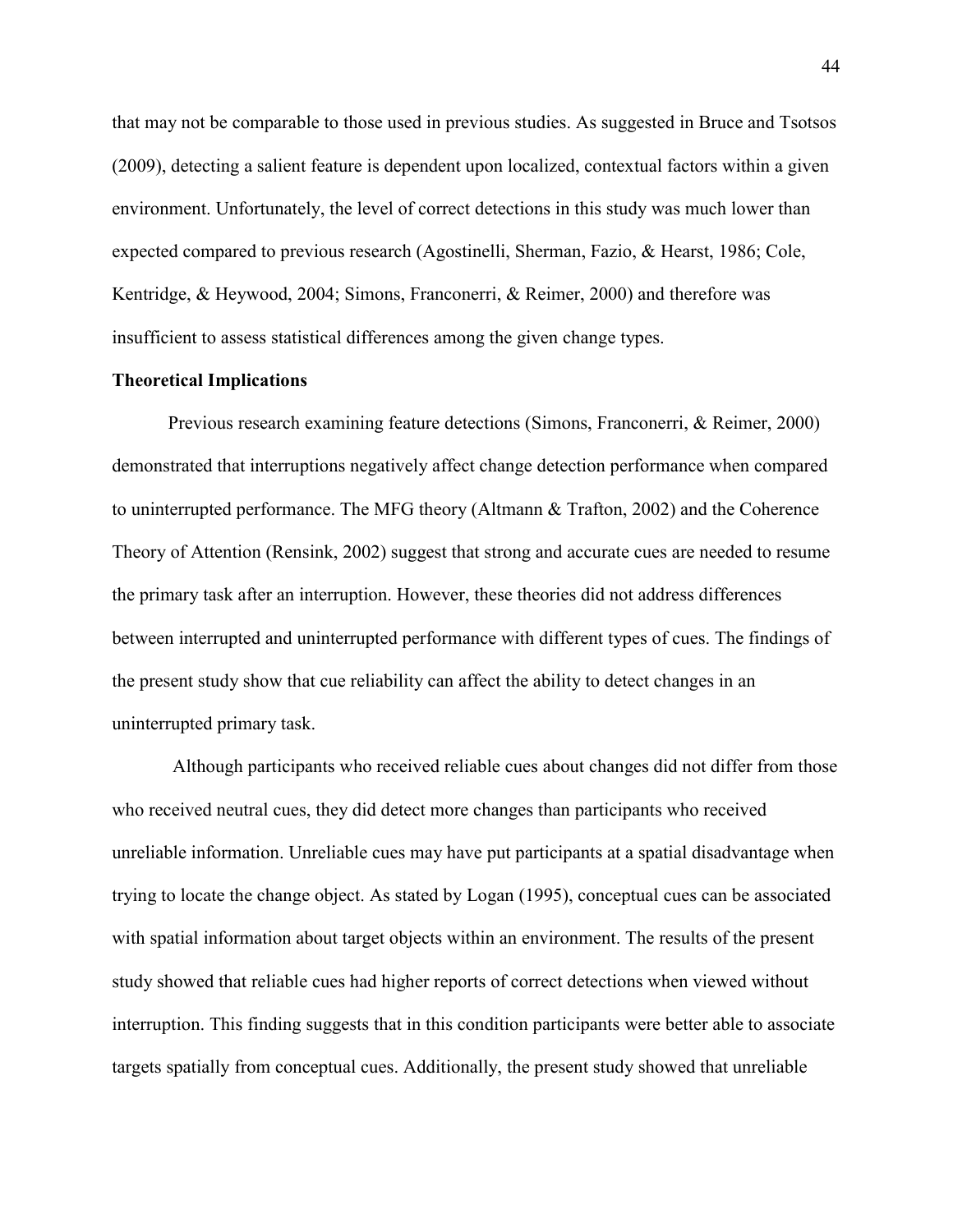cues resulted in fewer reports of correct detections. This finding suggests that inaccurate conceptual cues impeded the ability of participants to detect the target. Overall, the results of the present study support Logan's position that conceptual cues can facilitate the identification of a target object within a dynamic environment if they are reliable.

**Interruptions and situation awareness.** An additional theoretical consideration concerns situation awareness (SA). According to Endsley (1995) situation awareness refers to an individual's ability to perceive, understand, and make judgments of objects within a given environment. Endsley's SA model addresses attention to objects at three levels: perception, comprehension, and prediction. Of primary concern to this study, the perception stage describes how individuals perceive basic attributes and features about objects to determine relevant elements within the environment (Endsley, 1995).

Successful object encoding is dependent on the accuracy of information obtained during level 1 SA (i.e., perception). To measure the accuracy of encoded information, researchers often question individuals about SA during a task. The most common measurement method of SA is the Situation Awareness Global Assessment Technique (SAGAT; Endsley, 1988). In this method, individuals are interrupted during a task after an important event and asked questions pertaining to their SA. Typically, the task is occluded during questioning to capture the individual's current SA.

In this regard, the SAGAT method is similar to the procedure used in the present study where the video was occluded, and participants were asked to respond to a question before an important event. The results showed that participants' perception was negatively affected during interrupted trials when the video scene was occluded. As noted above, interruptions require the target object to be encoded strongly and accurately within working memory (Altmann & Trafton,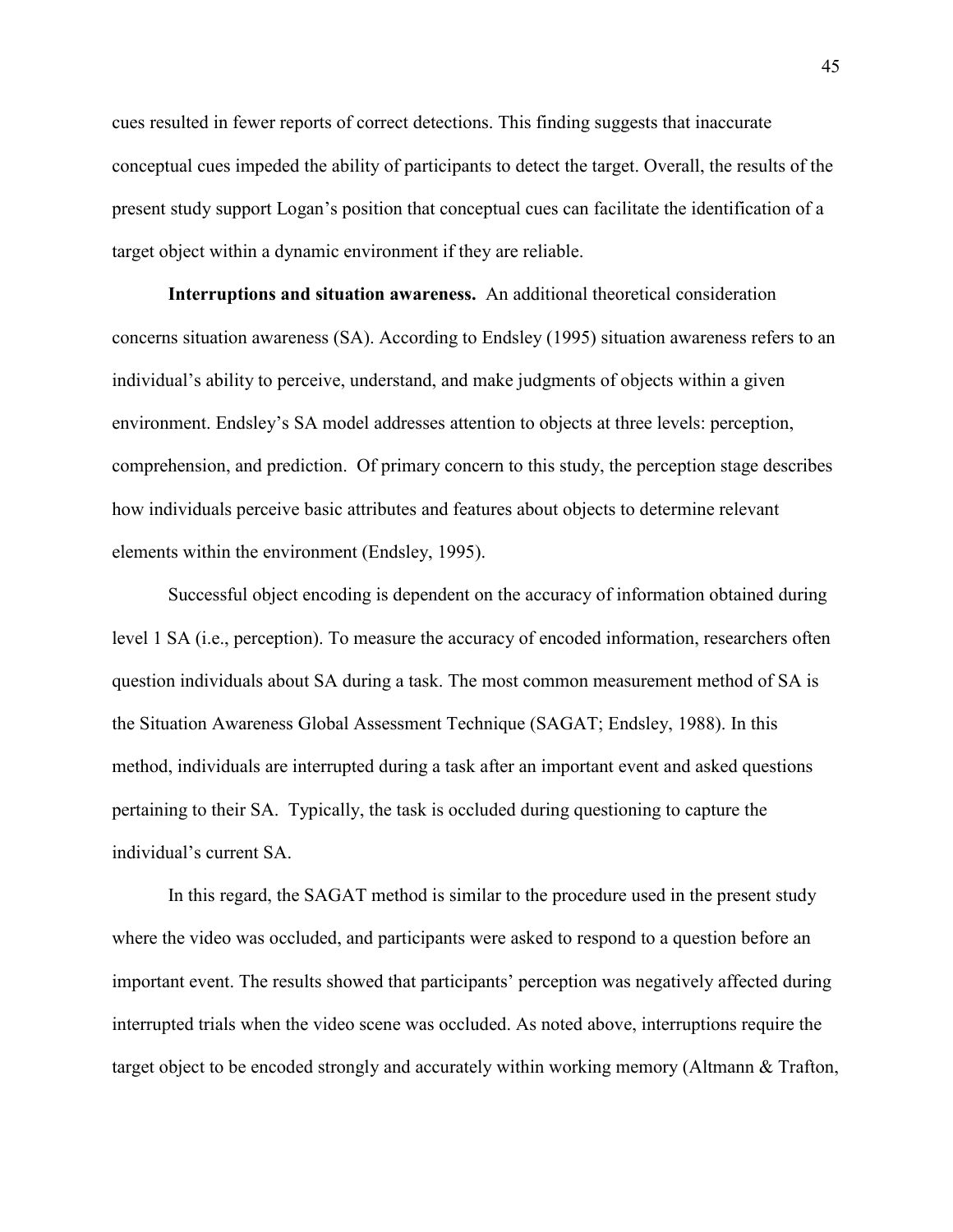2002). During the interruption, the encoded object's level of activation in working memory can decay. Based on the current results, interruptions may result in an encoded object decaying to the point where perception of the environment is severely compromised.

The findings of the present study suggest that interruptions introduced by the SAGAT method may result in poorer level 1 SA performance. Further, individuals may be unaware of their susceptibility to visual interruptions when being probed for level 1 SA. As noted above, Smallman and St. John's (2005) concept of naïve realism addresses the inaccurate belief that vision is resilient and continuous. They theorized that individuals may naively believe they are retaining information about every object during visual search. The low level of change detections observed after visual interruptions in this study suggests that when individuals are probed during the SAGAT process, they may not realize their SA has been compromised.

The present study provides additional considerations for researchers studying SA. Researchers may also be unaware of subjects' vulnerability to visual interruptions when measuring SA. Moreover, if interruptions impact level 1 SA, then SAGAT questions may also undermine attempts at assessing SA at levels 2 and 3.

Although the goals of the present study were not aimed at measuring SA, participants where asked questions about the videos afterward. The results showed that they responded to general questions about each video with over 85 percent accuracy. However, the questions used in this study pertained to general aspects about the video, such as the location of the scene. Typically, SAGAT questions address more specific details of how individuals perceive, comprehend, and predict an object's status within an environment. Therefore, the questions used in this study should not be considered a good measure of SA.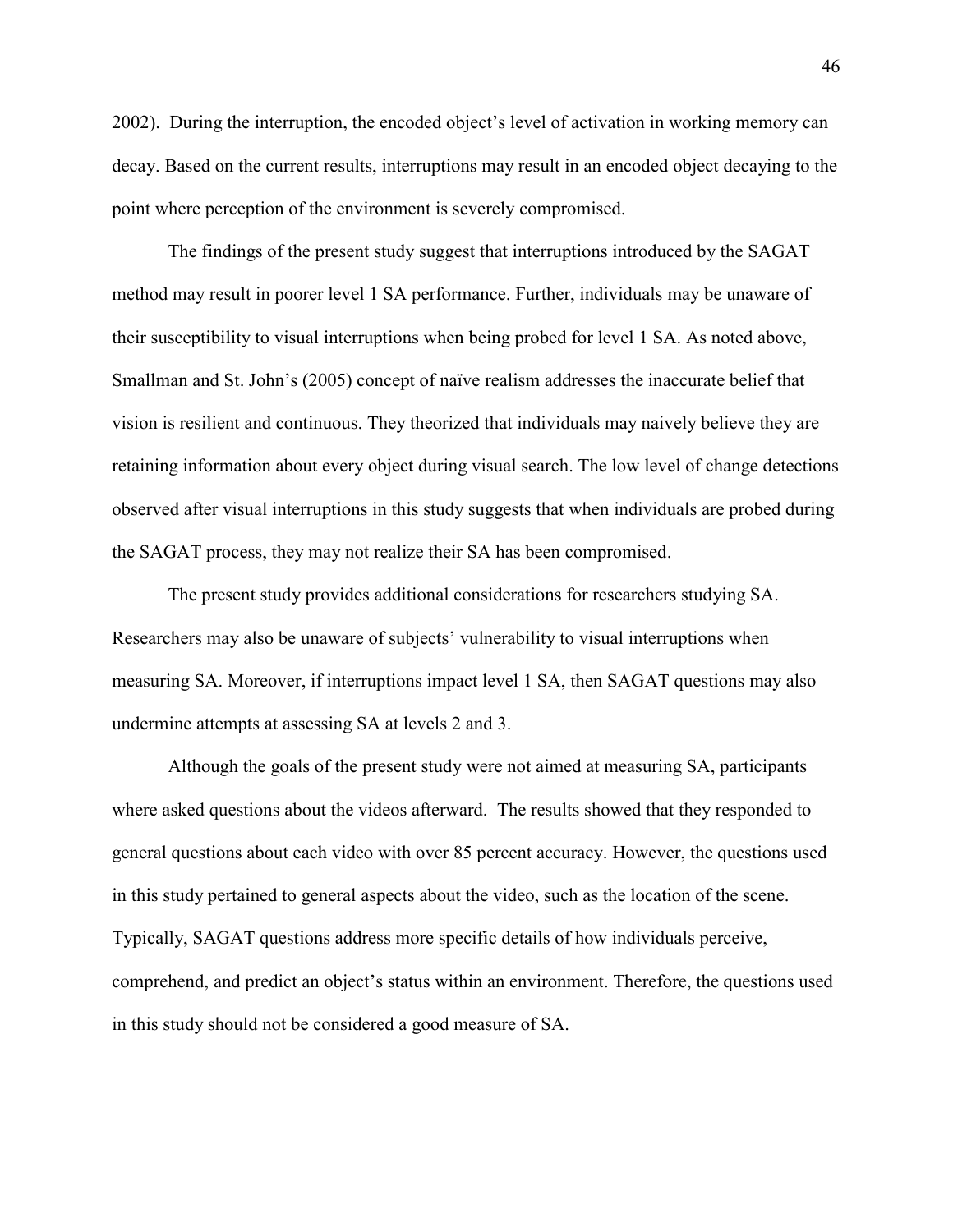## **Applied Implications**

Visual interruptions are commonly used in change detection research. Investigators have studied interruptions using pictures (Simons, Franconerri, & Reimer, 2000, Rensink, O'Regan, & Clark, 1997), real-world interactions (Simons & Levin, 1997), and movie clips (Levin & Simons, 1997). One of the major contributions of the present study is the use of visual interruptions in real-world dynamic videos. Levin and Simons (1997) used videos that mirrored a movie scene where the camera focused on characters using various camera angles. This resulted in individuals seeing objects from different perspectives and sizes depending on the camera view and field of view. The design of the present study allowed for changes to occur but by maintaining a consistent camera perspective. This method closely mirrors how an individual would view a realworld scene and detect object changes. For example, surveillance operators are often required to watch various camera feeds to identify a target. Typically, surveillance operators monitor multiple screens for incidents that may or may not occur (Hodgetts, Vachon, Chamberland, & Tremblay, 2017). Occasionally, operators are provided with substantial amounts of information about a target that may or may not be reliable. The findings of the present study suggest that providing reliable target information can assist correct detections over unreliable information, provided the operator is not interrupted.

While the results of the present study found no differences between reliable cue and no cue information, all participants were still informed that target changes were possible. Within the context of surveillance, operators are typically given alerts regarding features or the location of a target (Hodgetts, Vachon, Chamberland, & Tremblay, 2017). In these instances, individuals are aware that a target feature may change. As shown in the present study, providing individuals with unreliable information led to fewer correctly reported changes. Surveillance operators may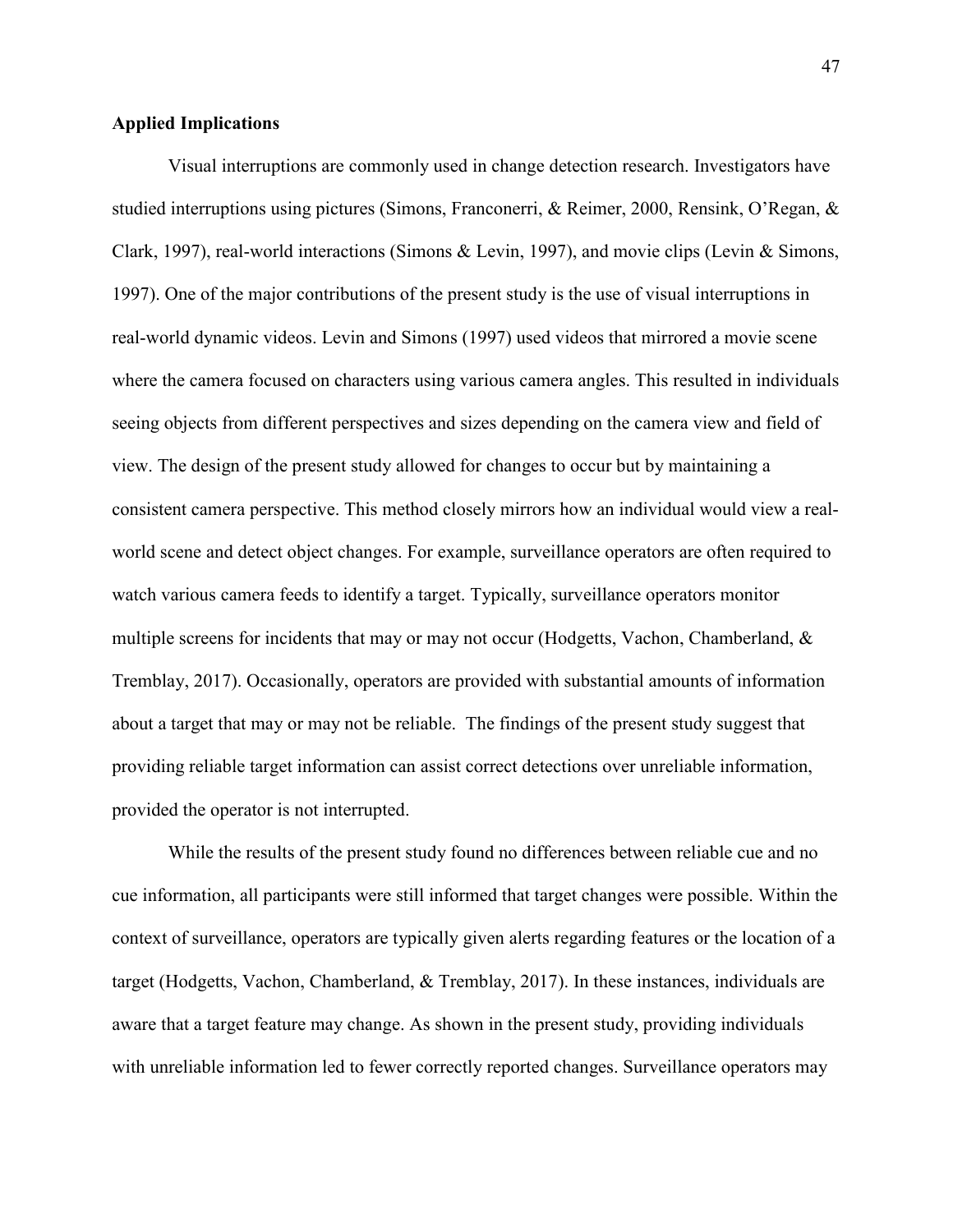experience a similar situation in their work (Hodgetts, Vachon, Chamberland, & Tremblay, 2017). Operators must judge the reliability of their information and immediately act on it. When information deemed reliable is incorrect, then a target may be missed. The research of Posner, Snyder, and Davidson (1980) supports this notion by showing that unreliable cues resulted in fewer target detections and slower responses when compared to reliable cues.

An additional implication for surveillance is the impact of interruptions. Hodgetts et al. (2017) described the prevalence of interruptions while operators perform monitoring tasks and suggest that interruptions and distractions hinder target detection and lead to misses and false alarms. Once operators return to the task after an interruption, the viewing screen may have changed. The results of the present study showed that detections in the interrupted conditions were significantly lower and provide a cautionary note about the potential effects of interruptions in real-world surveillance tasks. Smallman and St. John (2005) noted that operators may be unaware that the environment has changed, even when reliable cues are available.

By contrast, there are other lower risk situations where interrupting the viewer's visual stream is a fundamental part of the job. For example, magicians intentionally create visual interruptions to occlude an object change with sleight of hand or a misdirection (Macknik et al., 2008). Magicians use a visual interruption in order to perform a change, usually with individuals having some knowledge of the potential for a change. These interruptions are harmless and entertaining, but the observer's experience is similar to the surveillance operator. The individuals' knowledge that they are watching a magic trick does not typically help them detect the changing object. They are unaware of the object change and that they have been fooled until the magician completes the illusion.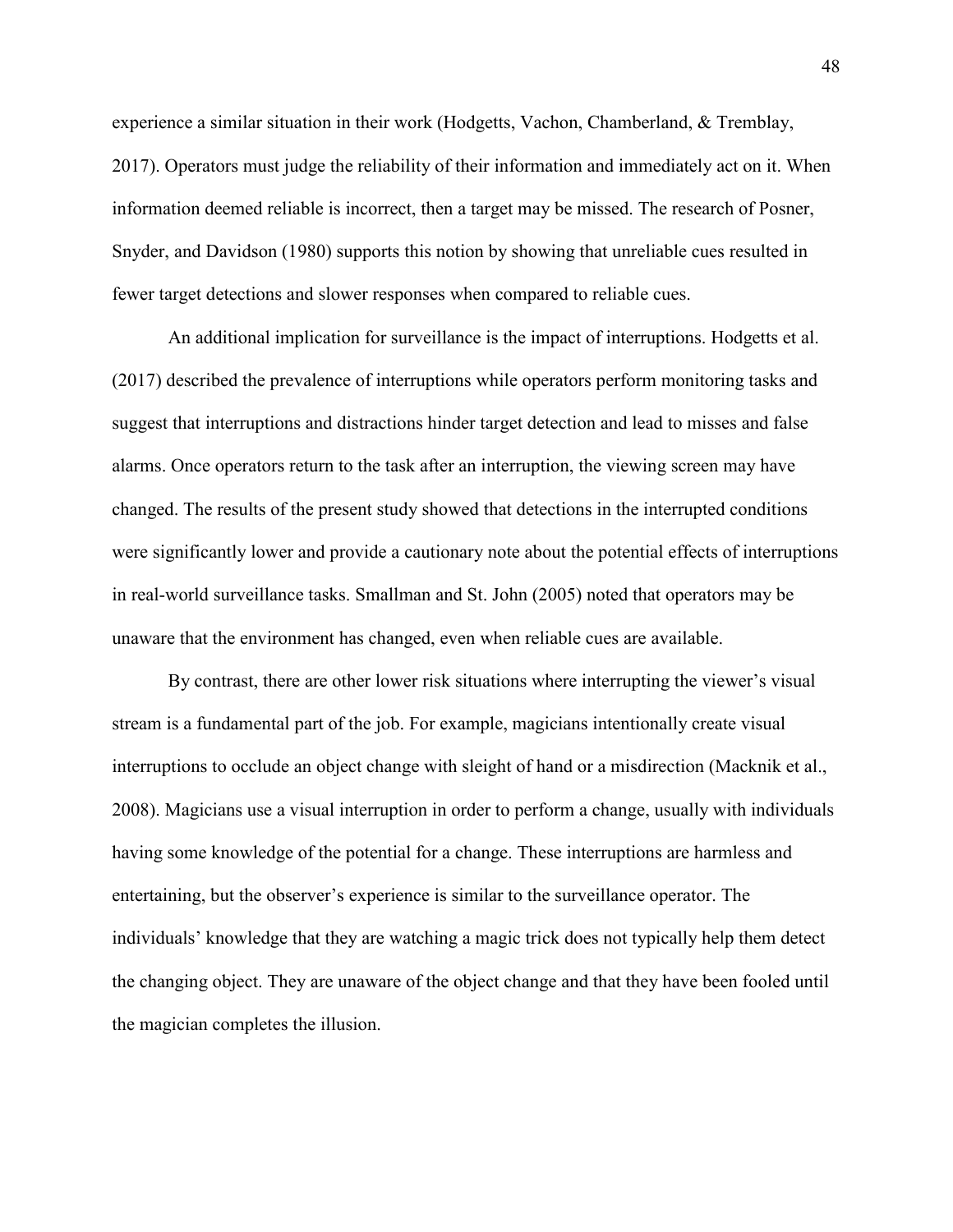#### **Limitations**

There were several limitations with this study that bear consideration. One limitation was that the overall number of detected changes was low. The level of correct detections varies among change blindness paradigms (Rensink, 2000; Simons, 2000); however, the level found in the present study is far below other change blindness studies. Participants were informed about the presence of changes in the twenty-four videos but were not aware of the specific videos containing a change. Additionally, participants were told that changes could be related to brightness, color, appearance, or disappearance. This amount of information appeared to be insufficient to help most participants detect the changes.

Another limitation was that the level of detected changes varied across the eight change videos. Several methods were used to minimize the possibility that some changes would be more detectable than others. The magnitude of differences in brightness and color applied to the change objects was matched. The location of the changes was balanced between the center and periphery across the videos. Additionally, the amount of motion and objects within a video were balanced. Each of the eight change videos was created in pairs for the four change types. The two videos were balanced so that one video included many and the other included few moving objects within a scene. Finally, the videos were checked to make sure no events occurred at the same time as the change. For example, a change occurring near a traffic light did not occur if the traffic light was in the process of changing colors. Unfortunately, the results showed that these efforts were insufficient. The dynamic scenes used as stimuli were complex with many objects and different sources of motion that could have diverted a participant's attention away from the intended sources of change.

A final limitation of the present study concerns the size and saliency of the change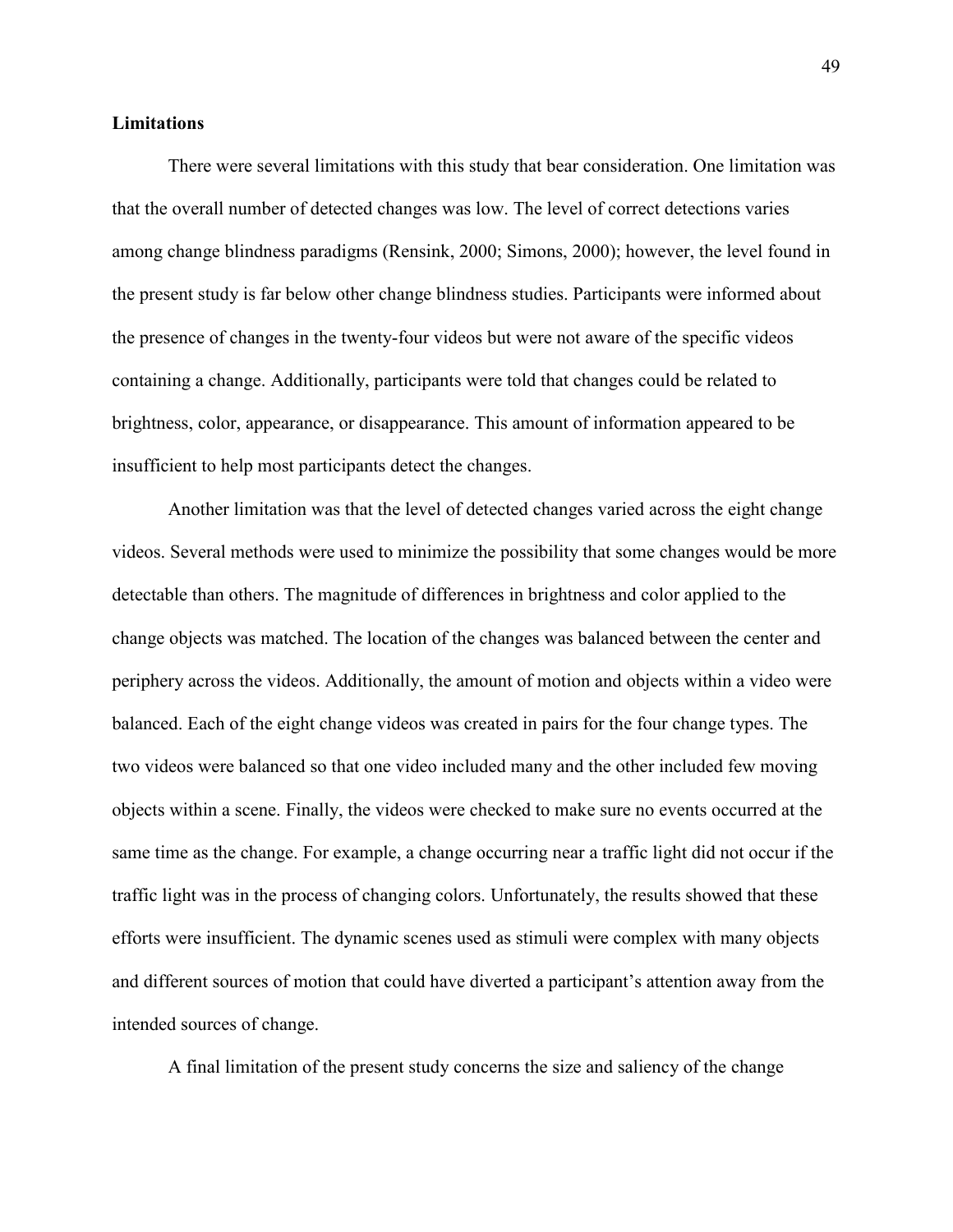objects in the environment. Brightness and color changes were evaluated so the original and changed object were noticeably different when compared side-by-side. In previous research (Rensink, O'Regan, & Clark, 1997; Simons, Franconerri, & Reimer, 2000), there has been limited or no information about the efforts taken to create and equate color or brightness changes. For example, a color shifting from yellow to blue may also shift in brightness. Adjusting the brightness and hue within a color change could make a target more salient than if only the color shifted.

Therefore, in the present study, an attempt was made to match changes in hue and brightness between the changed and non-changed object. Brightness changes were also equated so that the hue and color were similar to the changed object. The actual color and brightness changes were controlled so that they increased or decreased by a factor of five. While brightness changes had the most detections, color changes had the lowest. This finding suggests that color changes were less salient.

Additionally, the size of the appearance or disappearance changes may have been influenced by their known sizes within the real world. While the size of the appearing or disappearing objects in the video image was comparable, the semantic knowledge of the objects differed. For example, a scene involving a boat disappearing may have been more salient than a lightbulb disappearing. More individuals in the present study reported the boat disappearing than the lightbulb. Therefore, the level of detection may have been partly dependent on knowledge about the size of objects within the scene.

#### **Future Research**

The present study provided an initial examination into how interruptions impact change detection performance within dynamic scenes. Interrupted videos resulted in lower levels of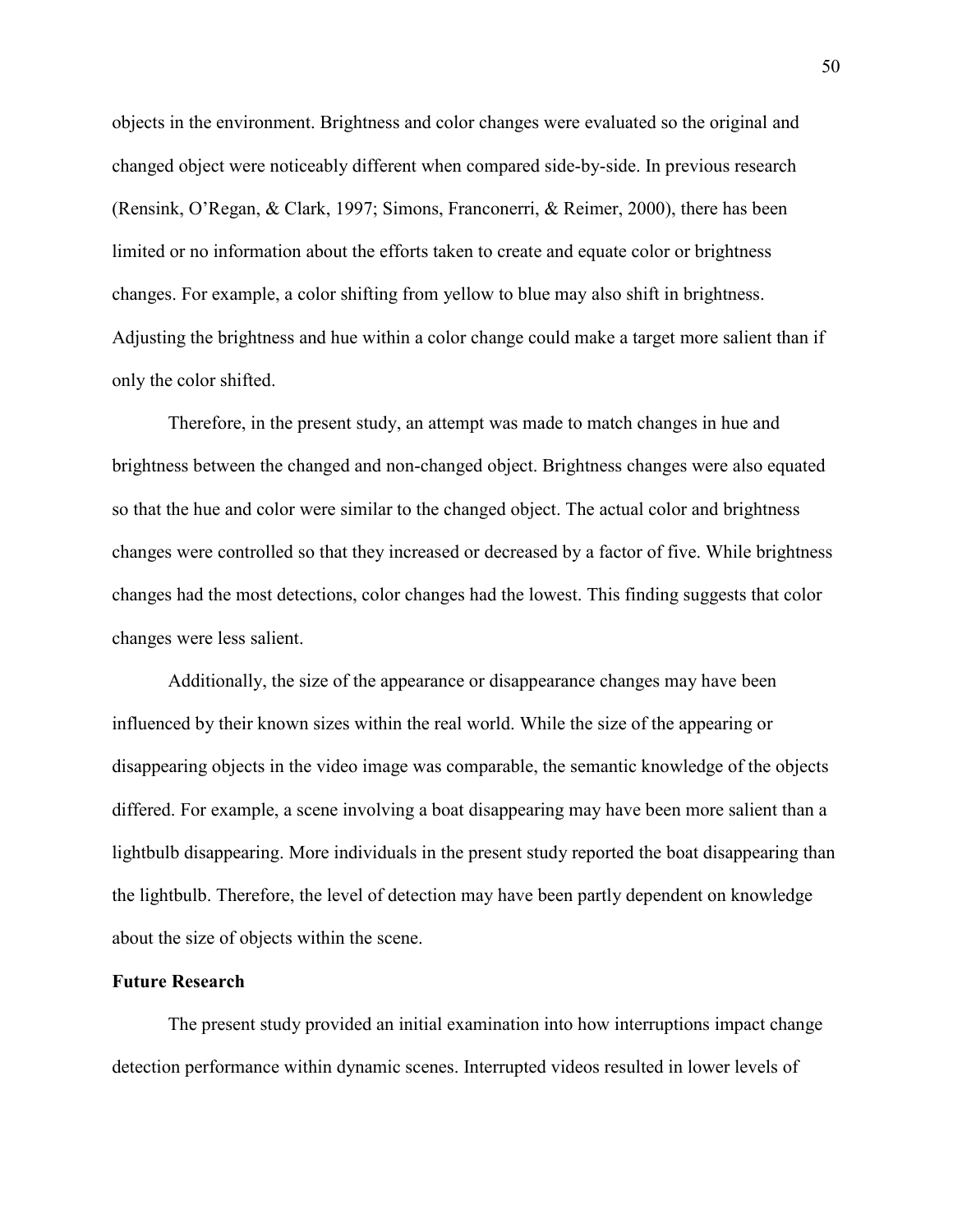detection than uninterrupted videos. While a significant effect was found between interruption conditions, it was not possible to determine where participants were looking when the changes occurred. Previous change detection research measured participant interactions through eye gaze data or clicking on locations in the scene (Grimes, 1996; Rensink, O'Regan, & Clark, 1997; Simons, Franconerri, & Reimer, 2000). While the present study provided conceptual cues relating to the target, participants may not have utilized the cues when searching for the change targets. Thus, the opportunity to measure participant gaze and click information would allow researchers to understand where participants directed their gaze and can demonstrate how given cues affect visual search under various reliability conditions.

Another goal for future research should be to evaluate how motion during visual interruptions impacts change detection. The present study utilized a design where the video was paused during the six-second occlusion in order to prevent objects in motion prior to the interruption from changing their position after the interruption. Allowing the video to continue to play while the interruption occurred would have resulted in some objects appearing and disappearing from the screen during the intervening interval. However, in the real world, motion continues during the occluding interval. Therefore, future research should assess how an object's motion or trajectory during a visual interruption impacts the ability to detect changes within a scene.

An additional goal for future research should be to better study how conceptual cues affect change detection. Logan (1996) theorized that conceptual cues can relate to an object within physical space. However, the conceptual cues used in the present study only aided target search during uninterrupted trials. During interrupted trials, the cues were not effective. A potential reason for poorer detection was that cues encoded prior to the interruption decayed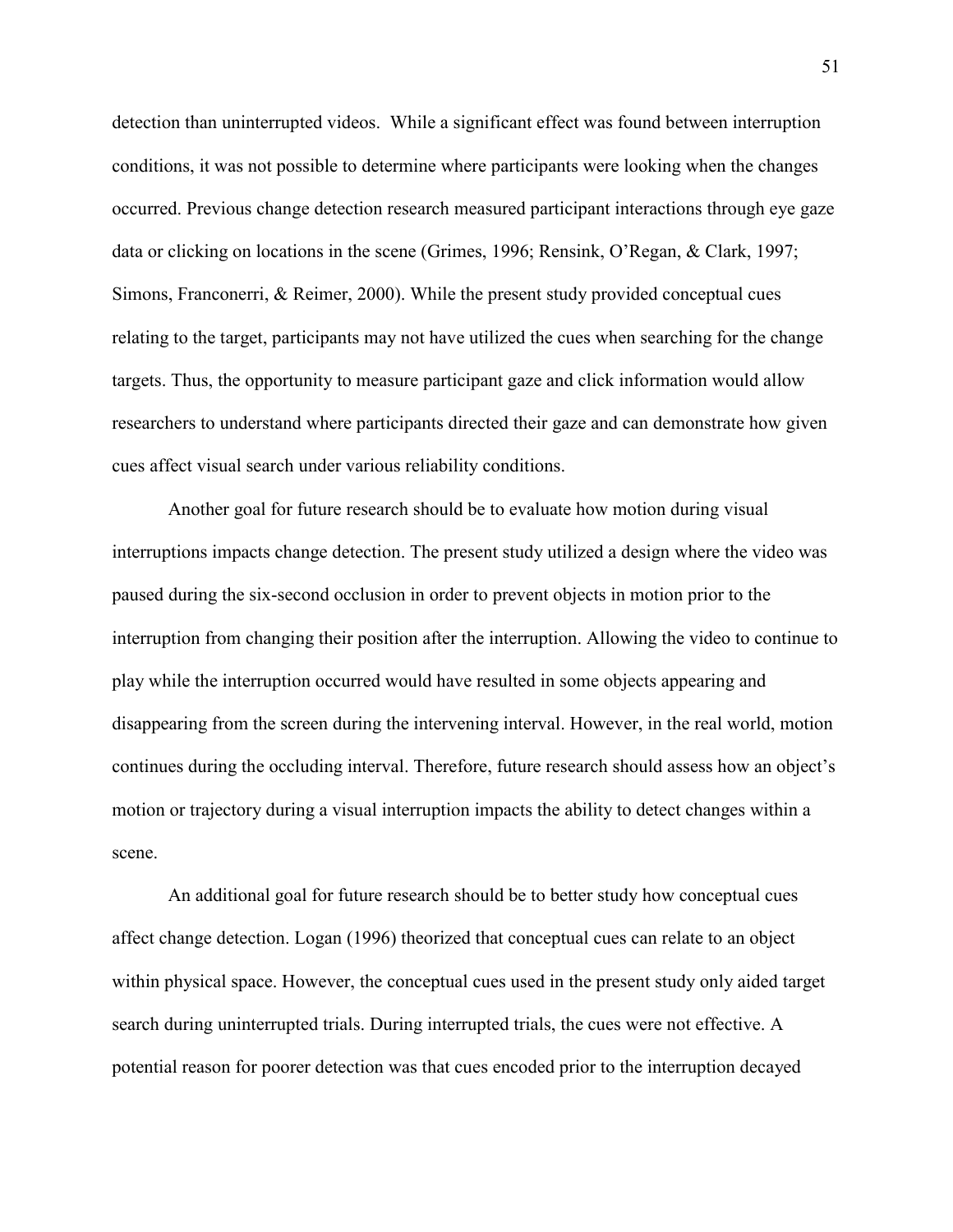within memory. Altmann and Trafton (2002) hypothesized that interruptions require the primary task to be suspended and held within working memory until resumed. Within the context of change detection, objects must be accurately encoded and later recalled after the interruption. Rensink (2002) theorized that objects undergoing change are more readily detectable when visual occlusions are not present. Rensink suggested that object changes must be viewable before, during, and after the change occurs. However, the nature of the cues and the potential for different effects was not considered by Altmann and Trafton or Rensink. Thus, a future goal should be to study more fully how conceptual cues impact working memory in interruption research.

Another goal for future research should be to examine further the effects that interruptions have on SA. The present study showed that interruptions decreased the number of correctly reported changes and suggest that interruptions occurring during level 1 SA may have a negative effect on objects encoded in working memory. Further, because information obtained in level 1 SA influences decisions made during levels 2 and 3 SA (Endsley, 1995), these results have implications for tools used to measure SA such as the SAGAT method. Therefore, future research should address change detection performance utilizing the SAGAT method.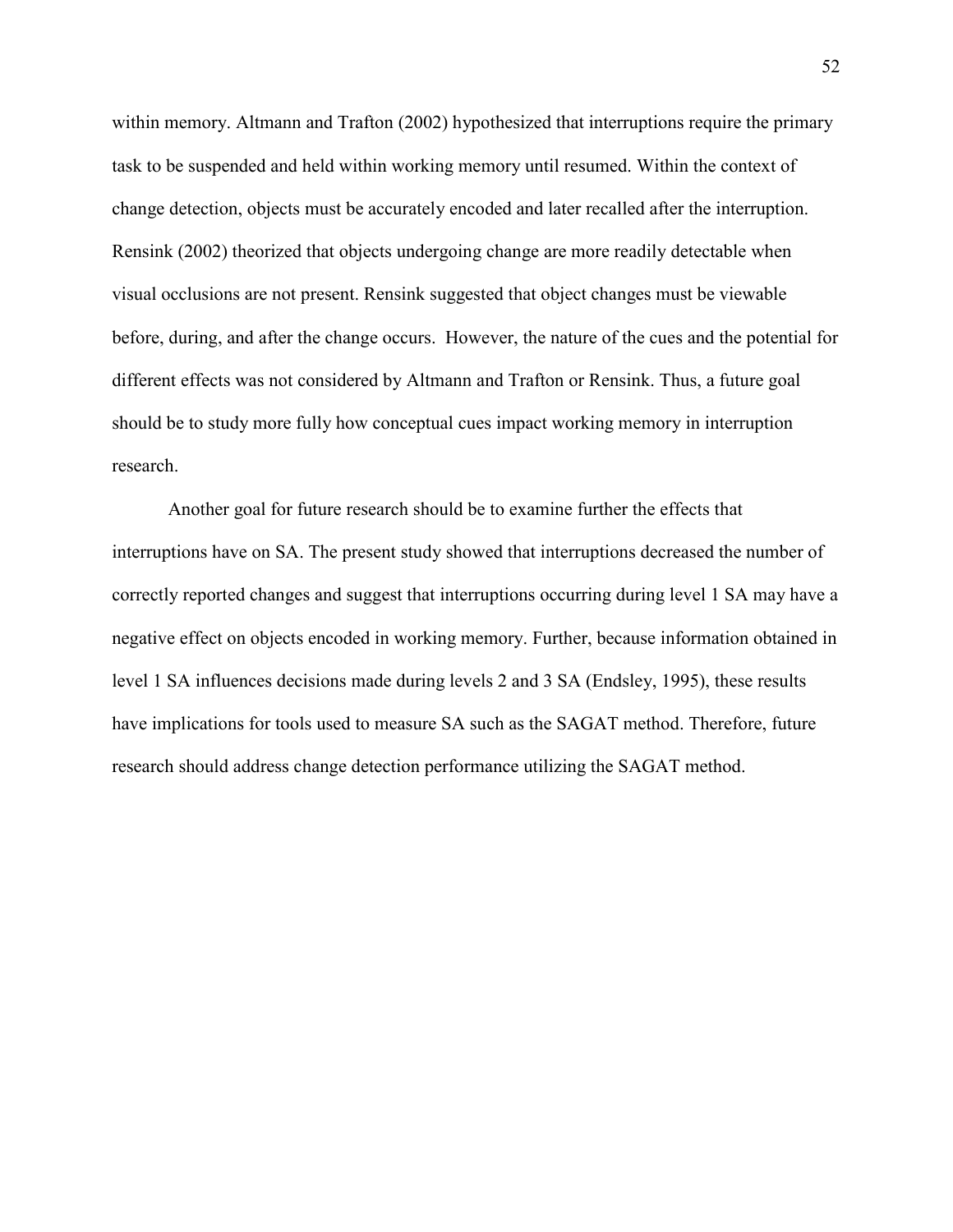#### CHAPTER 5

## **CONCLUSION**

The goal of the present study was to examine how visual interruptions affect the ability to detect changes in real-world dynamic videos under different cuing conditions. Previous research regarding interruptions and change detection has primarily utilized simple shapes, letters, pictures, or stimuli that do not represent the real-world environment. Currently, there is limited research on the nature of visual interruptions and cued recall within a dynamic environment. To address this need, the effects of cue reliability and interruptions were examined within dynamic scenes involving various types of feature changes. The results of the present study support previous change detection research suggesting that interruptions can limit the ability to detect changes in real work scenes even when reliable cues are provided.

The findings of the present study provide additional support for MFG theory (Altmann  $\&$ Trafton, 2005) regarding the impact of visual interruptions and cueing. As theorized in MFG, the observed performance decrement suggests cues decayed during the visual interruption which resulted in fewer detected changes. This finding also has implications for interruption-based research methods, such as the SAGAT approach. The present findings suggest that SA gained during a task may be lost after a visual interruption. In summary, these results show that visual interruptions pose a significant threat to change detection regardless of the reliability of change information available.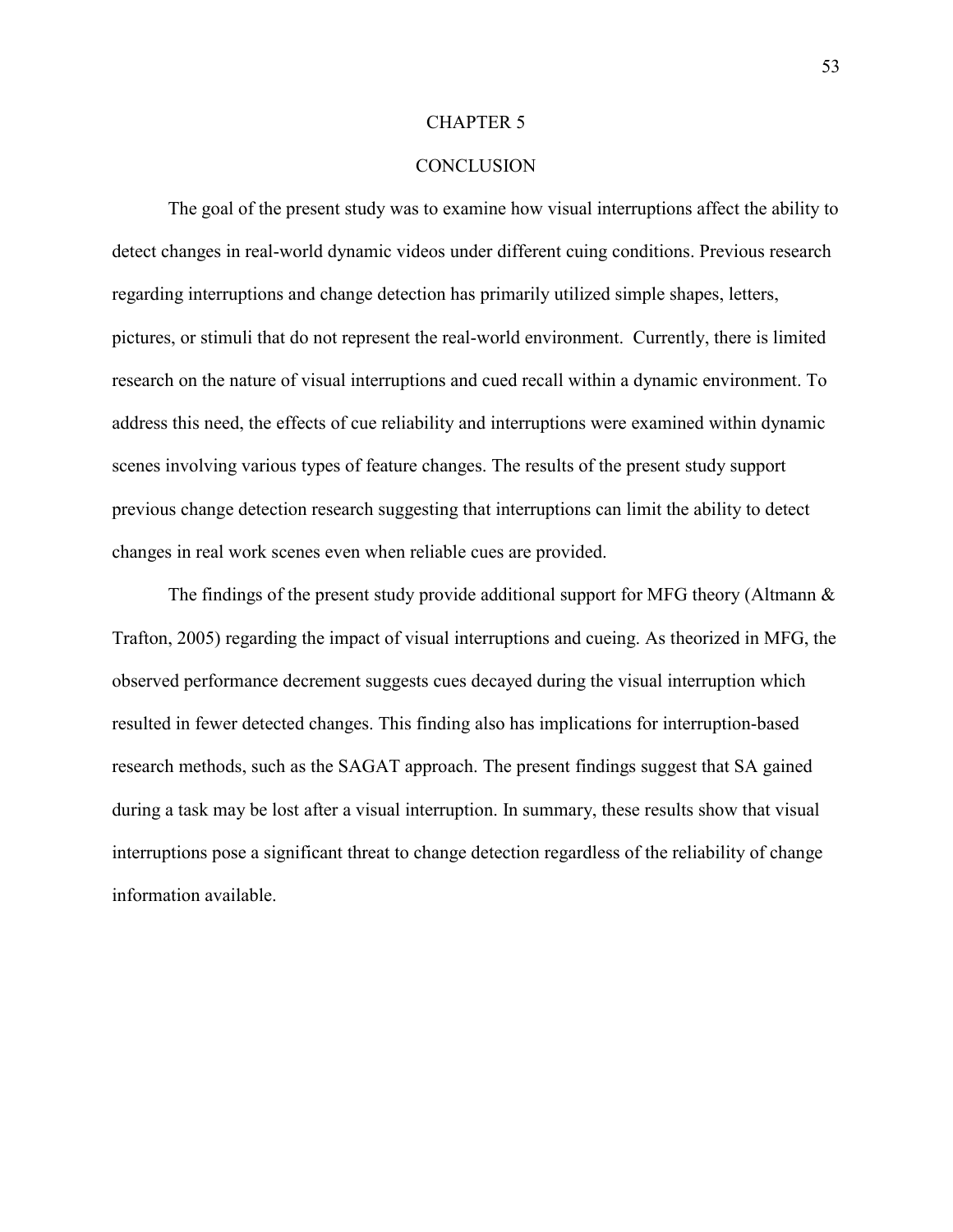#### REFERENCES

- Agostinelli, G., Sherman, S. J., Fazio, R. H., & Hearst, E. S. (1986). Detecting and identifying change: Additions versus deletions. *Journal of Experimental Psychology: Human Perception and Performance*, *12*, 445-454.
- Altmann, E. M., & Trafton, J. G. (2002). Memory for goals: An activation-based model. *Cognitive Science, 26*, 39-83.
- Altmann, E. M., & Trafton, J. G. (2004). Task Interruption: Resumption Lag and the Role of Cues. In *Proceedings of the 26th Annual Conference of the Cognitive Science Society*  (pp. 42-47). NY: Erlbaum.
- Attwood, J. E., Kennard, C., Harris, J., Humphreys, G., & Antoniades, C. A. (2018). A comparison of change blindness in real-world and on-screen viewing of museum artefacts. *Frontiers in Psychology, 9,* 1-13.
- Bainbridge, L. (1982). Ironies of automation. *IFAC Proceedings Volumes, 15*, 129-135.
- Becker, M. W., & Rasmussen, I. P. (2008). Guidance of attention to objects and locations by long-term memory of natural scenes. *Journal of Experimental Psychology: Learning, Memory, and Cognition*, *34*, 1325-1338.
- Brixey, J. M., Walji, M., Zhang, J., Johnson, T. R., & Turley, J. P. (2004). Proposing a taxonomy and model of interruption. In *Proceedings of the 6th International Workshop on Enterprise Networking and Computing in Healthcare Industry* (pp. 184-188). Odawara, Japan: IEEE.
- Bruce, N. D., & Tsotsos, J. K. (2009). Saliency, attention, and visual search: An information theoretic approach*. Journal of Vision*, *9*, 1-24.

Cole, G. G., Kentridge, R. W., & Heywood, C. A. (2004). Visual salience in the change detection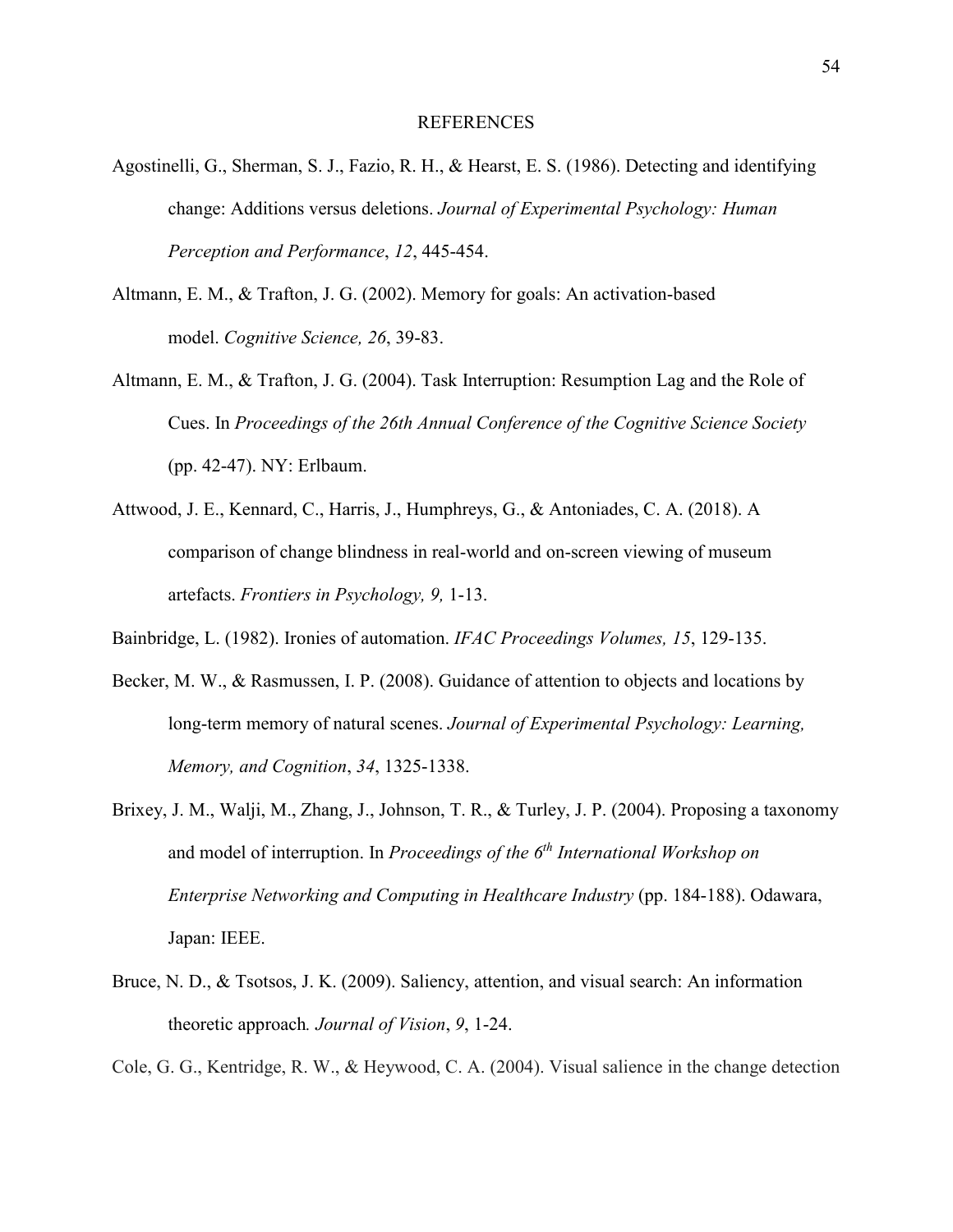paradigm: the special role of object onset. *Journal of Experimental Psychology: Human Perception and Performance*, *30*, 464-477.

- Endsley, M. R. (1988). Design and evaluation for situation awareness enhancement. In *Proceedings of the Human Factors Society 32nd Annual Meeting* (pp. 97–101). Santa Monica, CA: Human Factors and Ergonomics Society.
- Endsley, M. R. (1995). Toward a theory of situation awareness in dynamic systems. *Human Factors, 37*, 32-64.
- Field, G. E. (1987). Experimentus interruptus. *ACM SIGCHI Bulletin, 19*(2), 42-46.
- Fitts, P. M., & Jones, R. E. (1947). *Analysis of factors contributing to 460" pilot-error" experiences in operating aircraft controls*. Wright-Patterson Air Force Base, OH: Aero Medical Laboratory.
- Galpin, A., Underwood, G., & Crundall, D. (2009). Change blindness in driving scenes. *Transportation Research Part F: Traffic Psychology and Behaviour*, *12*, 179-185.
- Gillie, T., & Broadbent, D. (1989). What makes interruptions disruptive? A study of length, similarity, and complexity. *Psychological Research*, *50*, 243-250.
- Grimes, J. (1996). On the failure to detect changes in scenes across saccades. In K. Akins (Ed.), *Vancouver studies in cognitive science: Vol. 5. Perception* (pp. 89-110). New York: Oxford University Press.
- Hodgetts, H. M., Tremblay, S., Vallières, B. R., & Vachon, F. (2015). Decision support and vulnerability to interruption in a dynamic multitasking environment. *International Journal of Human-Computer Studies*, *79*, 106-117.
- Hunter, A. C., & Parush, A. (2010). Where did they go? Recovering dynamic objects after interruptions. In *Proceedings of the Human Factors and Ergonomics Society 54th Annual*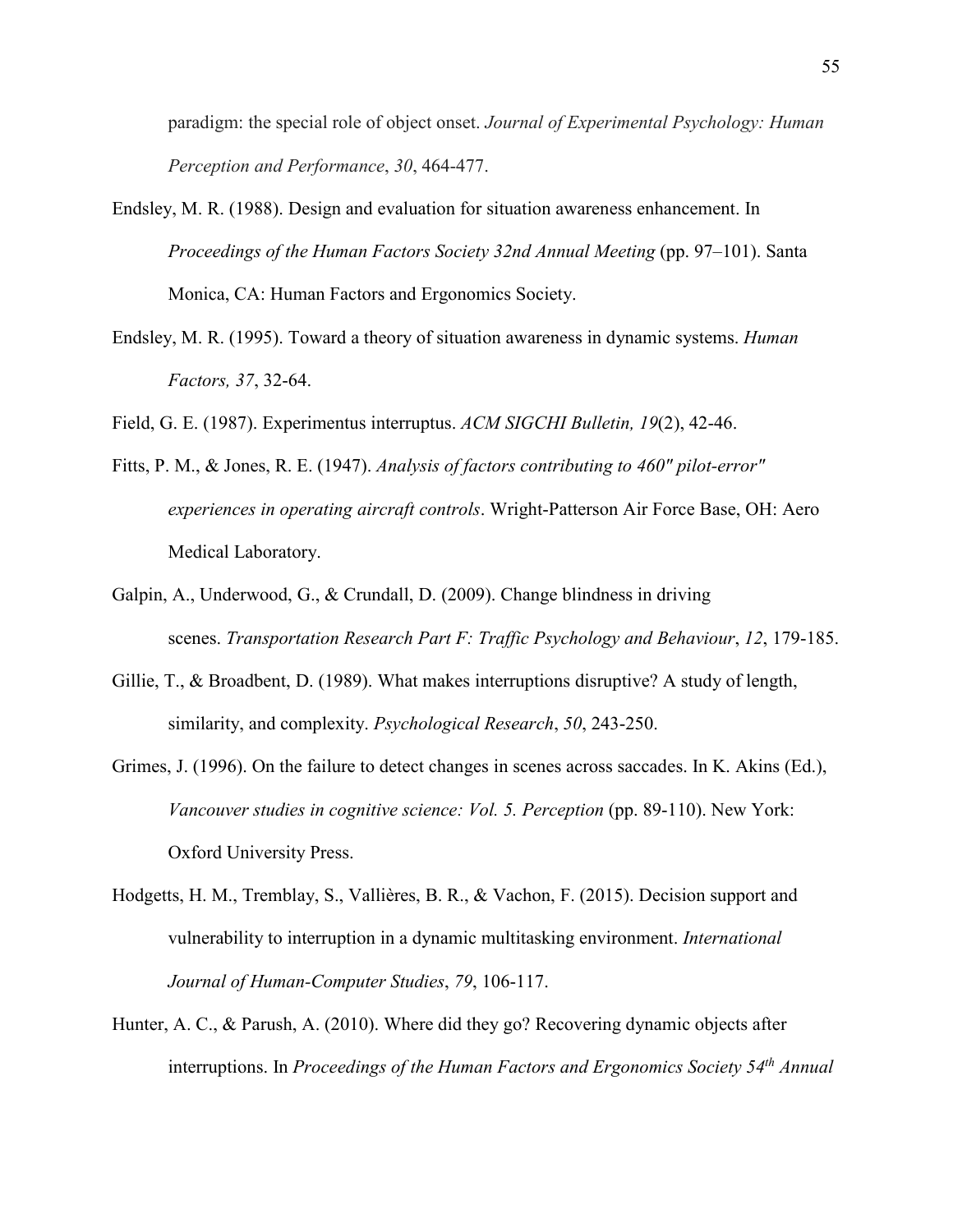*Meeting* (pp. 1990-1994). Sage CA: Los Angeles, CA: SAGE Publications.

- Jensen, M. S., Yao, R., Street, W. N., & Simons, D. J. (2011). Change blindness and inattentional blindness. *Wiley Interdisciplinary Reviews: Cognitive Science*, *2*, 529-546.
- Kreifeldt, J. G., 1 & M. E. McCarthy (1981). Interruption as a test of the user-computer interface. In *Proceedings of the 17th Annual Conference on Manual Control* (pp. 655-667). JPL Publication, Jet Propulsion Laboratory, California Institute of Technology.
- Latorella, K. A. (1996). Investigating interruptions: An example from the flightdeck. In *Proceedings of the Human Factors and Ergonomics Society 40th Annual Meeting* (pp. 249-253). Santa Monica, CA: Human Factors and Ergonomics Society.
- Latorella, K. A. (1998). Effects of modality on interrupted flight deck performance: Implications for data link. In *Proceedings of the Human Factors and Ergonomics Society 42nd Annual Meeting* (pp. 87-91). Santa Monica, CA: Human Factors and Ergonomics Society.
- Levin, D. T., & Simons, D. J. (1997). Failure to detect changes to attended objects in motion pictures. *Psychonomic Bulletin & Review, 4*, 501-506.
- Levin, D. T., Momen, N., Drivdahl IV, S. B., & Simons, D. J. (2000). Change blindness blindness: The metacognitive error of overestimating change-detection ability. *Visual Cognition*, *7*, 397-412.
- Levin, D. T., Simons, D. J., Angelone, B. L., & Chabris, C. F. (2002). Memory for centrally attended changing objects in an incidental real‐world change detection paradigm. *British Journal of Psychology*, *93*, 289-302.
- Lleras, A., Rensink, R. A., & Enns, J. T. (2005). Rapid resumption of interrupted visual search: New insights on the interaction between vision and memory. *Psychological Science*, *16*, 684-688.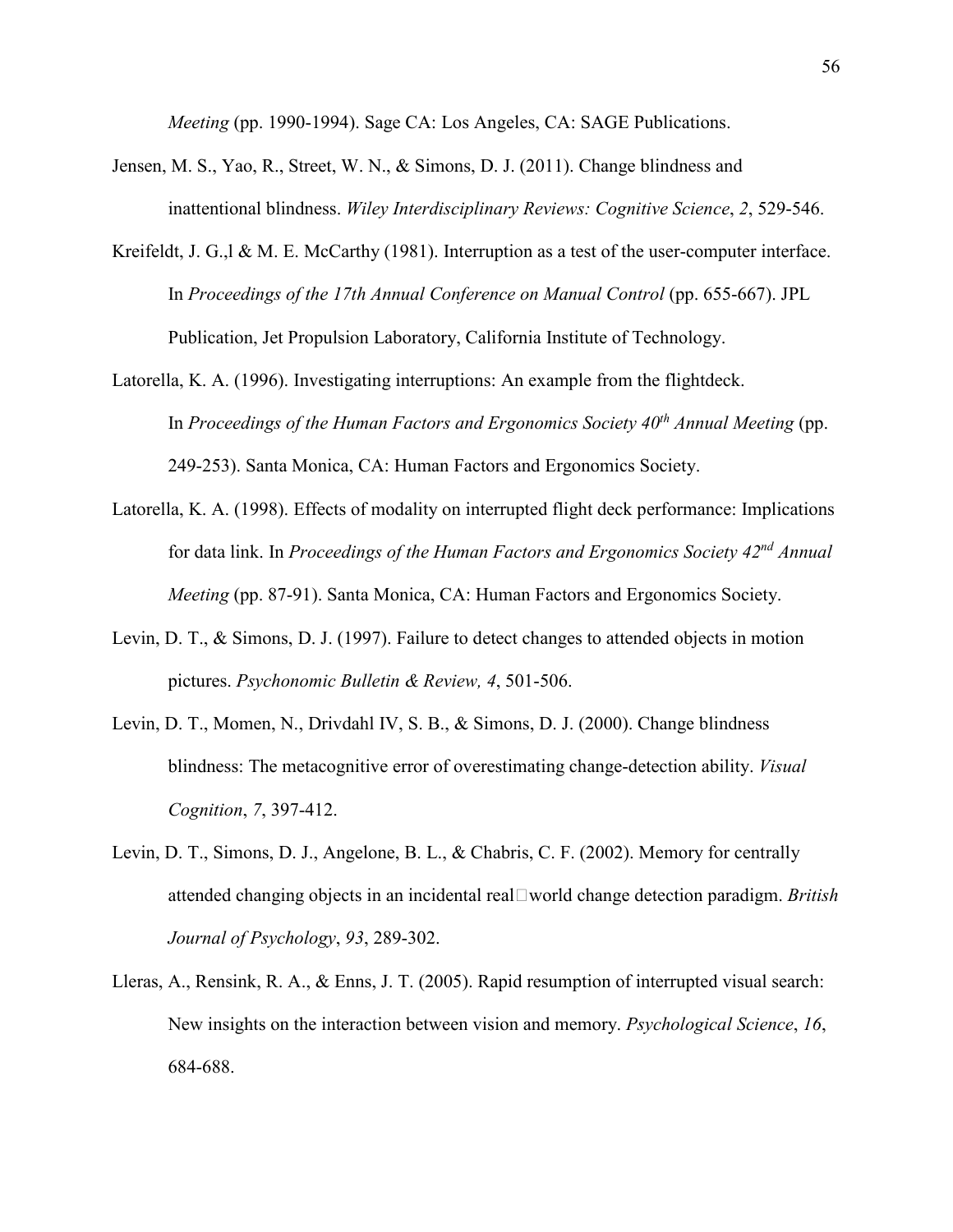- Logan, G. D. (1995). Linguistic and conceptual control of visual spatial attention. *Cognitive Psychology, 28*, 103-174.
- Macknik, S. L., King, M., Randi, J., Robbins, A., Thompson, J., & Martinez-Conde, S. (2008). Attention and awareness in stage magic: turning tricks into research. *Nature Reviews Neuroscience, 9*, 871-879.
- Miller Jr, W. D., Boehm-Davis, D. A., & Stanard, T. (2014). What happens when you can't press pause? The effect of interruptions on detecting threats in a simulated closed-circuit television surveillance feed. In *Proceedings of the Human Factors and Ergonomics Society 58th Annual Meeting* (pp. 260-264). Sage CA: Los Angeles, CA: SAGE Publications.
- Newman, J. P., Wolff, W. T., & Hearst, E. (1980). The feature-positive effect in adult human subjects. *Journal of Experimental Psychology: Human Learning and Memory, 6*, 630- 650.
- O'Regan, J. K., Rensink, R. A., & Clark, J. J. (1999). Change-blindness as a result of 'mudsplashes'. *Nature*, *398*, 34.
- Pezdek, K., Maki, R., Valencia-Laver, D., Whetstone, T., Stoeckert, J., & Dougherty, T. (1988). Picture memory: Recognizing added and deleted details. *Journal of Experimental Psychology: Learning, Memory, and Cognition*, *14*, 468-476.
- Posner, M. I., Snyder, C. R., & Davidson, B. J. (1980). Attention and the detection of signals. *Journal of Experimental Psychology: General*, *109*, 160-174.
- Reason, J. (2000). Human error: models and management. *BMJ: British Medical Journal*, *7237*, 320-768.

Rensink, R. A. (2000). The dynamic representation of scenes. *Visual Cognition*, *7*(1-3), 17-42.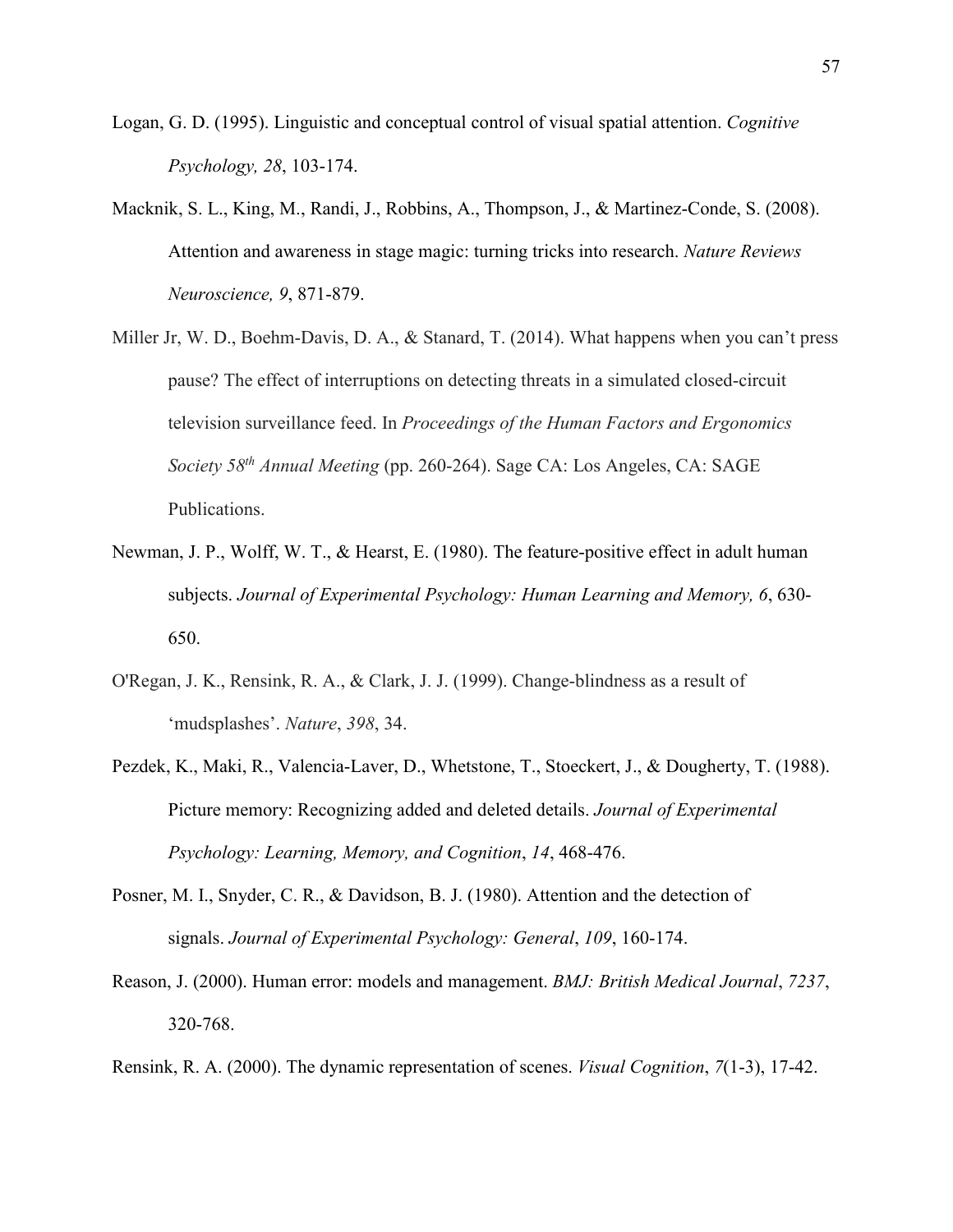Rensink, R. A. (2002). Change detection. *Annual Review of Psychology*, *53*, 245-277.

- Rensink, R. A., O'Regan, J. K., & Clark, J. J. (1997). To see or not to see: The need for attention to perceive changes in scenes. *Psychological Science, 8*, 368-373.
- Rosenholtz, R., Nagy, A. L., & Bell, N. R. (2004). The effect of background color on asymmetries in color search. *Journal of Vision, 4*, 416-423.

Simons, D. J. (2000). Current approaches to change blindness. *Visual Cognition, 7(*1-3), 1-15.

- Simons, D. J. (2010). Monkeying around with the gorillas in our midst: familiarity with an inattentional-blindness task does not improve the detection of unexpected events. *i-Perception*, *1*, 3-6.
- Simons, D. J., & Chabris, C. F. (1999). Gorillas in our midst: Sustained inattentional blindness for dynamic events. *Perception*, *28*, 1059-1074.
- Simons, D. J., & Levin, D. T. (1998). Failure to detect changes to people during a real-world interaction. *Psychonomic Bulletin & Review*, *5*, 644-649.
- Simons, D. J., Franconeri, S. L., & Reimer, R. L. (2000). Change blindness in the absence of a visual disruption. *Perception*, *29*, 1143-1154.
- Smallman, H. S., & John, M. S. (2003). CHEX (Change History EXplicit): New HCI concepts for change awareness. In *Proceedings of the Human Factors and Ergonomics Society 47th Annual Meeting* (pp. 528-532). Santa Monica, CA: Human Factors and Ergonomics Society.
- Smallman, H. S., & St. John, M. S. (2005). Naïve realism: Misplaced faith in realistic displays. *Ergonomics in Design*, *13*, 6-13.
- John, M., Smallman, H. S., & Manes, D. I. (2005). Recovery from interruptions to a dynamic monitoring task: The beguiling utility of instant replay. In *Proceedings of the Human*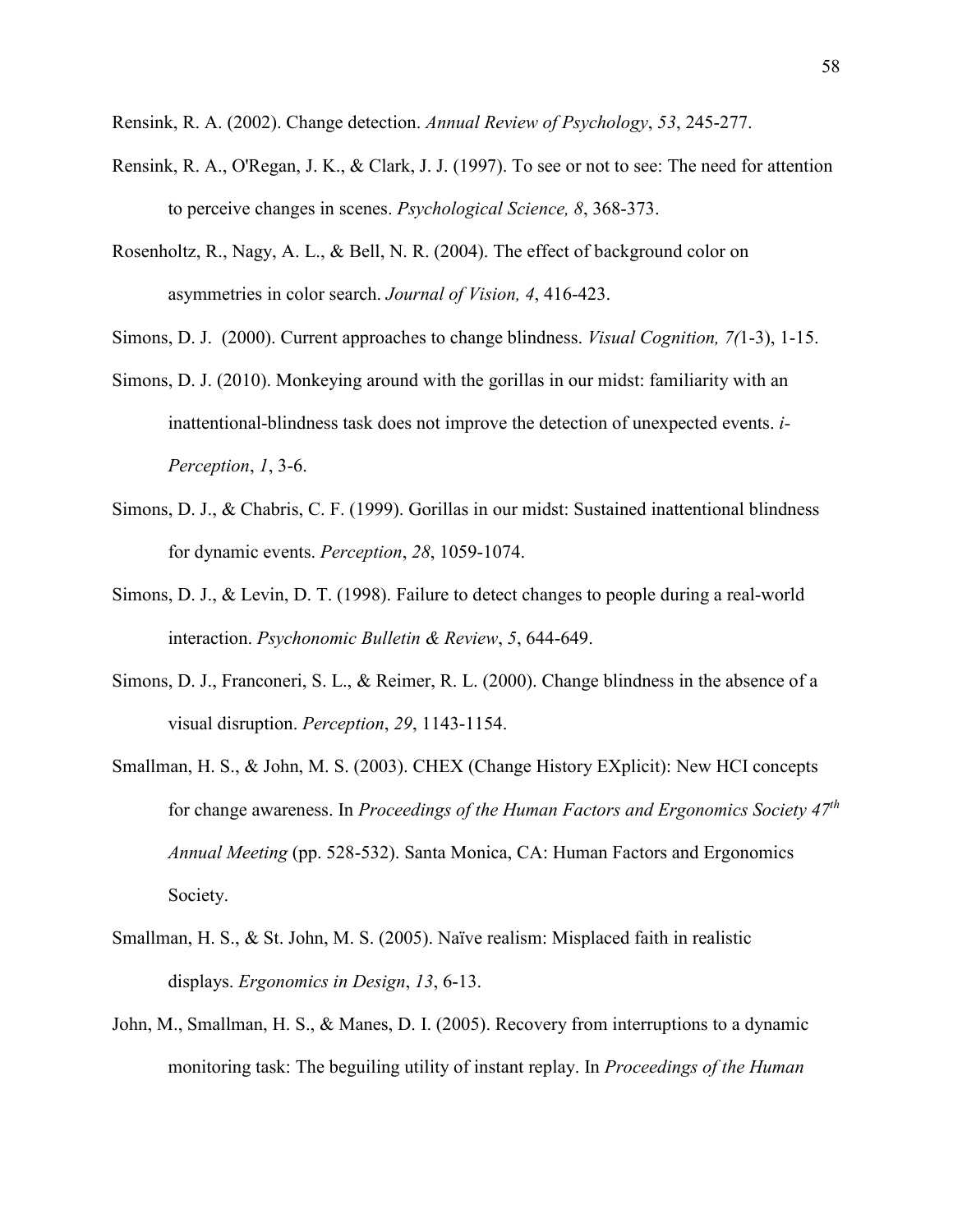*Factors and Ergonomics Society 49th Annual Meeting* (pp. 473-477). Sage CA: Los Angeles, CA: SAGE Publications.

- St. John, M., Smallman, H. S., Manes, D. I., Feher, B. A., & Morrison, J. G. (2005). Heuristic automation for decluttering tactical displays. *Human Factors*, *47*, 509-525.
- Trafton, J. G., Altmann, E. M., & Brock, D. P. (2005). Huh, what was I doing? How people use environmental cues after an interruption. In *Proceedings of the Human Factors and Ergonomics Society 49th Annual Meeting* (pp. 468-472). Sage CA: Los Angeles, CA: SAGE Publications.
- Trafton, J. G., Altmann, E. M., Brock, D. P., & Mintz, F. E. (2003). Preparing to resume an interrupted task: Effects of prospective goal encoding and retrospective rehearsal. *International Journal of Human-Computer Studies*, *58*, 583-603.
- Trafton, J. G., & Monk, C. A. (2007). Task interruptions. *Reviews of Human Factors and Ergonomics*, *3*, 111-126.
- Van Zoest, W., Lleras, A., Kingstone, A., & Enns, J. T. (2007). In sight, out of mind: The role of eye movements in the rapid resumption of visual search. *Perception & Psychophysics*, *69*, 1204-1217.
- Wolfe, J. M., & Horowitz, T. S. (2004). What attributes guide the deployment of visual attention and how do they do it? *Nature Reviews Neuroscience*, *5*, 495-501.

Ziegarnik, B. (1927). On finished and unfinished tasks. *Psychologische Forschung*, *9*,1-85.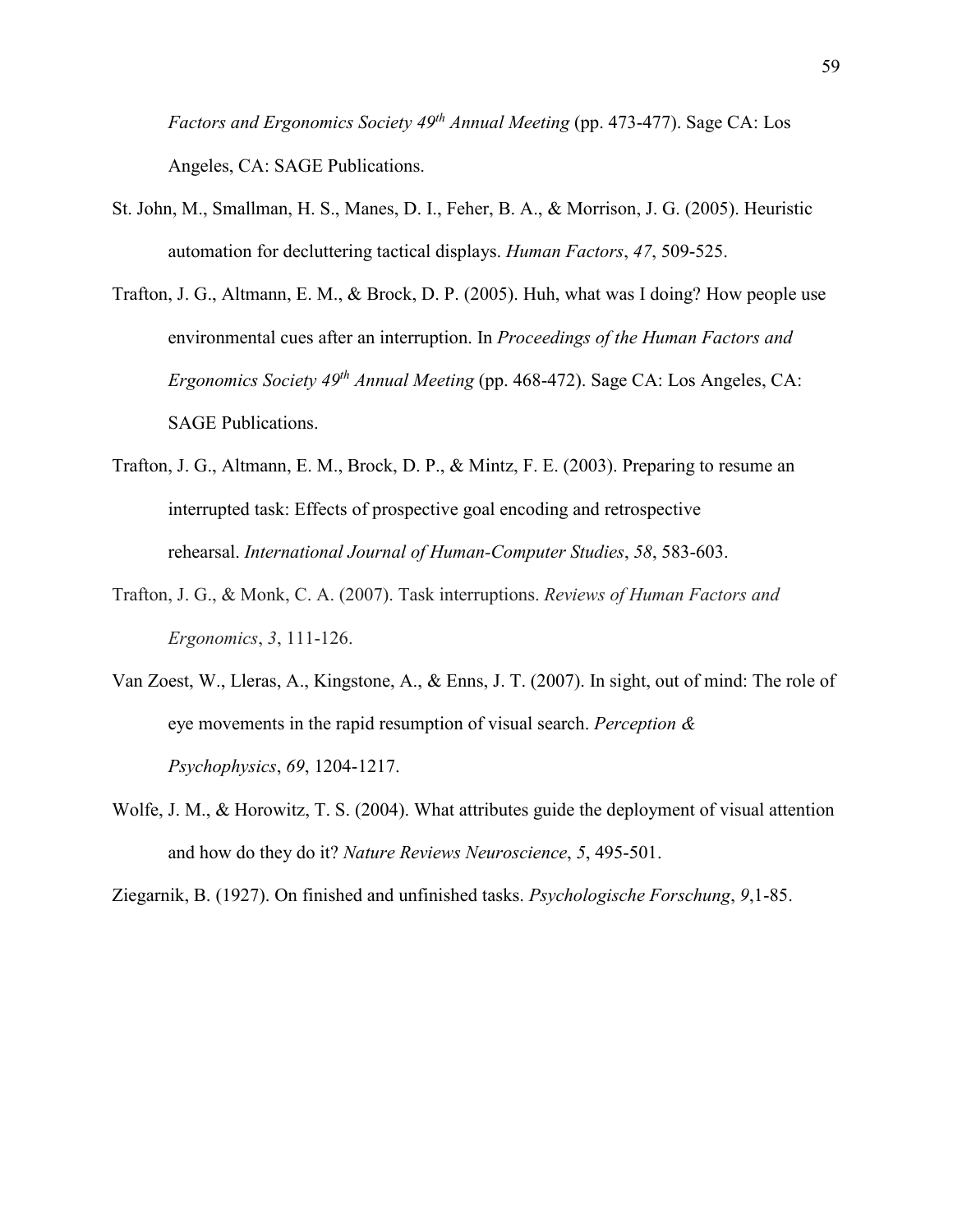# APPENDIX A

# SCREENING QUESTIONS

- 1. Are you a native English speaker?
	- a. Yes
	- b. No
- 2. Do you identify as being colorblind or have you been diagnosed as being colorblind? Please answer honestly.
	- a. Yes
	- b. No
	- c. Unsure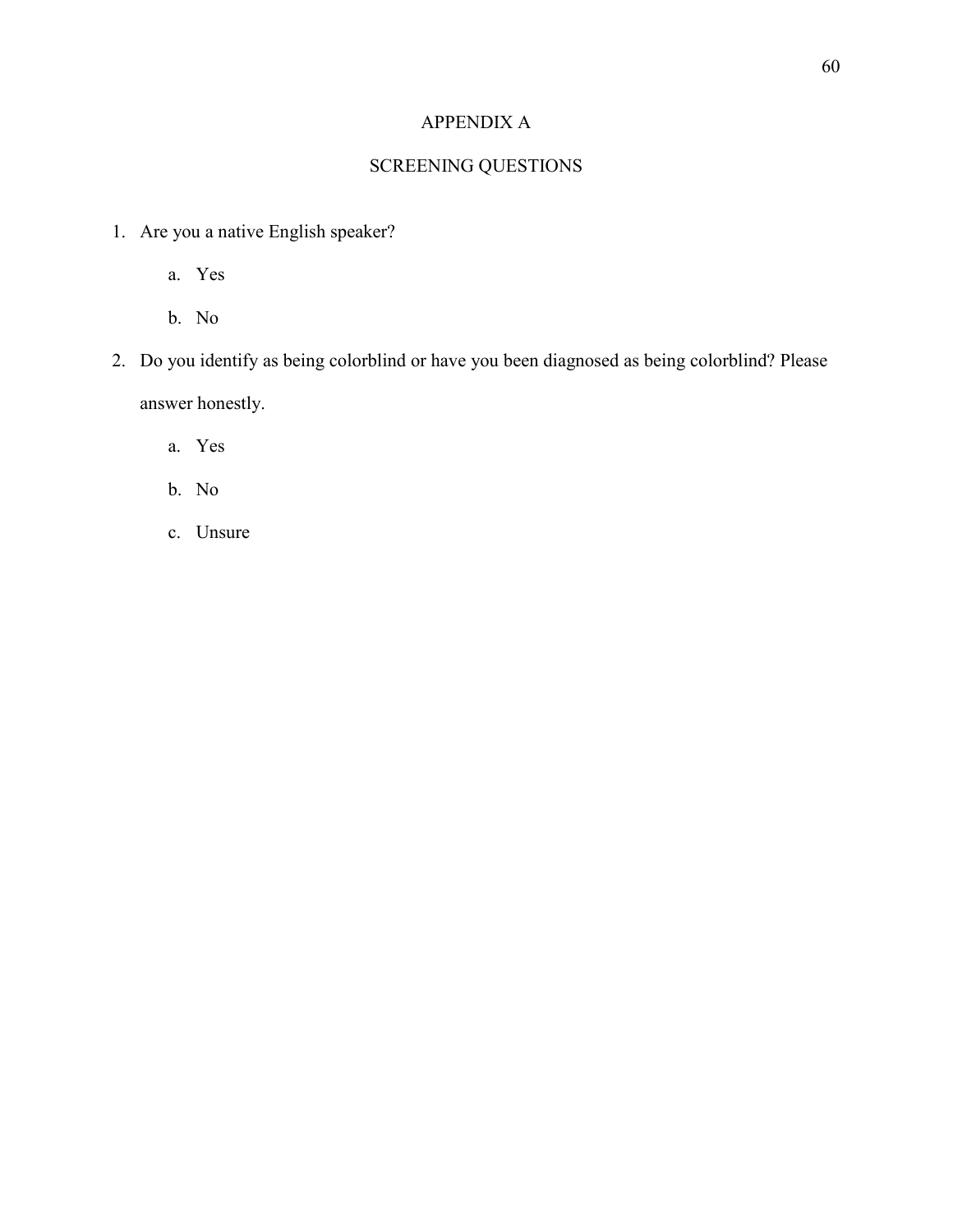# APPENDIX B

# DEMOGRAPHIC QUESTIONS

1. What is your current age?

2. What gender do you identify as?

A. Male

 $\frac{1}{2}$ 

B. Female

C. Other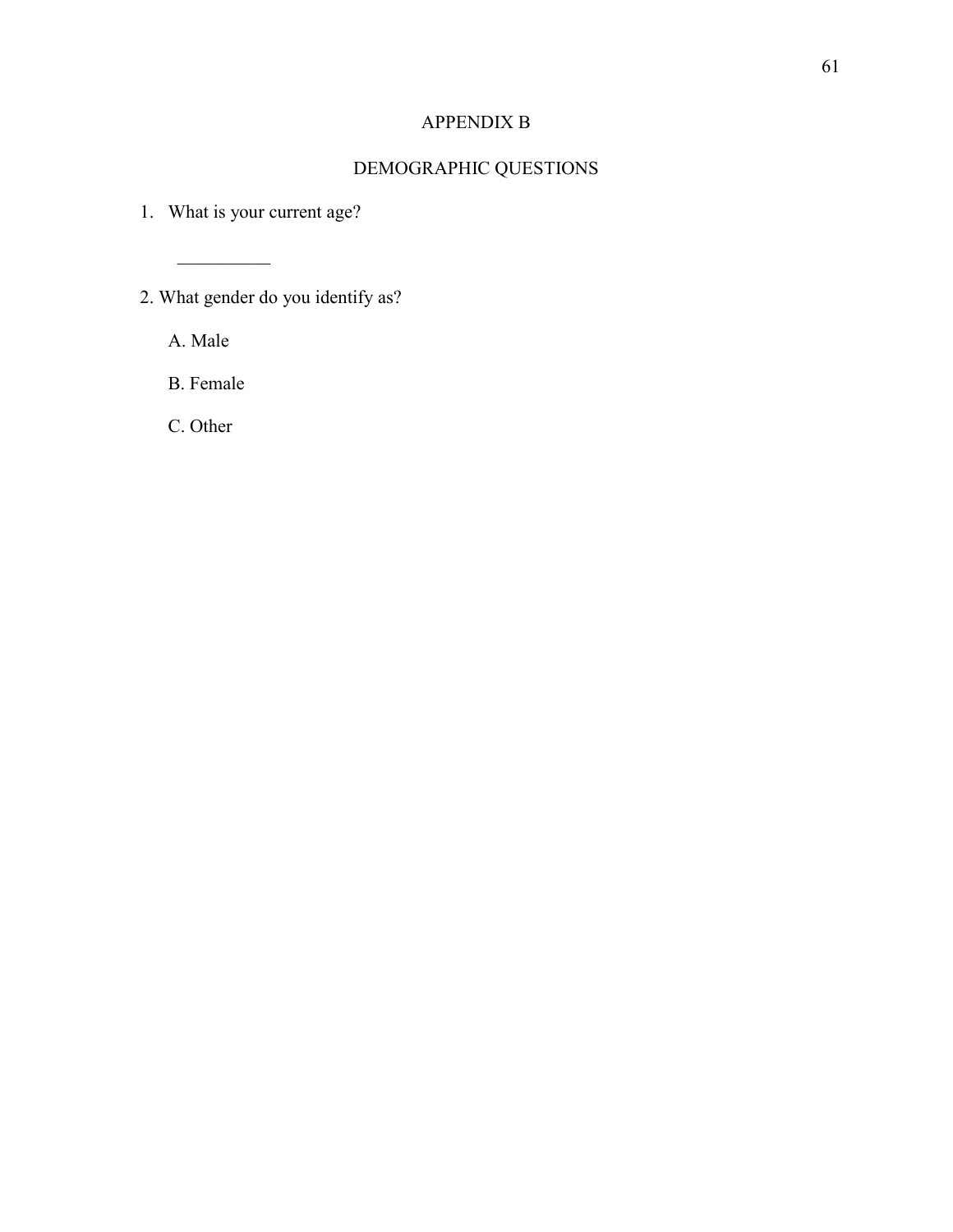#### APPENDIX C

#### INFORMED CONSENT DOCUMENT

#### **PROJECT TITLE:** The Effect of Cuing on Task Interruptions in a Dynamic Scene

#### **INTRODUCTION**

The purposes of this form are to give you information that may affect your decision whether to say YES or NO to participation in this research, and to record the consent of those who say YES. The title of the study is The Effect of Cuing on Task Interruptions in a Dynamic Scene. This study will be conducted in room 126 in the Mills Godwin Building.

#### **RESEARCHERS**

Mark W. Scerbo, Ph. D., Responsible Project Investigator, College of Sciences, Psychology Kimberly Perry, B.S., Investigator, College of Sciences, Psychology

#### **DESCRIPTION OF RESEARCH STUDY**

Several studies have examined the effects of cues and interruptions on recall of information. None of them have studied these factors in dynamic situations.

If you decide to participate, then you will join a study examining the recall of information from a set of twenty-four videos. Some of the videos may be interrupted with a question during the scene, which requires you to respond verbally. After each video ends, you will be asked 3 questions about what occurred. If you say YES, then your participation will last no longer than 75 minutes. Approximately 120 students will be participating in this study.

#### **EXCLUSIONARY CRITERIA**

You will complete a brief background survey to indicate if you are colorblind and whether English is your primary language. To the best of your knowledge, you should not have any color deficiencies and English should be your primary language to participate in this study.

#### **RISKS AND BENEFITS**

RISKS: If you decide to participate in this study, then you may face a risk of some fatigue from watching the set of video clips. The researchers have tried to reduce these risks by allowing breaks in between each video. And, as with any research, there is some possibility that you may be subject to risks that have not yet been identified.

BENEFITS: There are no direct benefits for participating in this study.

#### **COSTS AND PAYMENTS**

The researchers want your decision about participating in this study to be voluntary. Yet they recognize that your participation may pose as an inconvenience to your time. If you decide to participate in the study, you will receive 2 Psychology department research credits, which may be applied to course requirements or extra credit in certain Psychology courses. Equivalent credits may be obtained in other ways, such as conducting library reports and online surveys. You do not have to participate in this study, or any Psychology Department study, in order to obtain this credit.

#### **NEW INFORMATION**

If the researchers find new information during this study that would reasonably change your decision about participating, then they will give it to you.

#### **CONFIDENTIALITY**

The researchers will take responsible steps to keep private information, such as pre-study, verbal, and written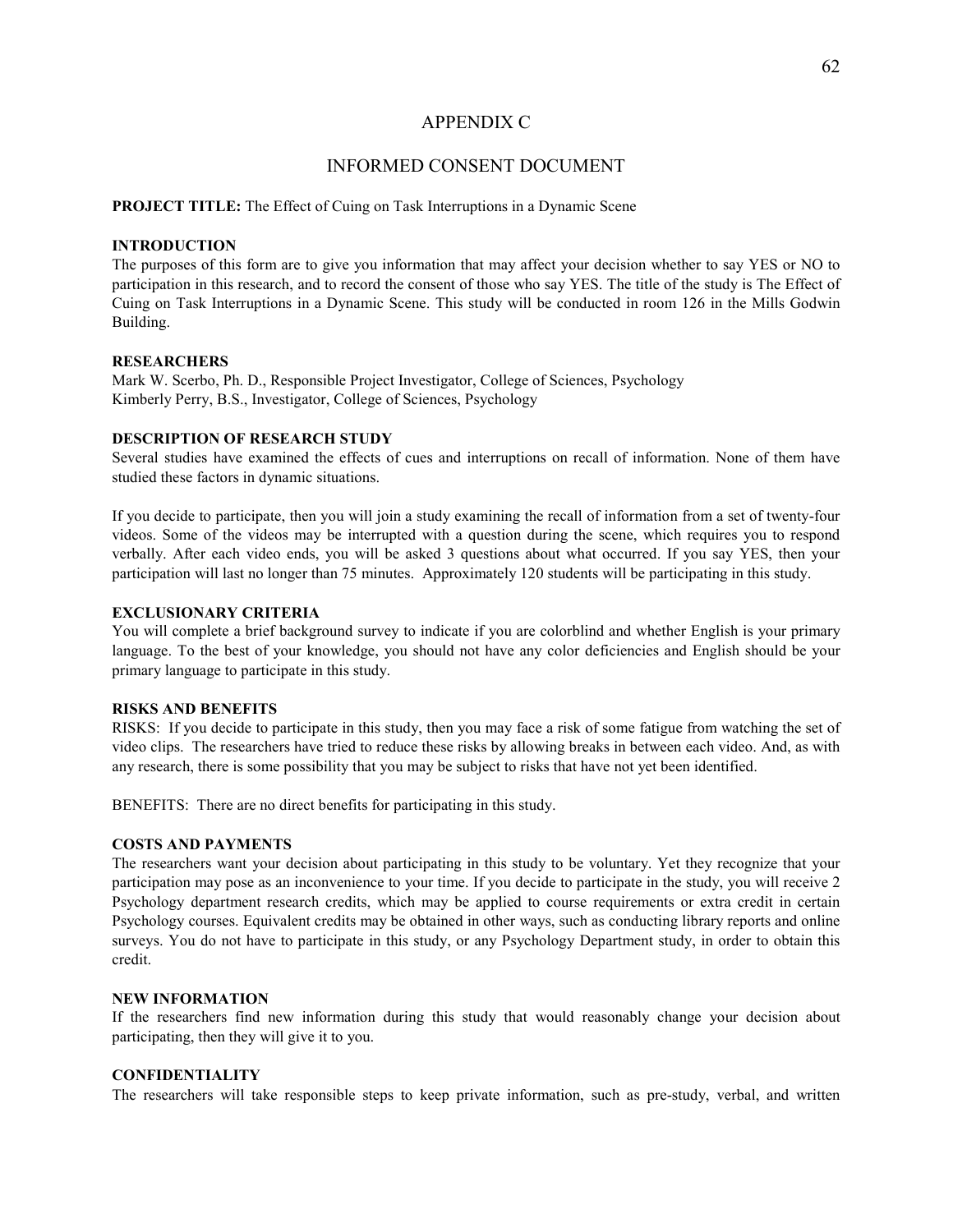responses confidential. You will not be asked to provide any personal identifiers. Information will be stored in a locked filing cabinet prior to its processing. The results of this study may be used in reports, presentations, and publications; but the researcher will not identify you. Of course, your records may be subpoenaed by court order or inspected by government bodies with oversight authority.

#### **WITHDRAWAL PRIVILEGE**

It is OK for you to say NO. Even if you say YES now, you are free to say NO later, and walk away or withdraw from the study -- at any time. Any data that has already been collected will be destroyed and will not be included in the final analysis. Your decision will not affect your relationship with Old Dominion University, or otherwise cause a loss of benefits to which you might otherwise be entitled.

#### **COMPENSATION FOR ILLNESS AND INJURY**

If you say YES, then your consent in this document does not waive any of your legal rights. However, in the event of harm, injury, or illness arising from this study, neither Old Dominion University nor the researchers are able to give you any money, insurance coverage, free medical care, or any other compensation for such injury. In the event that you suffer injury as a result of participation in any research project, you may contact Dr. Mark Scerbo the primary investigator at (757) 683-4217, Dr. Tancy Vandecar-Burdin the current IRB chair at 757-683-3802 at Old Dominion University, or the Old Dominion University Office of Research at 757-683-3460 who will be glad to review the matter with you.

#### **VOLUNTARY CONSENT**

By signing this form, you are saying several things. You are saying that you have read this form or have had it read to you, that you are satisfied that you understand this form, the research study, and its risks and benefits. The researchers should have answered any questions you may have had about the research. If you have any questions later on, then the researchers should be able to answer them:

Dr. Mark W. Scerbo, mscerbo@odu.edu, (757) 683-4217 Kim Perry, email: kperr001@odu.edu.

If at any time you feel pressured to participate, or if you have any questions about your rights or this form, then you should call Dr. Tancy Vandecar-Burdin, the current IRB chair, at 757-683-3802, or the Old Dominion University Office of Research, at 757-683-3460.

And importantly, by signing below, you are telling the researcher YES, that you agree to participate in this study. The researcher should give you a copy of this form for your records.

#### **INVESTIGATOR'S STATEMENT**

Г

I certify that I have explained to this subject the nature and purpose of this research, including benefits, risks, costs, and any experimental procedures. I have described the rights and protections afforded to human subjects and have done nothing to pressure, coerce, or falsely entice this subject into participating. I am aware of my obligations under state and federal laws, and promise compliance. I have answered the subject's questions and have encouraged him/her to ask additional questions at any time during the course of this study. I have witnessed the above signature(s) on this consent form.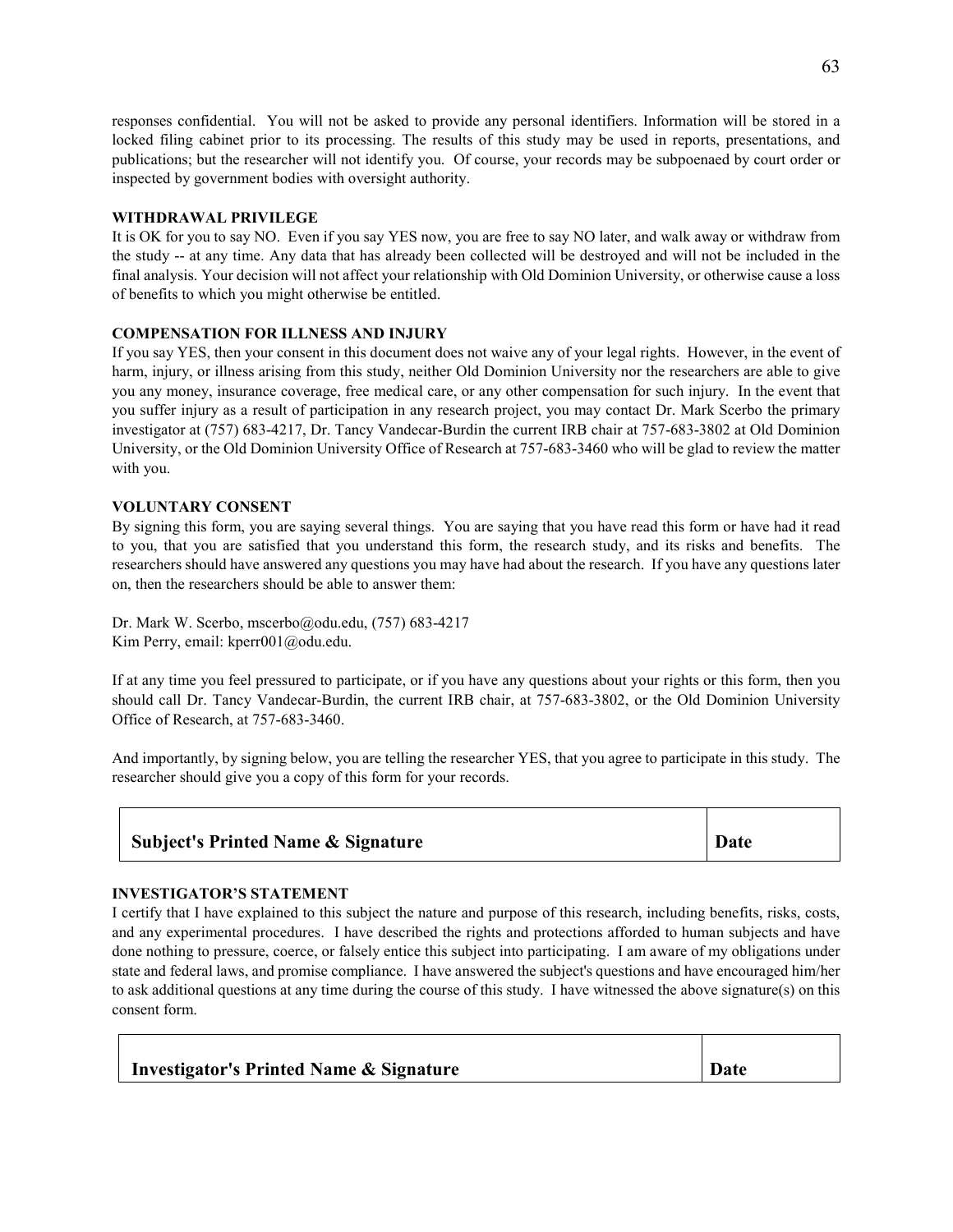#### APPENDIX D

#### POST-VIDEO GENERAL QUESTIONS

- 1) Traffic sign/manhole cover/ video\_1
	- a) This video shows a scene of \_\_\_\_\_.
		- i) Bumper-to-bumper standstill traffic
		- ii) Pedestrians walking on a city street
		- iii) Cars driving in an intersection.
	- b) How many FedEx trucks went through the intersection?
		- i) 0
		- ii) 1
		- iii) 3
- 2) Park/video\_2
	- a) The ferris wheel stopped \_\_\_\_\_\_ time(s).
		- i) 1
		- ii) 3
		- iii) The ferris wheel did not stop.
	- b) Which of these items appeared in the video?
		- i) A hot air balloon
		- ii) A battleship
		- iii) A ferris wheel

### 3) Events/video\_3

- a) This scene took place at a:
	- i) Museum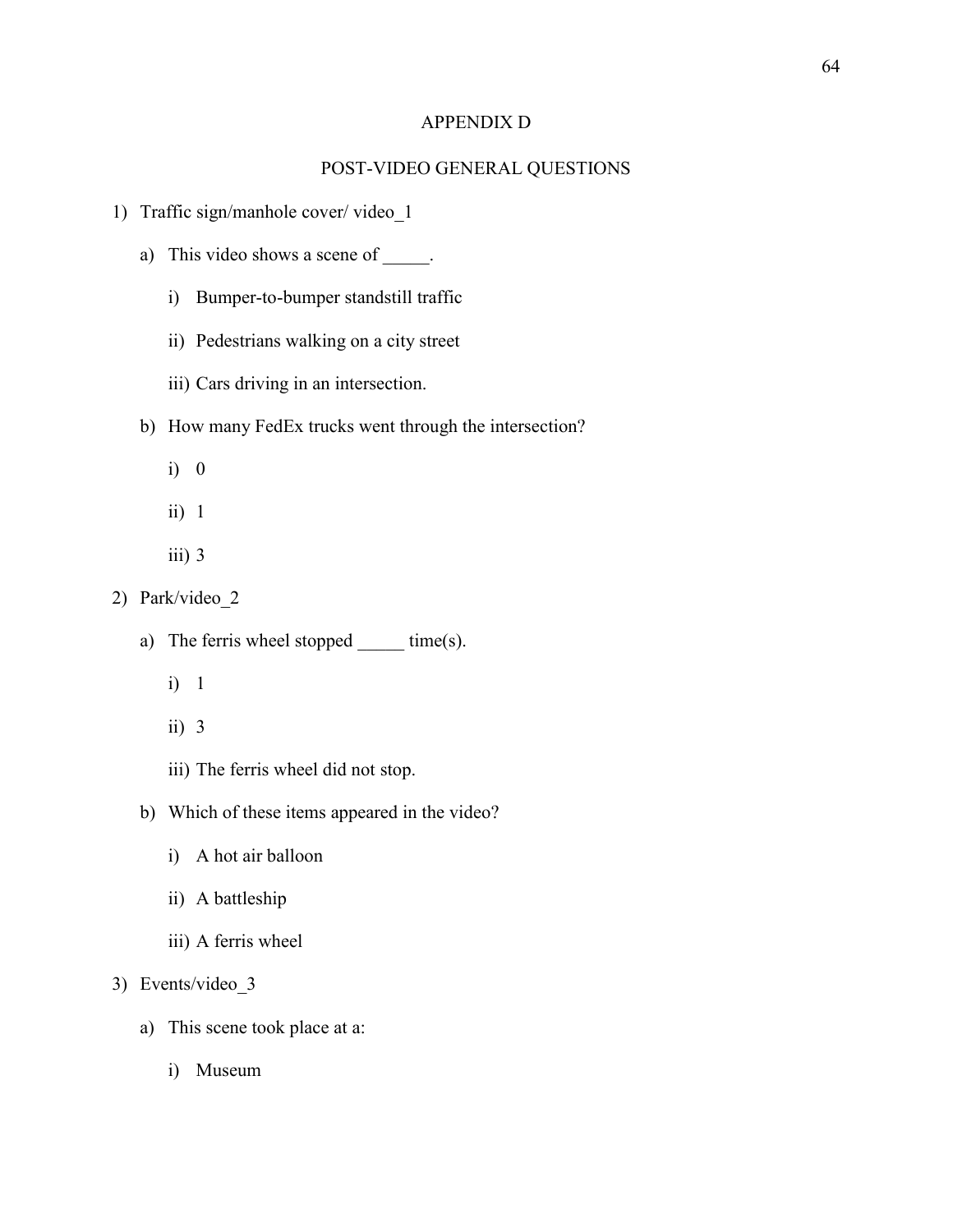- ii) City street
- iii) Subway
- b) The city posted a sign saying:
	- i) No bicycles
	- ii) No stopping
	- iii) No cursing
- 4) Church podium/Church choir/video\_4
	- a) How many females appeared in the scene?
		- i) None
		- ii)  $2$
		- iii)  $4$
	- b) Approximately, how many people were wearing suit jackets?
		- i) 1
		- ii) 3
		- $iii) 5$

# 5) zoo/video\_5

- a) Approximately how many strollers were in this video?
	- i) 1
	- ii) 4
	- iii) 10
- b) The floor of the enclosure was covered in \_\_\_\_\_.
	- i) flowers
	- ii) grass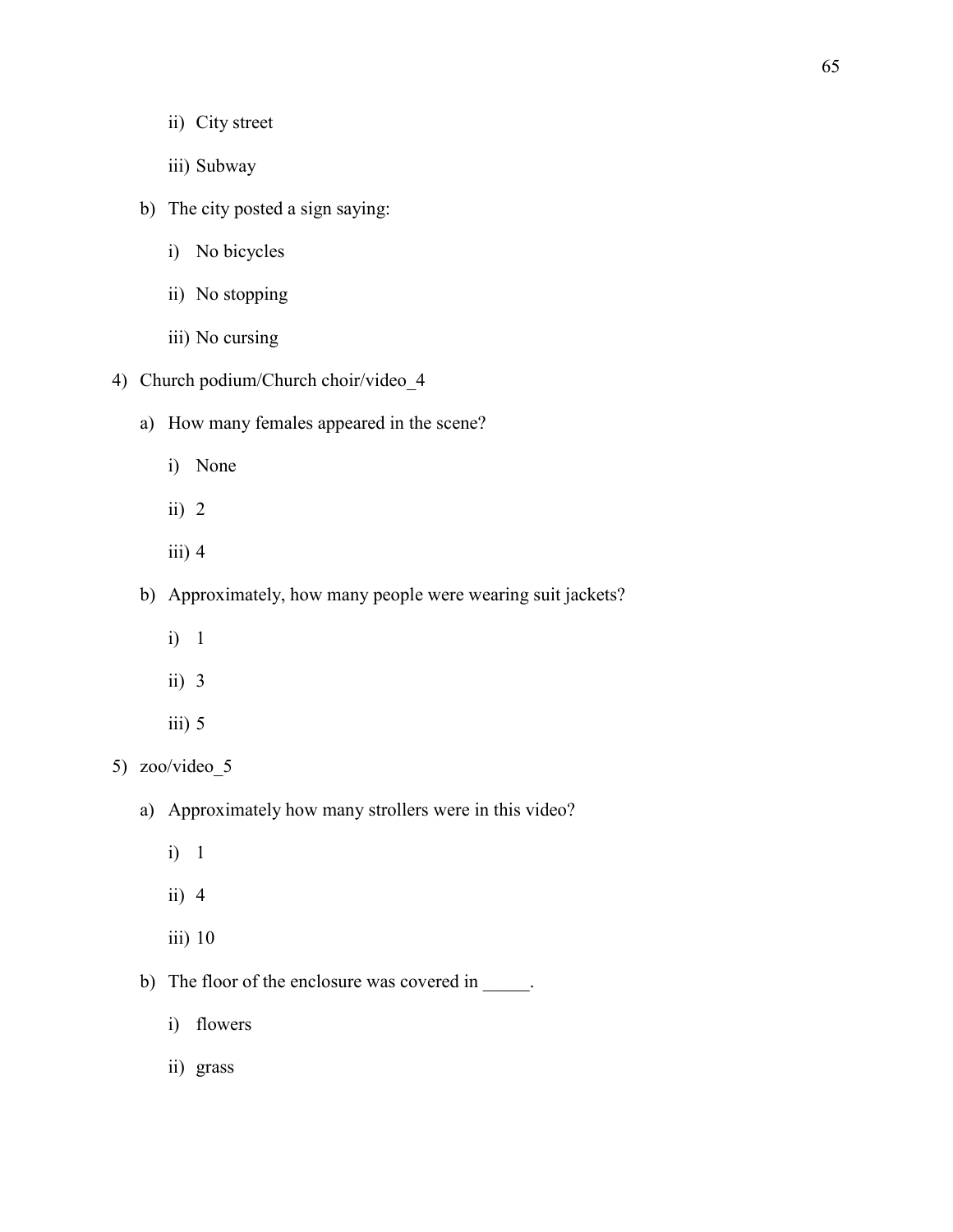iii) sand

- 6) Folders/typing/video\_6
	- a) Most people in the scene were dressed in \_\_\_\_\_ attire.
		- i) Professional
		- ii) Athletic
		- iii) Uniform
	- b) The scene appeared to be:
		- i) A party
		- ii) A meeting
		- iii) A lecture
- 7) Street crossing/video\_7
	- a) This video shows a scene of  $\_\_\_\_\$ .
		- i) People watching a parade.
		- ii) People waiting for a parade.
		- iii) People marching in a parade.
	- b) A \_\_\_\_\_ was in the scene
		- i) Parade float
		- ii) bus
		- iii) Castle
- 8) Memorial/video\_8
	- a) One of the monuments was a \_\_\_\_\_.
		- i) Ship
		- ii) Person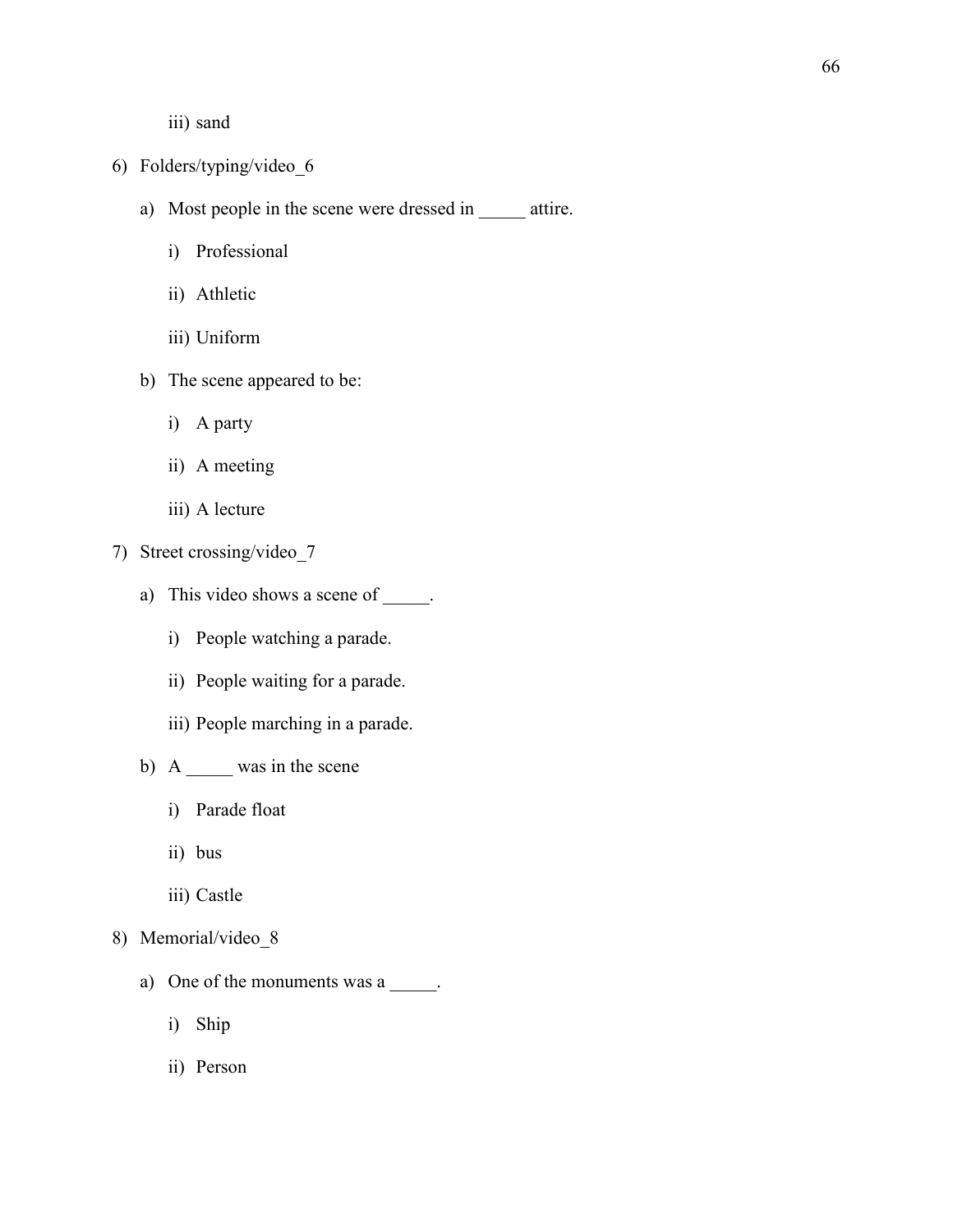- iii) Anchor
- b) How many flags were in the scene?
	- i) 1
	- ii) 3
	- iii)  $6$
- 9) Banner/volunteers/video\_9
	- a) People were running on \_\_\_\_\_.
		- i) The left side of the road
		- ii) The right side of the road
		- iii) Both sides of the road
	- b) All/most of the runners were \_\_\_\_\_\_.
		- i) Men
		- ii) Women
		- iii) Men and women
- 10) Boardwalk/ video\_10
	- a) Most people in the scene were \_\_\_\_\_\_.
		- i) Swimming
		- ii) Biking
		- iii) Walking
	- b) What time of day was it in the scene?
		- i) Sunrise/Sunset
		- ii) Mid-day/Afternoon
		- iii) Night/Midnight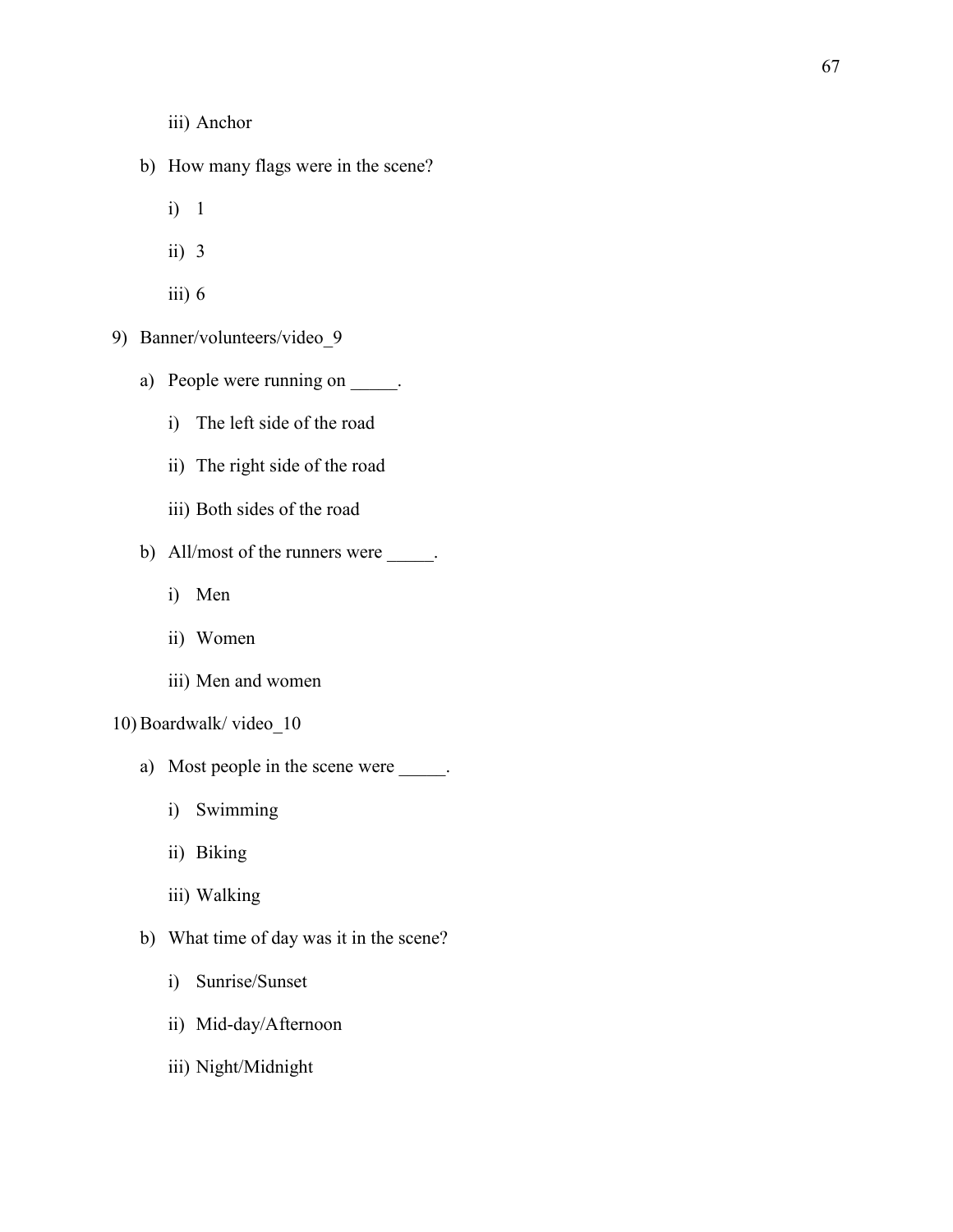11) fishing/video\_11

- a) This video shows a scene of \_\_\_\_\_.
	- i) People fishing.
	- ii) People prepping a boat.
	- iii) People playing in the water.
- b) Which of the following was on the pier?
	- i) Boats
	- ii) benches
	- iii) Bait shack

#### 12) Trashcans/dock/video\_12

- a) The sailboat had \_\_\_\_\_\_ masts.
	- i) 1
	- ii)  $2$
	- iii) 3
- b) What color was the mermaid's hair?
	- i) Black
	- ii) Grey
	- iii) Blond
- 13) Card players/festival setup/video\_13
	- a) The scene took place at \_\_\_\_\_.
		- i) A mall
		- ii) A park
		- iii) A house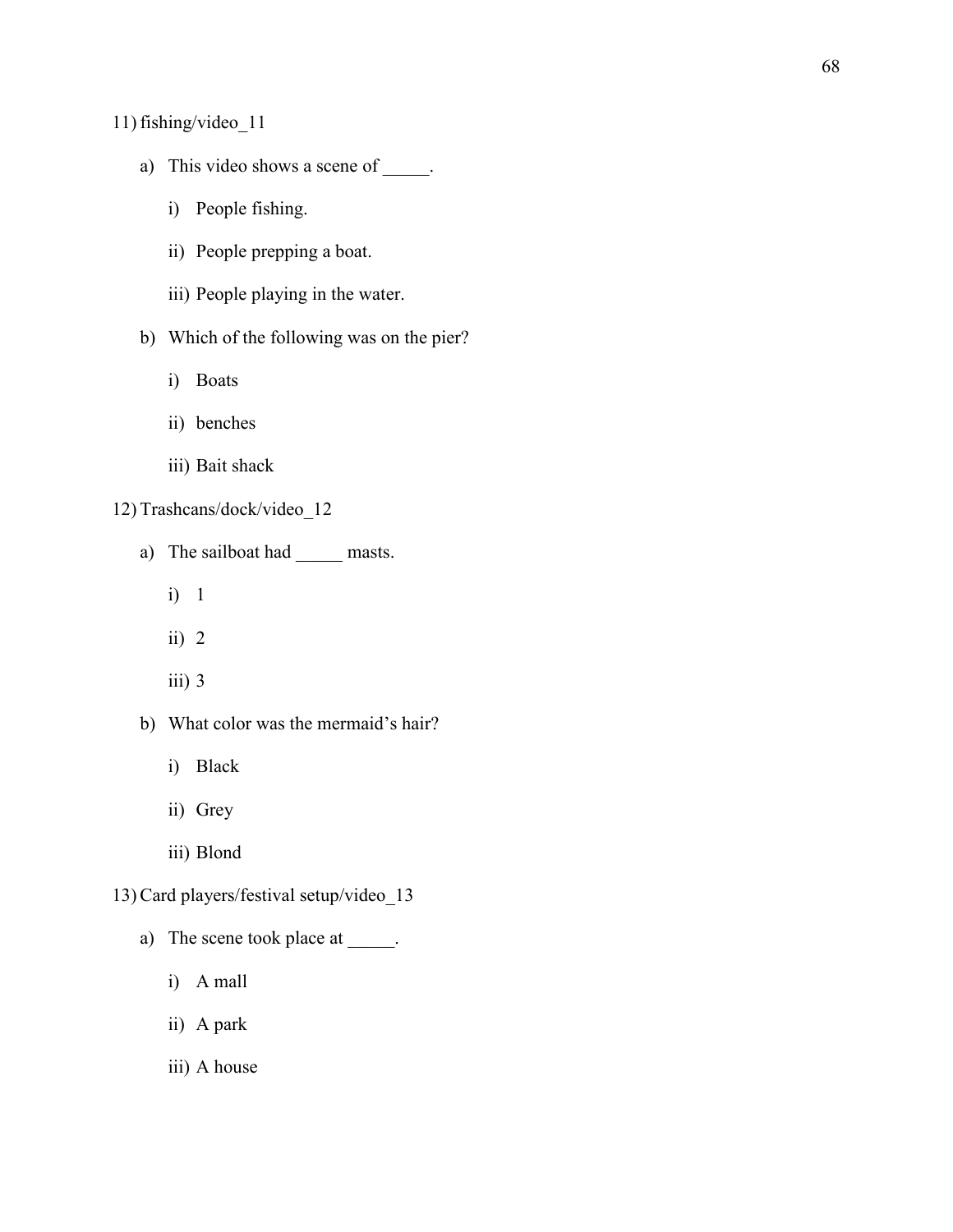- b) Which of the following **did not** occur in the scene?
	- i) People were playing a card game
	- ii) People were doing maintenance on tents
	- iii) People were mowing the grass

### 14) Waterside/video\_14

- a) Most people in the scene were \_\_\_\_\_.
	- i) Sitting
	- ii) Standing still
	- iii) Leaning over the balcony
- b) Which of these was not shown on the television in the video?
	- i) Commentators
	- ii) Baseball
	- iii) Music Videos

#### 15) Downtown Norfolk/video\_15

- a) There were **\_\_\_\_\_** pedestrians in the scene.
	- i) zero
	- ii) around 7
	- iii) around 15
- b) What kind of business were people entering in the scene?
	- i) A movie theater
	- ii) A store
	- iii) A hotel

#### 16) Chess/video\_16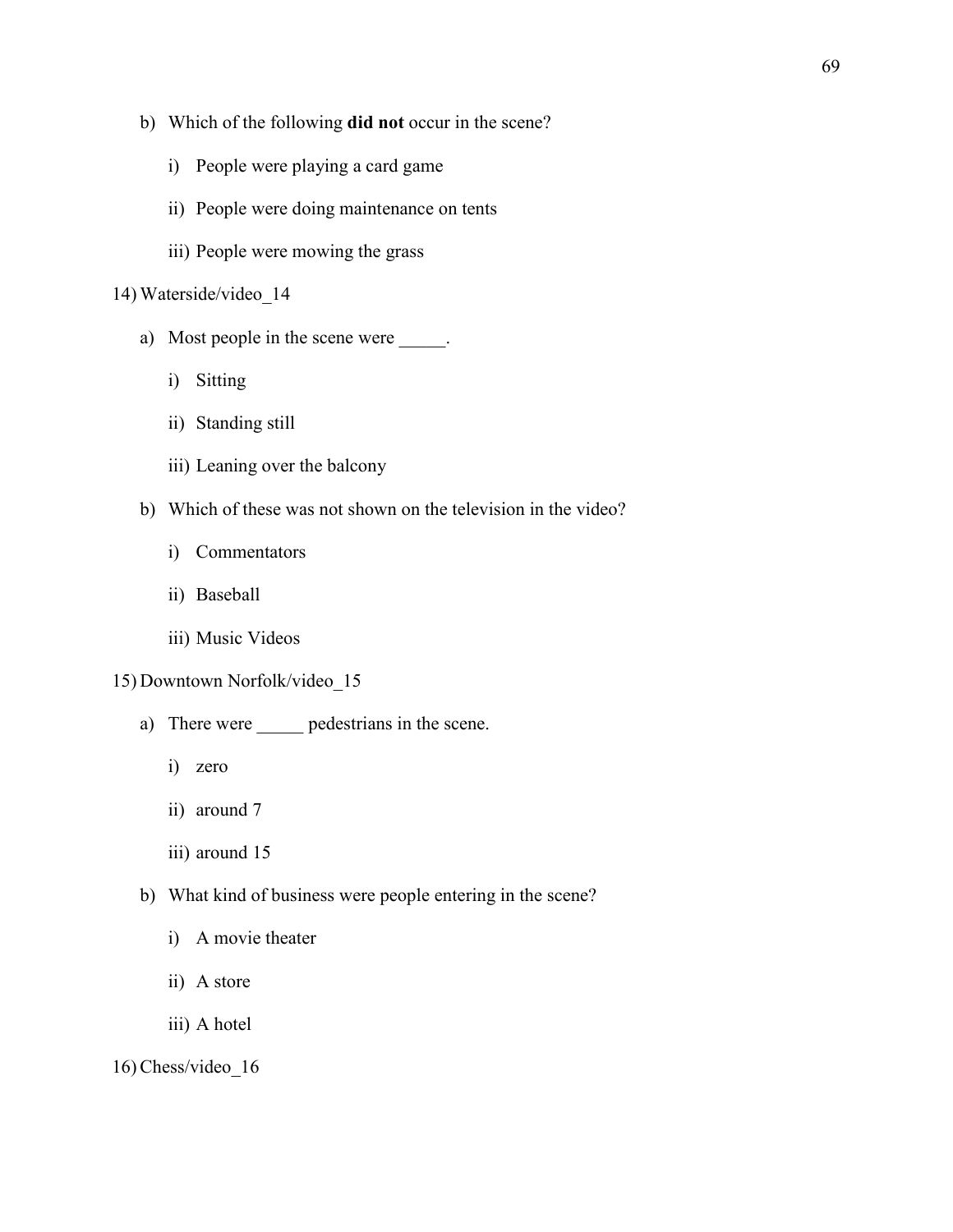- a) The people playing were \_\_\_\_\_.
	- i) Children (Under 19)
	- ii) Adults
	- iii) Elderly  $(60 +)$
- b) People were watching from a \_\_\_\_\_.
	- i) Roped off area
	- ii) Window
	- iii) There were no spectators

### 17) Webb/video\_17

- a) People in the scene were \_\_\_\_\_\_.
	- i) Walking
	- ii) Performing
	- iii) Buying lunch
- b) The message on the sign asked you to:
	- i) Enjoy your school year
	- ii) Enjoy your summer
	- iii) Register for classes

# 18) Tourism/video\_18

- a) What were most people looking at in the scene?
	- i) A statue
	- ii) A performer
	- iii) A palm tree
- b) How many people wore long pants?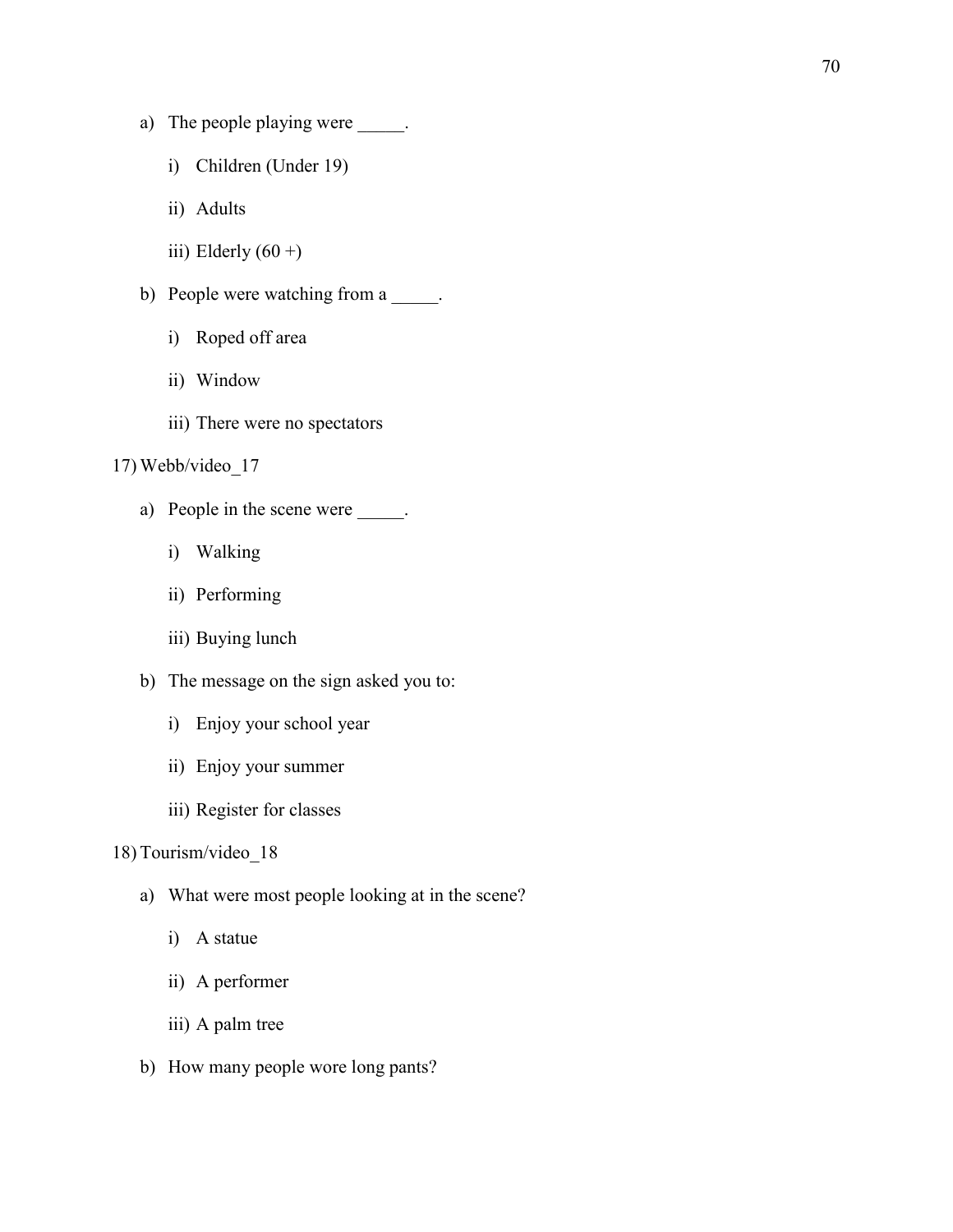- i) 0
- ii)  $2$
- $iii) 5$
- 19) Graduation/video\_19
	- a) Students in the scene were receiving a \_\_\_\_\_.
		- i) Pin
		- ii) White coat
		- iii) Medal
	- b) The scene took place in  $a(n)$  \_\_\_\_\_.
		- i) Auditorium
		- ii) Theater
		- iii) Tent
- 20) Sailing boats/sunbathing/video\_20
	- a) How many people opened up the cooler?
		- i) 0
		- ii) 1
		- iii)  $3$
	- b) How many umbrellas were in the video?
		- i) There were no umbrellas
		- ii) Less than 10
		- iii) More than 10
- 21) Beach/video\_21
	- a) Where did this scene take place?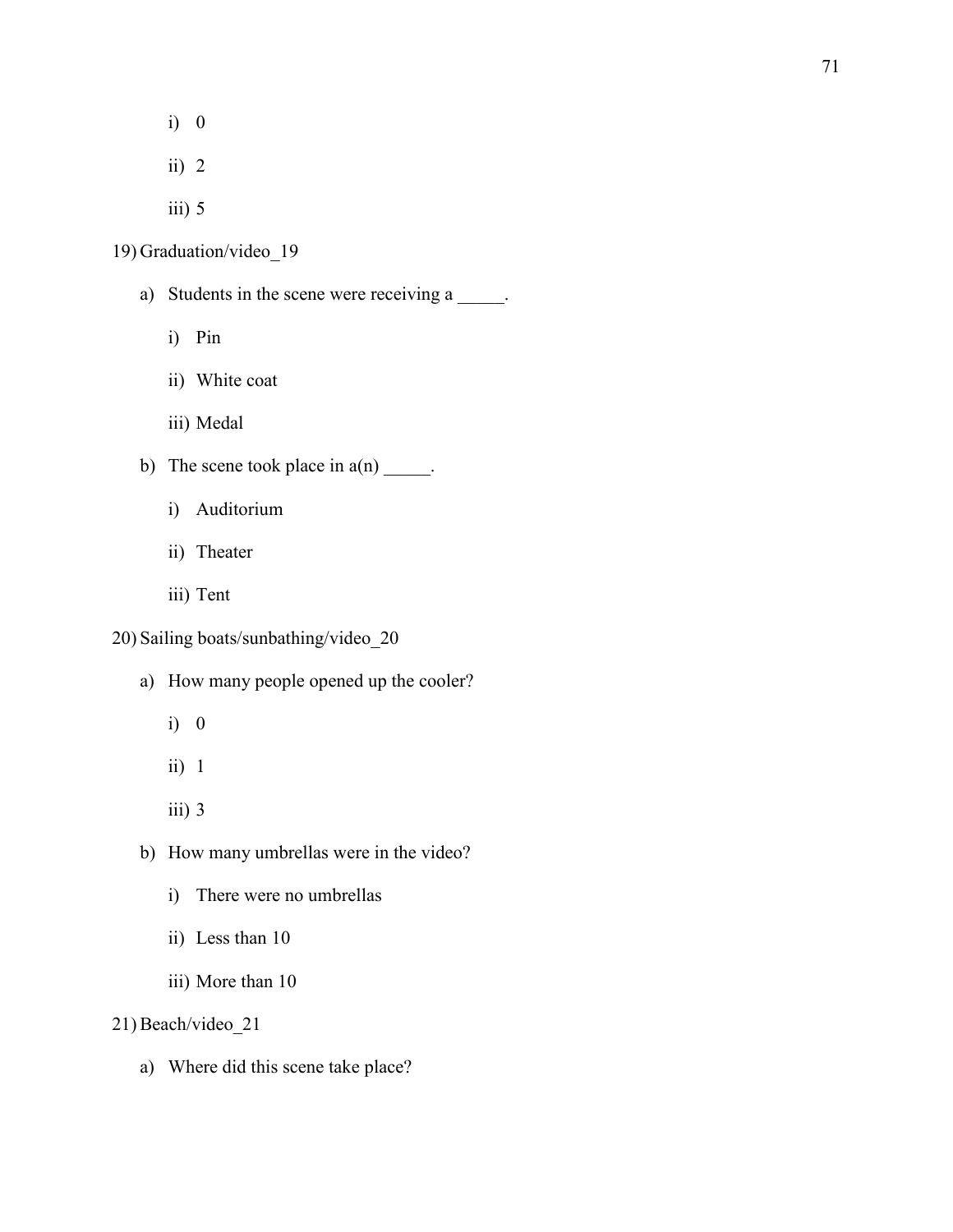- i) Sandy beach
- ii) Pool
- iii) Country club
- b) Most people in the scene were \_\_\_\_\_.
	- i) Swimming
	- ii) Playing volleyball
	- iii) Laying down/sitting

# 22) North webb/video\_22

- a) Most people in the scene were \_\_\_\_\_.
	- i) Studying
	- ii) Reading
	- iii) Getting coffee
- b) How many people entered Monarch Market?
	- i) 0
	- ii) 1
	- $iii)$  3

23) Street light/no alcohol sign/video\_23

- a) This scene took place at a \_\_\_\_\_.
	- i) Park
	- ii) Suburban street
	- iii) City street
- b) Approximately how many parked cars were in the scene?
	- i) 1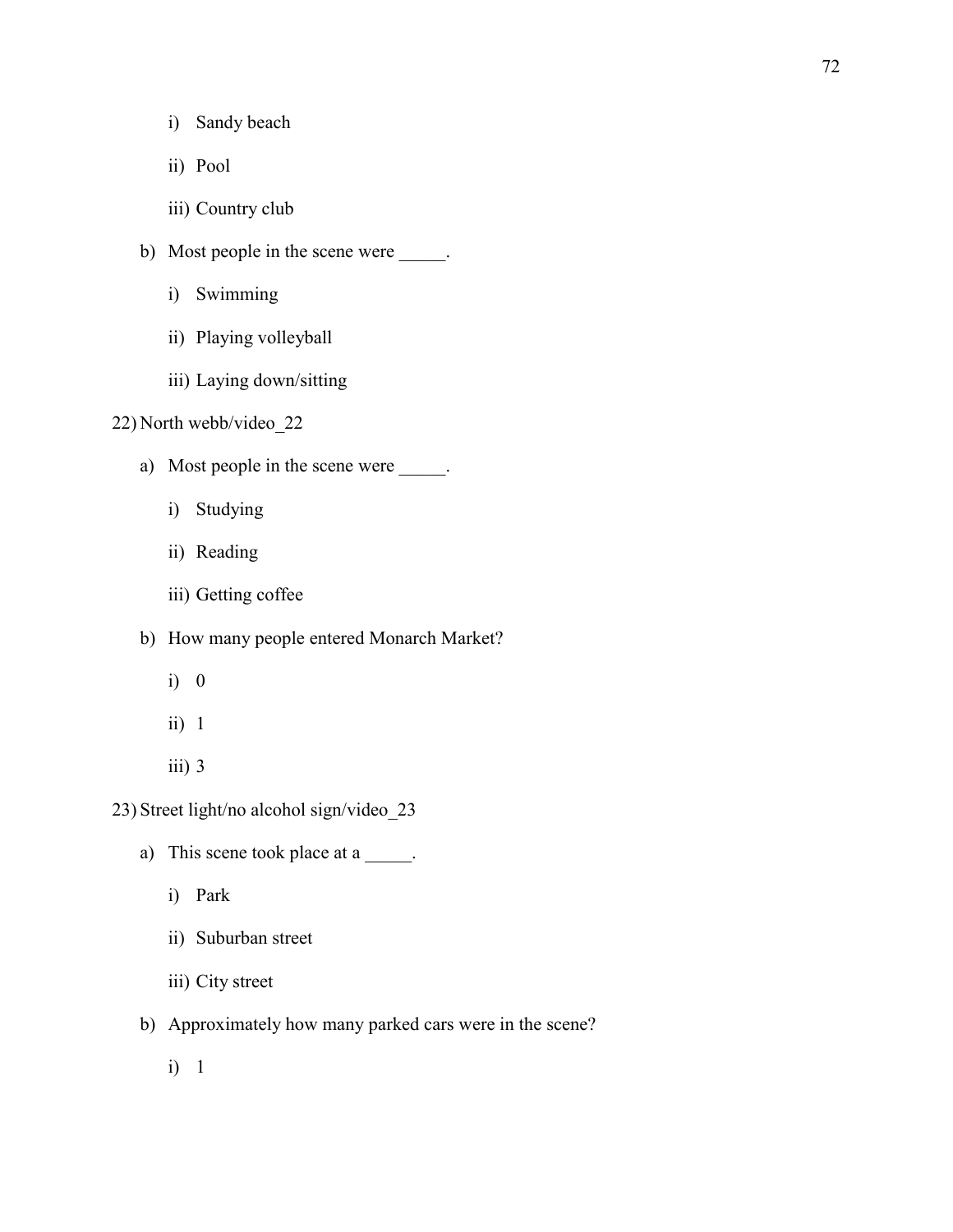- ii) 4
- iii) 7

# 24) Boat preparation/video\_24

- a) Approximately how many banner flags were in the scene?
	- i) 4
	- ii) 8
	- iii) 12
- b) This video shows a scene of \_\_\_\_\_.
	- i) People were finishing a race.
	- ii) People were watching boats on the water.
	- iii) People were swimming.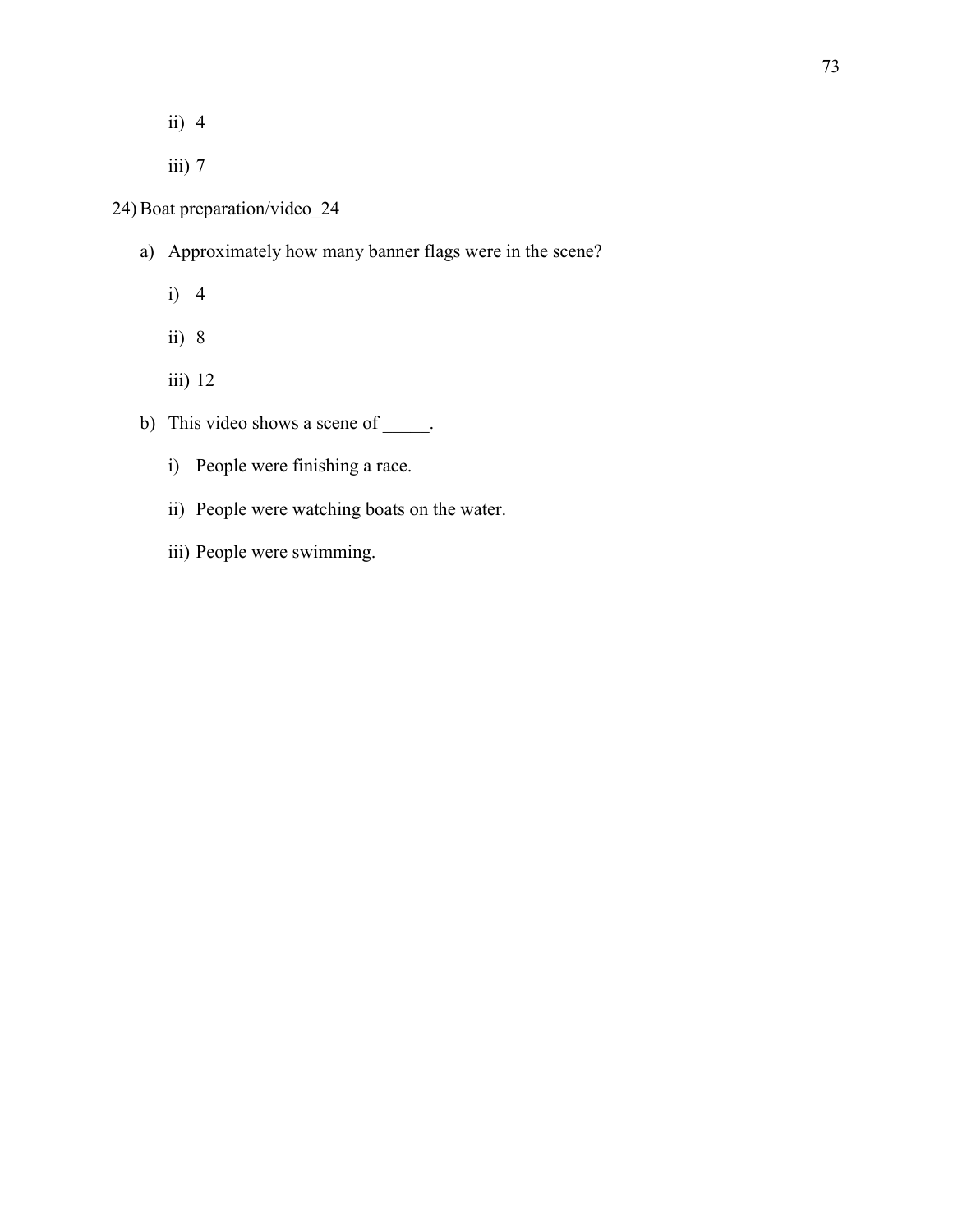#### APPENDIX E

### THIRTEEN INTERRUPTION QUESTIONS

#### (12: Experiment; 1: Example Video)

- 1. Did your  $1<sup>st</sup>$  grade teacher wear glasses?
- 2. Approximately, how many chairs were in the last class you attended at ODU?
- 3. What was the color of your first phone case?
- 4. What were your High School's school colors?
- 5. Approximately, how many houses were on the street you grew up on?
- 6. Does your winter coat have a zipper?
- 7. What was your first Halloween costume (that you can recall)?
- 8. What did you wear to your first job?
- 9. Where did you park your car today?
- 10. What car did you use for your driving road exam?
- 11. What row did you sit in the last time you were on a bus?
- 12. What color was your bedroom in elementary school?
- 13. Currently, what side of the room is you bed located?